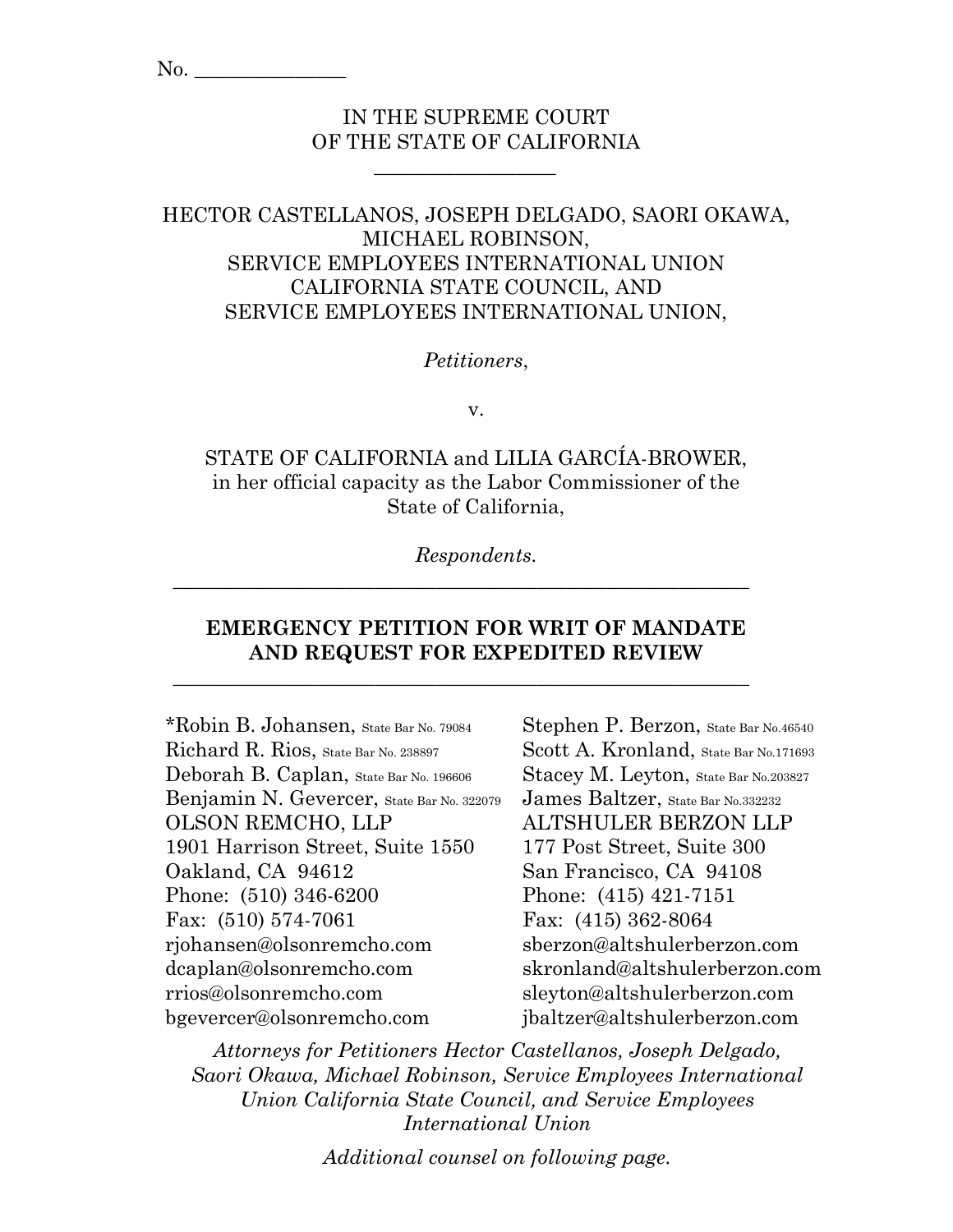Steven K. Ury, State Bar No. 199499 SERVICE EMPLOYEES INTERNATIONAL UNION 1800 Massachusetts Avenue, NW Washington, DC 20036 Phone: (202) 730-7383 Fax: (202) 429-5565 steven.ury@seiu.org

> *Attorney for Petitioner Service Employees International Union*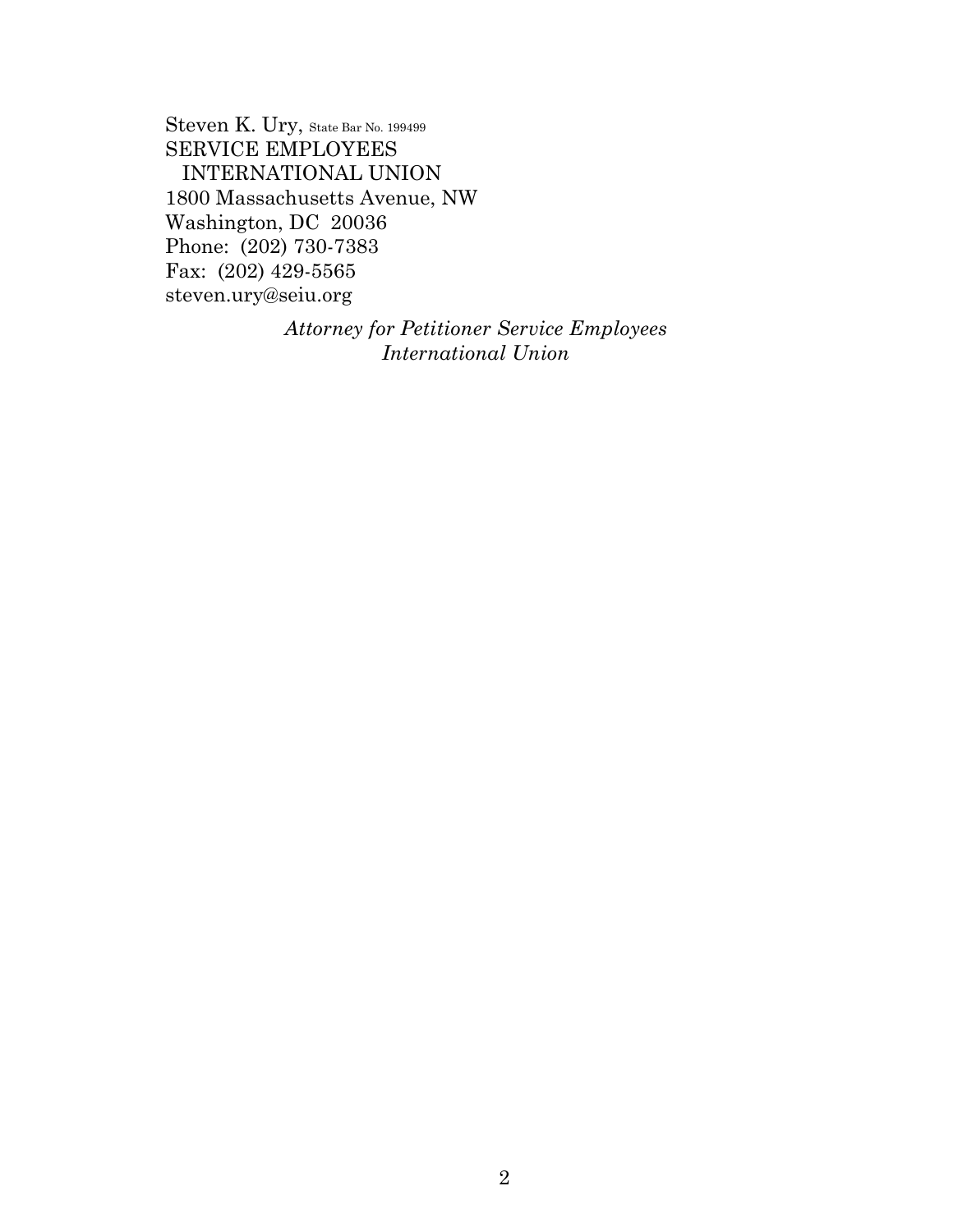# **TABLE OF CONTENTS**

|           |                 | PETITION FOR WRIT OF MANDATE AND                                          |    |
|-----------|-----------------|---------------------------------------------------------------------------|----|
|           |                 |                                                                           |    |
|           |                 | NEED FOR URGENT RELIEF FROM THIS COURT  13                                |    |
|           |                 |                                                                           |    |
|           |                 |                                                                           |    |
|           |                 |                                                                           |    |
|           |                 |                                                                           |    |
|           |                 | PROPOSITION 22 VIOLATES THE CALIFORNIA                                    |    |
|           |                 |                                                                           |    |
|           |                 |                                                                           |    |
|           |                 |                                                                           |    |
|           |                 |                                                                           |    |
|           |                 |                                                                           |    |
|           |                 | <b>MEMORANDUM OF POINTS AND AUTHORITIES  34</b>                           |    |
|           |                 |                                                                           |    |
|           | A.              | California Law Prior to Proposition 22  34                                |    |
|           | <b>B.</b>       |                                                                           |    |
|           | <b>ARGUMENT</b> |                                                                           |    |
| Ι.        |                 | THE COURT SHOULD EXERCISE ITS ORIGINAL                                    | 38 |
| $\prod$ . |                 | PROPOSITION 22 VIOLATES ARTICLE XIV<br>OF THE CALIFORNIA CONSTITUTION  42 |    |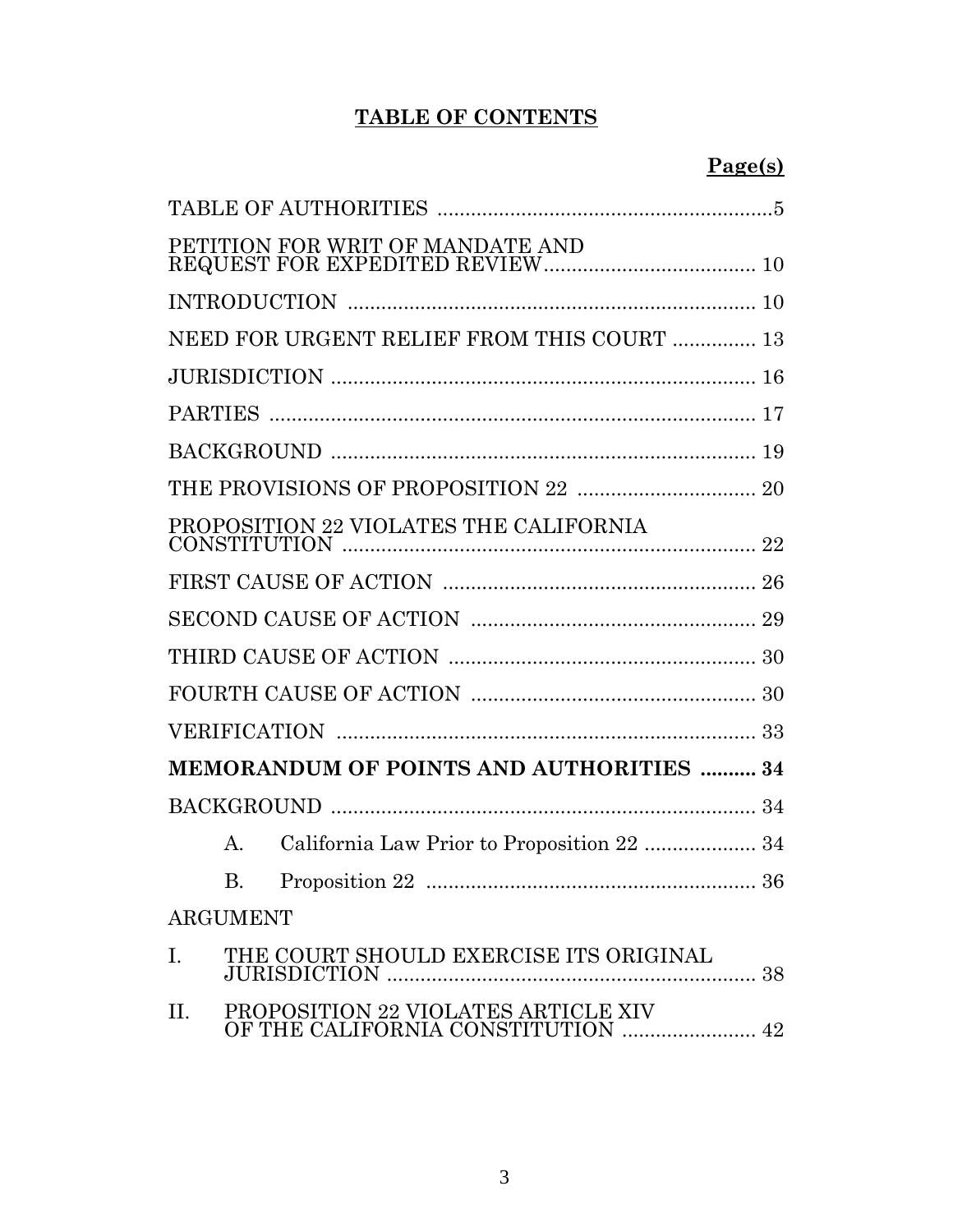# **TABLE OF CONTENTS:** (Continued) Page(s)

|     | А.        | Proposition 22 Unconstitutionally Limits The<br>Legislature's Plenary Power To Provide For A<br>Complete System Of Workers' Compensation  45  |    |
|-----|-----------|-----------------------------------------------------------------------------------------------------------------------------------------------|----|
|     | <b>B.</b> | Under The Terms Of The Initiative, The<br>Provisions That Violate Article XIV Are<br>Inseverable From The Remainder Of The                    |    |
| Ш.  |           | BY DEFINING SPECIFIC AREAS OF<br>LEGISLATION AS "AMENDMENTS,"<br>PROPOSITION 22 USURPS THE JUDICIARY'S<br>INHERENT AUTHORITY TO INTERPRET THE |    |
| IV. |           | PROPOSITION 22 IMPERMISSIBLY RESTRICTS<br>THE LEGISLATURE'S AUTHORITY TO ENACT<br><b>LEGISLATION NOT ADDRESSED IN THE</b>                     |    |
|     |           | V. PROPOSITION 22 VIOLATES THE SINGLE-                                                                                                        |    |
|     |           |                                                                                                                                               | 71 |
|     |           |                                                                                                                                               |    |
|     |           |                                                                                                                                               |    |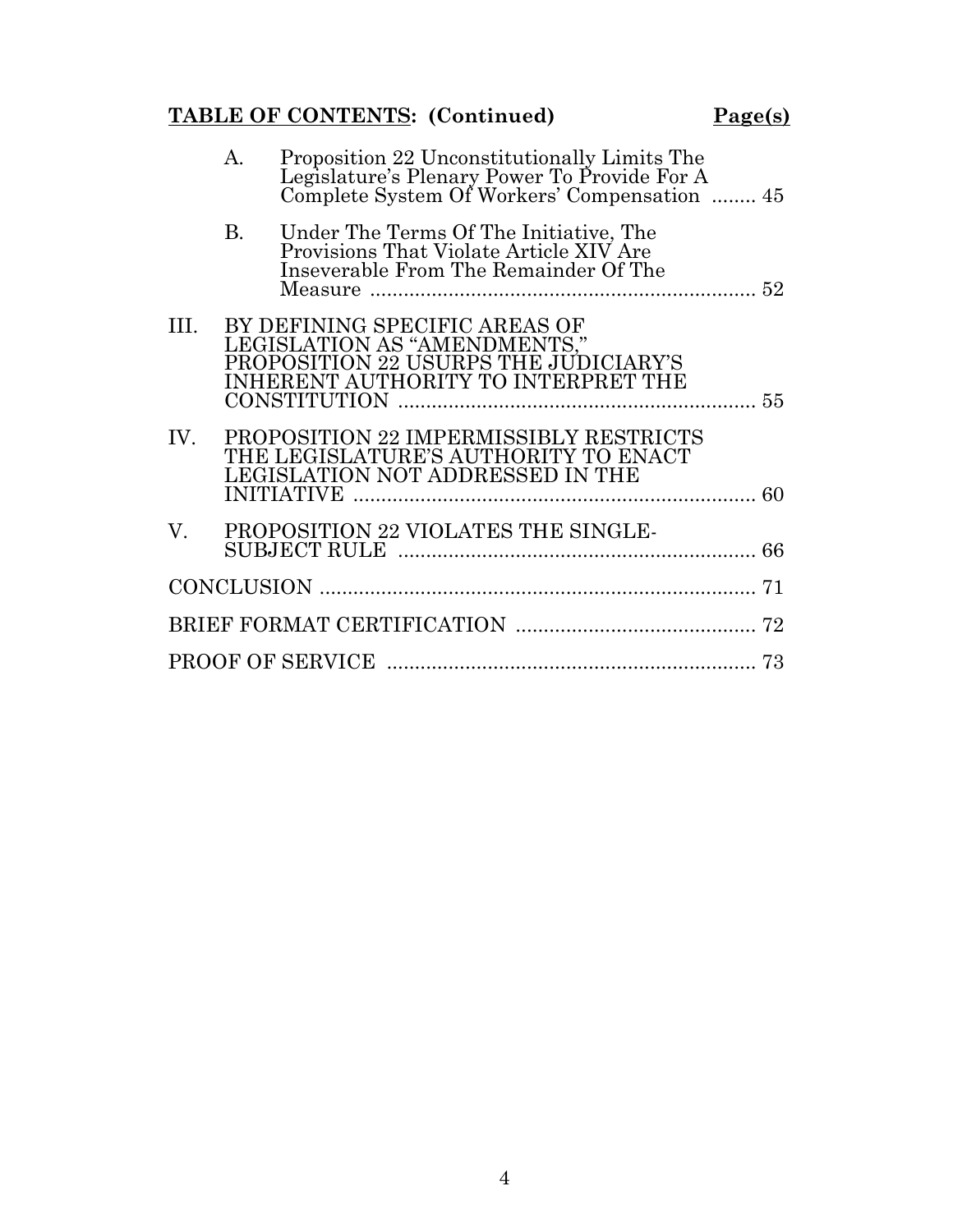# **TABLE OF AUTHORITIES**

# **Page(s)**

# **CASES:**

| Amador Valley Joint Union High School District v.<br>$(1978)$ 22 Cal.3d 208                   |  |
|-----------------------------------------------------------------------------------------------|--|
| $(1995)$ 11 Cal.4th 1243                                                                      |  |
| $(2017)$ 3 Cal.5th 808                                                                        |  |
| (1982) 32 Cal.3d 236                                                                          |  |
| (1989) 48 Cal.3d 805                                                                          |  |
| California Redevelopment Association v. Matosantos  61<br>$(2011)$ 53 Cal. 4th 231            |  |
| <i>California Trial Lawyers Association v. Eu </i> 69, 70, 71<br>$(1988)$ 200 Cal.App.3d 351  |  |
| Carmel Valley Fire Protection District v. State of California  58<br>$(2001)$ 25 Cal. 4th 287 |  |
| Chamber of Commerce of the United States of America v.                                        |  |
| $(1959)$ 52 Cal.2d 162                                                                        |  |
| County of Los Angeles v. State of California  47, 48<br>$(1987)$ 43 Cal. 3d 46                |  |
| $(2008)$ 165 Cal. App. 4th 798                                                                |  |
| $(1941)$ 17 Cal.2d 346                                                                        |  |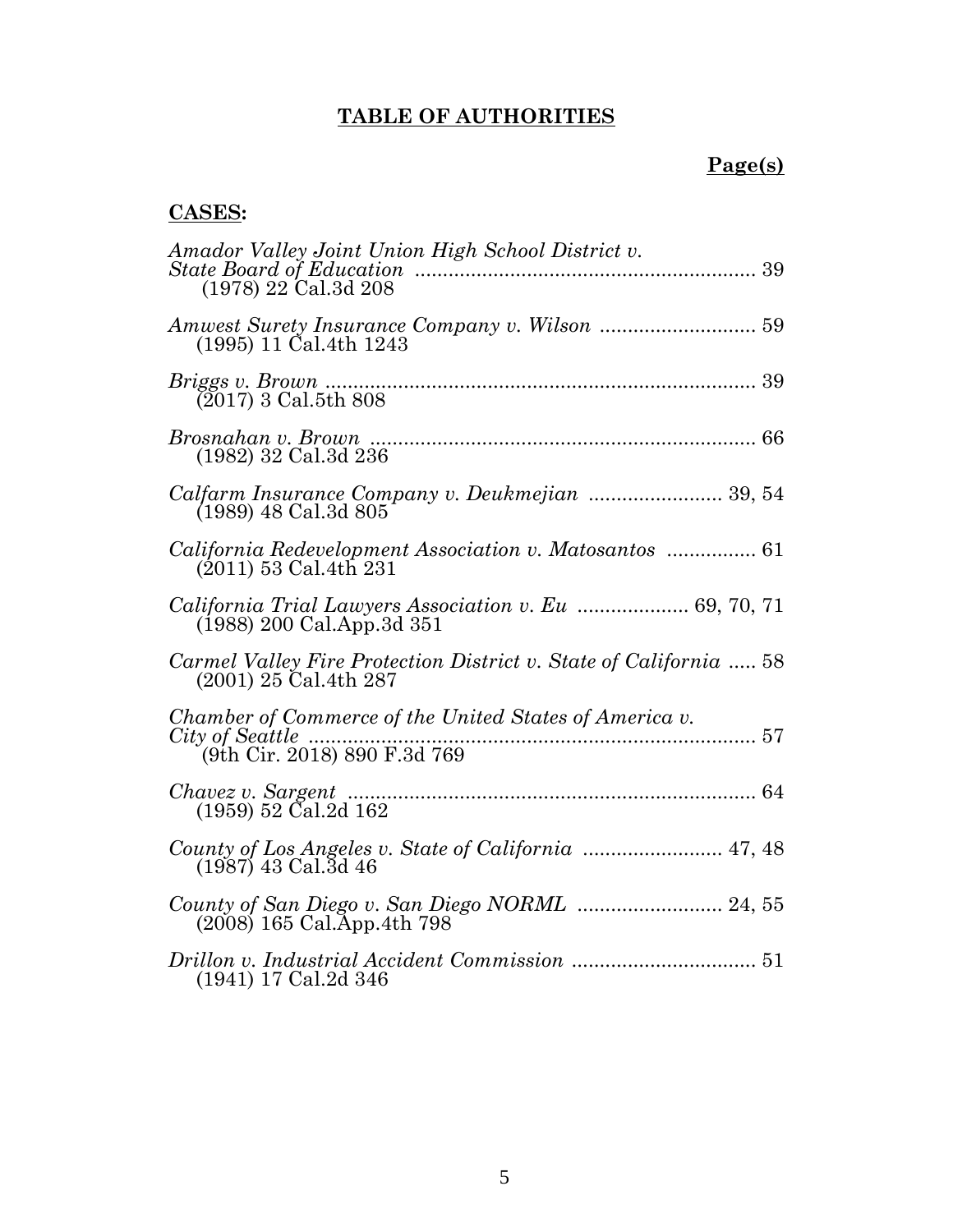# **TABLE OF AUTHORITIES: (Continued) Page(s)**

| Dynamex Operations West, Inc. v. Superior Court of<br>$(2018)$ 4 Cal.5th 903             |
|------------------------------------------------------------------------------------------|
| (1987) 189 Cal.App.3d 1280                                                               |
| $(1978)$ 80 Cal.App.3d 772                                                               |
| $(1993)$ 6 Cal.4th $1028$                                                                |
| (1981) 30 Cal.3d 329                                                                     |
| $(2006)$ 38 Cal.4th 1020                                                                 |
| $(1995)$ 11 Cal.4th 607                                                                  |
| $(1972)$ 6 Cal.3d 771                                                                    |
| (1991) 54 Cal.3d 492                                                                     |
| Lilia García-Brower v. Lyft<br>15, 36<br>(Sup. Ct. Alameda County, 2020, No. RG20070283) |
| (Sup. Ct. Alameda County, 2020, No. RG20070281)                                          |
| $(2002)$ <sup>27</sup> Cal.4th 537                                                       |
| $(1803)$ 5 U.S. 137                                                                      |
| Marine Forests Society v. California Coastal<br>Commission<br>$(2005)$ 36 Cal. 4th 1     |
| $(1857)$ 7 Cal. 65                                                                       |
| $(9th$ Cir.) No. 20-cv-55267                                                             |
| Pacific Employers Insurance Company v. Industrial<br>$(1945)$ 26 Cal.2d 286              |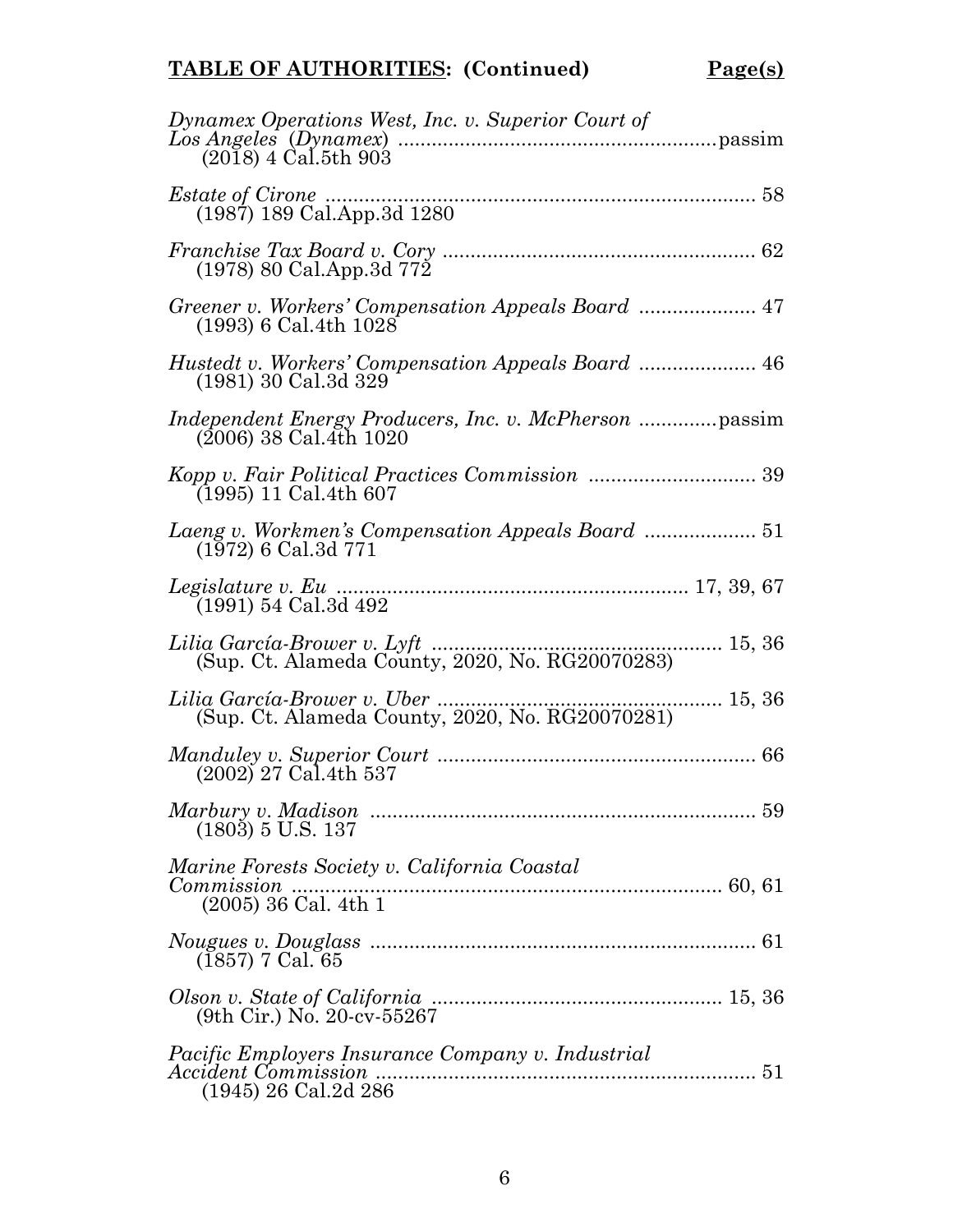# **TABLE OF AUTHORITIES: (Continued) Page(s)**

| People v. Birks<br>(1998) 19 Cal.4th 108                                    |
|-----------------------------------------------------------------------------|
|                                                                             |
| (Sup. Ct. S.F. City and County, 2020,<br>No. CGC20584789)                   |
| $(2010)$ 49 Cal.4th 263                                                     |
| (2010) 47 Cal.4th 1008                                                      |
| (4th App. Dist., D077380)                                                   |
| $(2010)$ 48 Cal. 4th 564                                                    |
| $(2020)$ 56 Cal. App. 5th 266                                               |
| 2020 WL 1908302 (C.D. Cal. Apr. 15, 2020)                                   |
| $(1998)$ 64 Cal. App. 4th 1473                                              |
| Rossi v. Brown<br>$(1995)$ 9 Cal. 4th 688                                   |
| (1999) 21 Cal.4th 1142                                                      |
| $(1940)$ 16 Cal. 2d 379                                                     |
| <b>State Building &amp; Construction Trades</b><br>$(2012)$ 54 Cal. 4th 547 |
| (2009) 46 Cal.4th 364                                                       |
| (2012) 53 Cal.4th 421                                                       |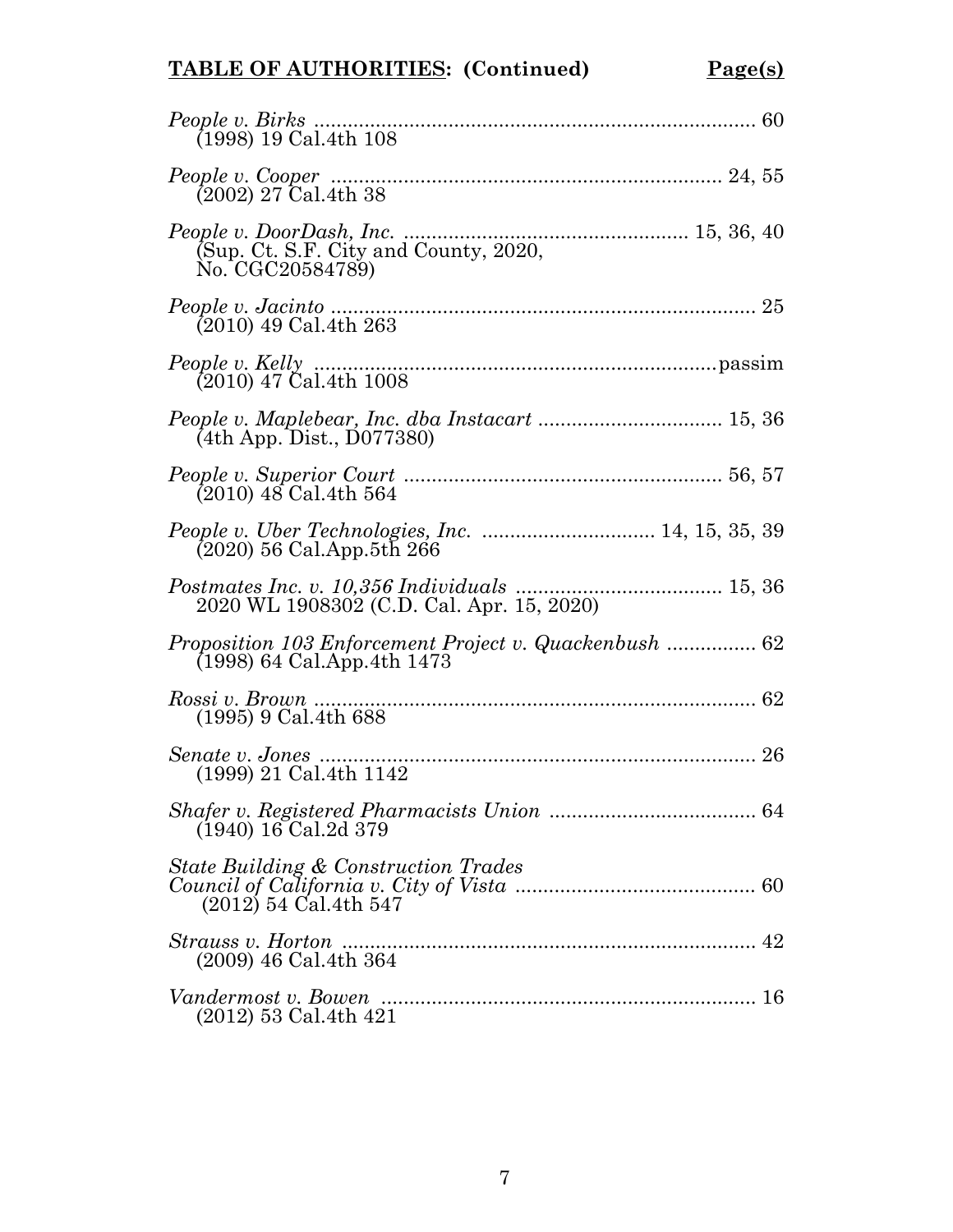# CALIFORNIA CONSTITUTION:

| Article II                        |
|-----------------------------------|
| Article III                       |
|                                   |
|                                   |
|                                   |
| Article XII                       |
| Article XIII B                    |
|                                   |
| Article XX                        |
| CALIFORNIA STATUTES:              |
| Business & Professions Code [New] |

| 7462 |  |
|------|--|
|      |  |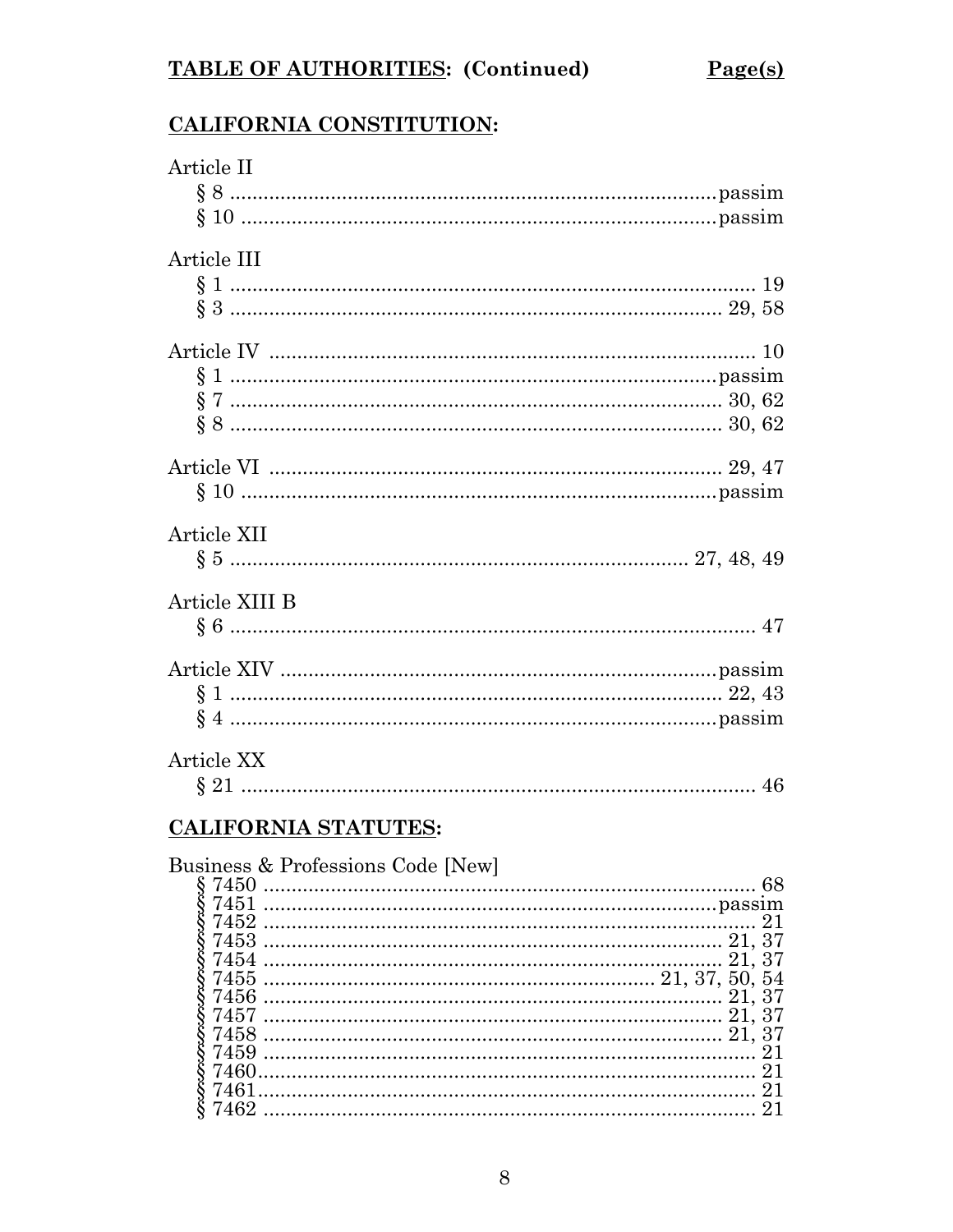# TABLE OF AUTHORITIES: (Continued)

| 57  |
|-----|
| 51  |
|     |
|     |
|     |
| 43  |
|     |
| 5() |
| 50  |
| 50  |
| 51  |
|     |
|     |

# **MISCELLANEOUS:**

| California Rules of Court |  |
|---------------------------|--|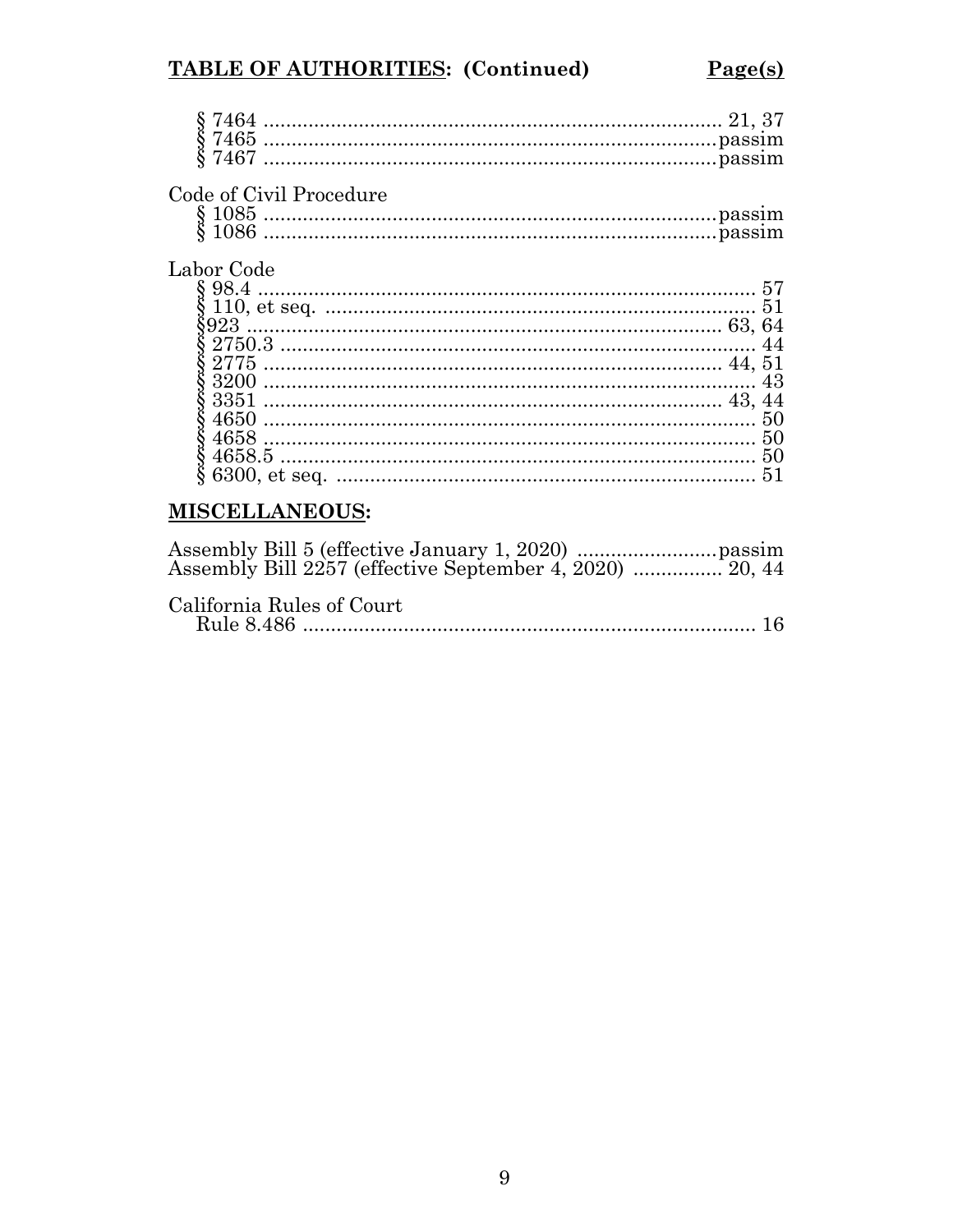### **EMERGENCY PETITION FOR WRIT OF MANDATE AND REQUEST FOR EXPEDITED REVIEW**

# **TO THE HONORABLE TANI CANTIL-SAKAUYE, CHIEF JUSTICE OF THE SUPREME COURT OF CALIFORNIA, AND THE HONORABLE ASSOCIATE JUSTICES OF THE SUPREME COURT:**

#### **INTRODUCTION**

Petitioners respectfully petition this Court for a writ of mandate declaring Proposition 22, which passed at the November 3, 2020 statewide election, invalid and unenforceable.

Proposition 22 is a statutory initiative that designates drivers who work for app-based companies like Uber, Lyft, and DoorDash as independent contractors rather than employees if certain criteria are satisfied.<sup>1</sup> Although titled the "Protect App-Based Drivers and Services Act," Proposition 22 actually withdraws minimum employment protections from hundreds of thousands of California workers. That result would be profoundly harmful to many workers, but not necessarily unconstitutional, if the measure had not overreached in several significant ways. As demonstrated below, however, the drafters of Proposition 22 improperly attempted to use a statutory initiative to usurp the constitutional authority of the Legislature under articles IV and XIV of the state Constitution, as well as the inherent authority of this Court to determine what is an initiative amendment within the meaning of article II, section 10.

<sup>1</sup> Petitioners' Request for Judicial Notice ("Pet. RJN"), Exh. A at p. 1.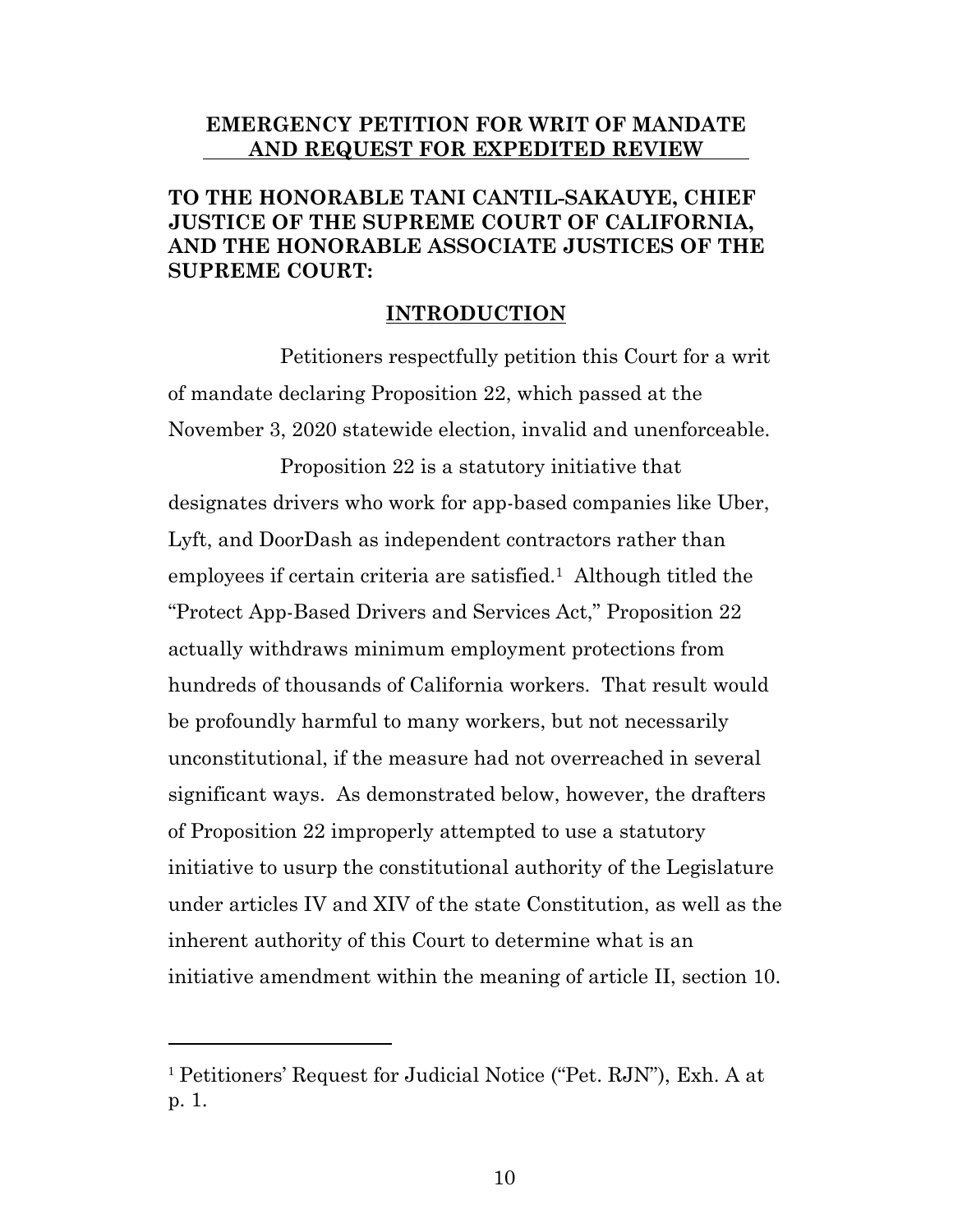Article XIV, section 4 of the California Constitution grants to the Legislature "plenary power, unlimited by any provision of this Constitution" to establish and enforce a complete system of workers' compensation. (Cal. Const., art. XIV, § 4.) The courts have held that section 4's grant of authority "unlimited by any provision of this Constitution" constitutes a pro tanto repeal of conflicting constitutional provisions, one that therefore precludes interference with the Legislature's authority through use of a statutory initiative like Proposition 22. By purporting to remove app-based drivers from California's workers' compensation system – and by purporting to limit the Legislature's authority to extend workers' compensation benefits to this group of workers in the future – Proposition 22 conflicts with article XIV, section 4. Under the express terms of Proposition 22 itself, the conflict requires that Proposition 22 be invalidated in to.

Proposition 22 invades the authority of the judiciary as well. Article II, section 10 prohibits the Legislature from amending an initiative statute without voter approval unless the initiative permits such amendment. It is the courts' role, as the final arbiter of the Constitution, to determine whether a statute passed by the Legislature constitutes an "amendment" of an initiative statute within the meaning of section 10. Yet, in an obscure provision at the end of the measure, Proposition 22 purports to define as "amendments" any statutes concerning two areas of law not otherwise addressed in the measure's substance.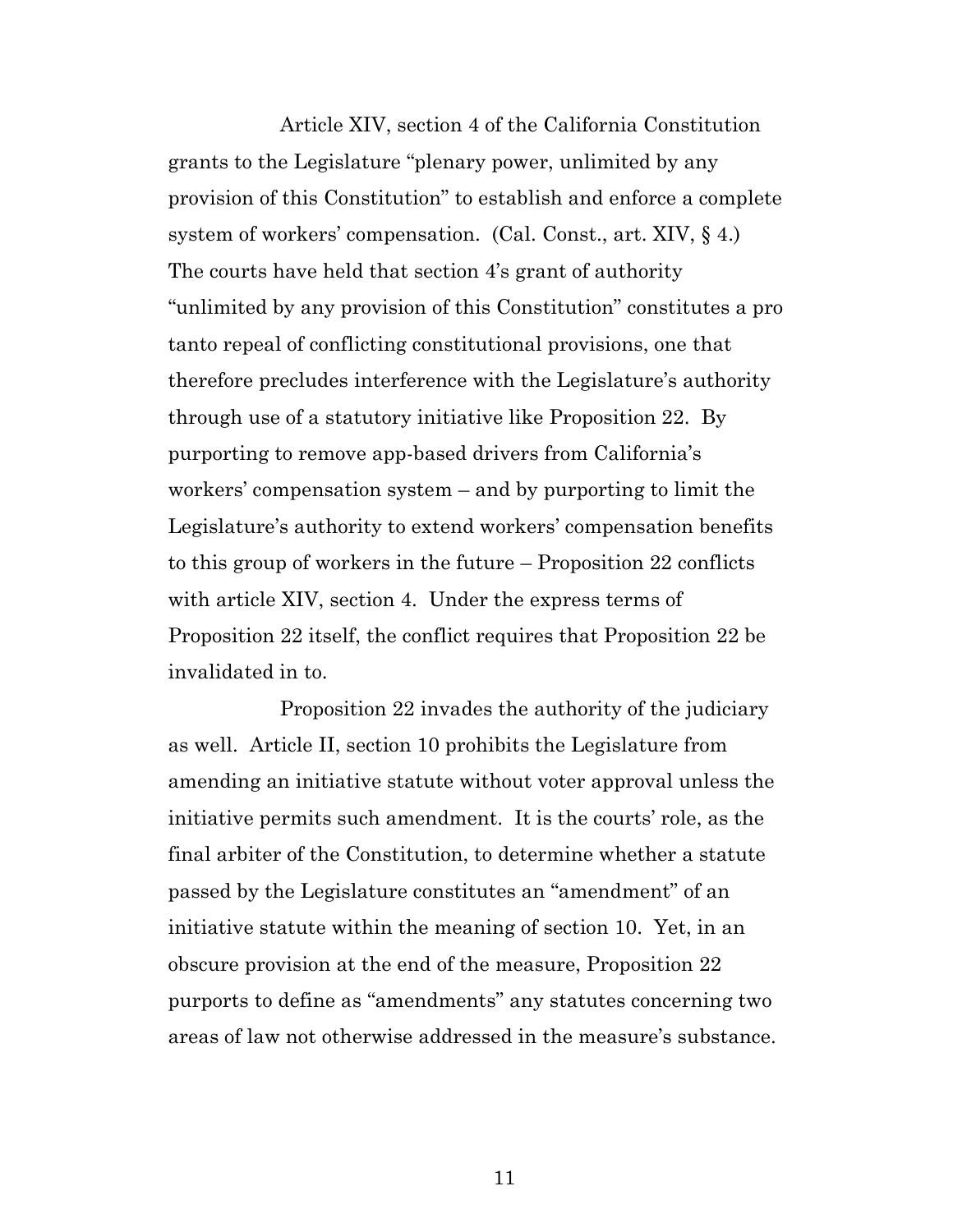In particular, Proposition 22 defines as an "amendment" any statute that authorizes an entity or organization to represent app-based drivers, including a union that could bargain collectively for better wages and benefits, as well as any statute that regulates app-based drivers differently based on their classification status. No substantive provisions in Proposition 22 address either of these subjects. Under this Court's precedents, legislation that addresses these subjects therefore would not "amend" Proposition 22 for purposes of the state Constitution. Yet the drafters of Proposition 22 claim the right to declare any legislation to address these subjects as "amendments" that can only be enacted by a nearly impossible seven-eighths supermajority vote. In doing so, the drafters have impermissibly usurped this Court's authority to "say what the law is" by determining what constitutes an "amendment" and have impermissibly invaded the Legislature's broad authority to legislate in areas not substantively addressed by the initiative.

Finally, Proposition 22 violates the single-subject rule by burying these cryptic amendment provisions on subjects not substantively addressed in the measure, and in language that most voters would not understand. The measure grossly deceived the voters, who were not told they were voting to prevent the Legislature from granting the drivers collective bargaining rights, or to preclude the Legislature from providing incentives for companies to give app-based drivers more than the minimal wages and benefits provided by Proposition 22. If allowed to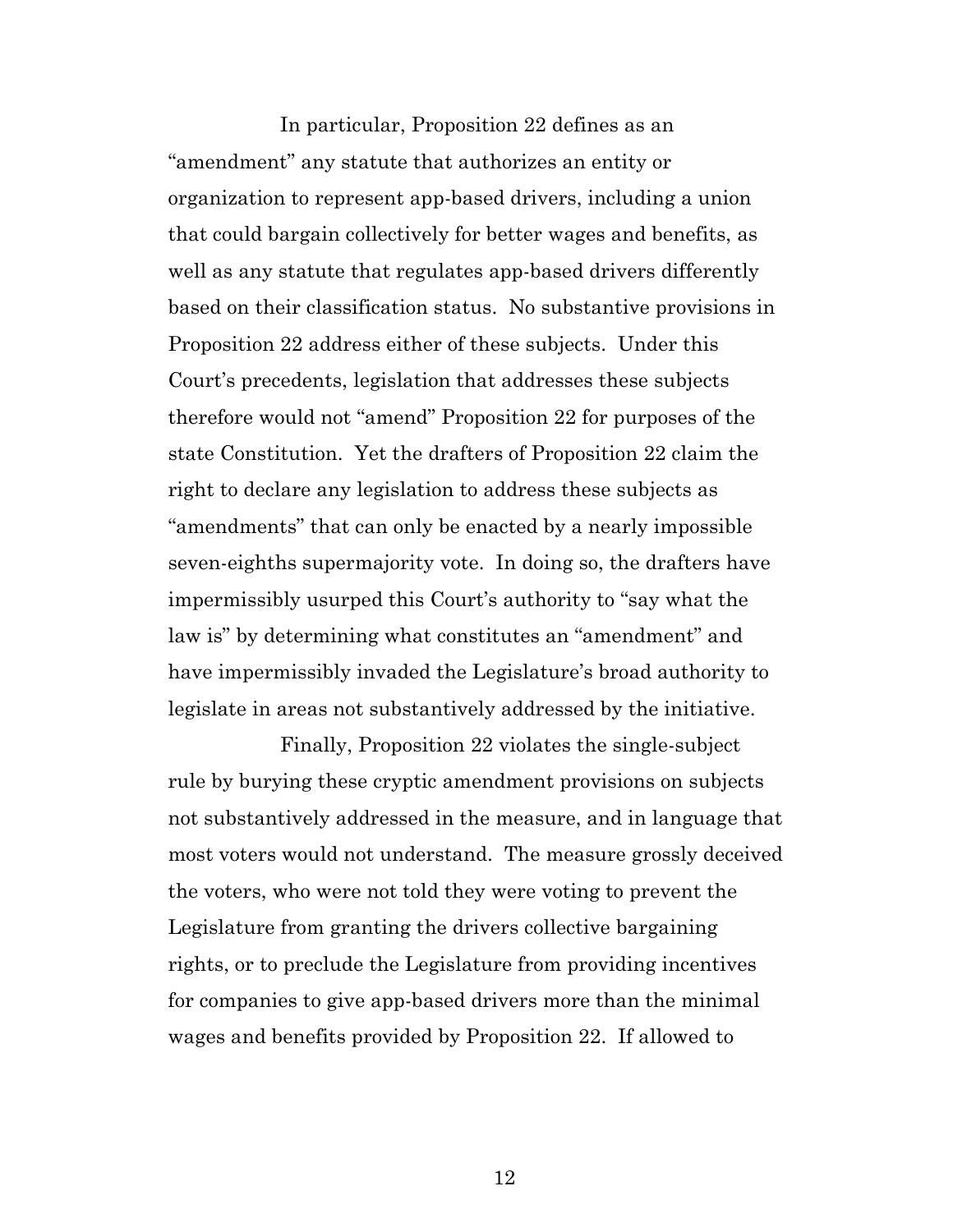stand, the ploy will be repeated in other initiatives as an effective means to slip potentially unpopular provisions past the voters.

These fatal defects in Proposition 22 affect not only app-based drivers and the public they serve, but the initiative process itself. This Court has stated that judicial review of the substantive constitutionality of initiative measures should take place only after the election. Now that the election is over, the Court should exercise original jurisdiction over this case and hold Proposition 22 invalid. A statutory initiative cannot limit legislative authority that the Constitution provides is "unlimited" or alter the separation of powers provided by the state Constitution, and no initiative, statutory or constitutional, can deceive voters into limiting the powers of the Legislature or the judiciary.

#### **NEED FOR URGENT RELIEF FROM THIS COURT**

1. Original relief is necessary in this Court rather than a lower court because this matter presents pure legal issues of broad public importance that require speedy and final resolution, namely: (a) whether the Legislature's broad and otherwise "unlimited" authority to provide "for a complete system of workers' compensation" under article XIV, section 4 of the Constitution can be circumscribed by a statutory initiative; (b) whether a statutory initiative can define what is an amendment within the meaning of article II, section 10 of the Constitution or whether that authority rests solely with the courts; (c) whether a statutory initiative may define "amendments" in a way that precludes the Legislature from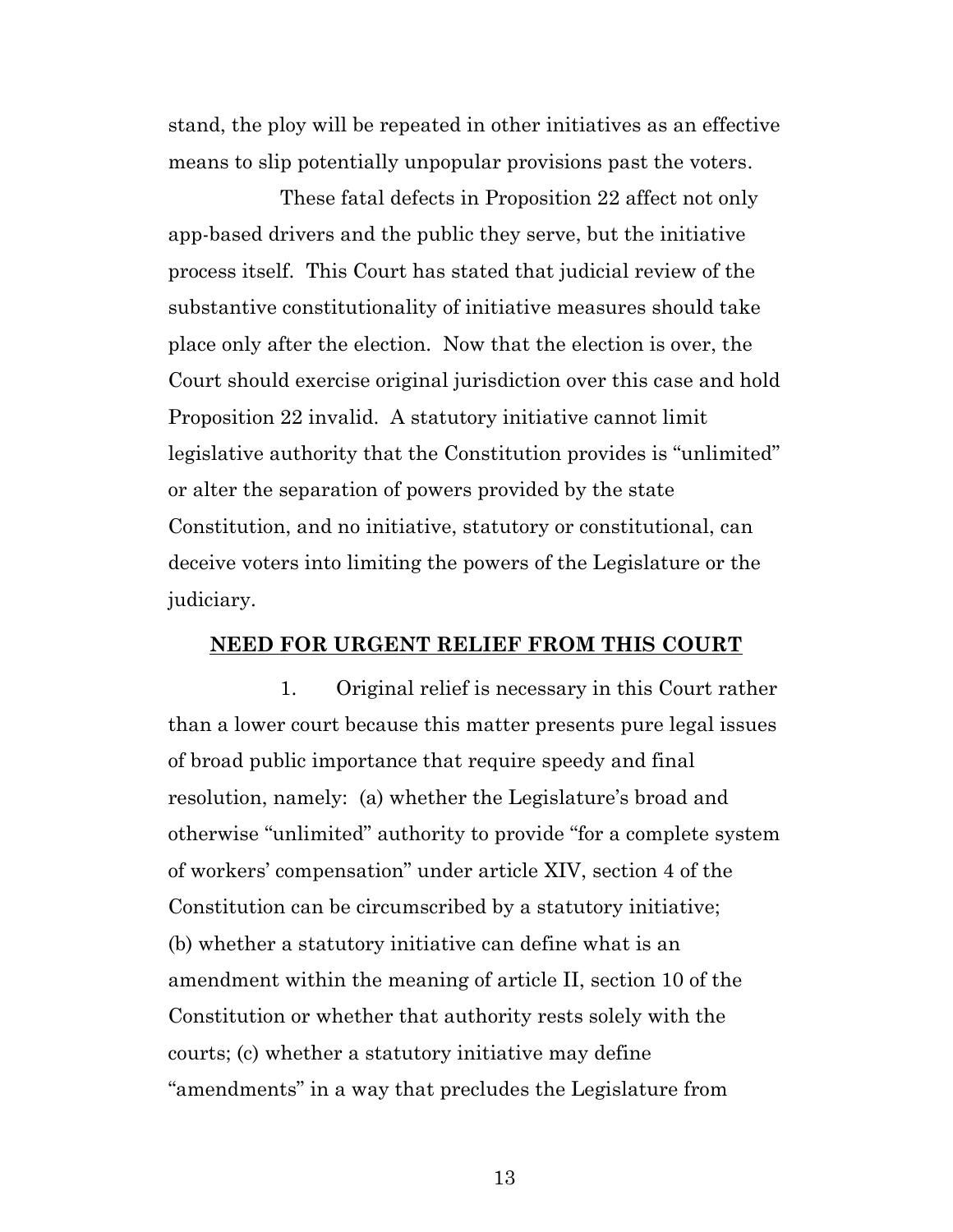enacting legislation pursuant to its constitutional authority to act by majority vote when the initiative itself contains no substantive provisions addressing the same issue; and (d) whether Proposition 22's restrictions on the judiciary and the Legislature violate the single-subject rule and/or render the initiative impermissibly deceptive to voters.

2. These legal issues need prompt and definitive resolution now because Proposition 22 will have profound and immediate effects on the lives of hundreds of thousands of appbased drivers and their families. Under Proposition 22, appbased drivers will be denied the minimum employment protections, including worker's compensation benefits, to which these workers otherwise would be entitled by law. The harm caused to individuals by the denial of such protections and benefits could not be effectively remedied after the fact.

3. Urgent relief from this Court is also necessary as a matter of judicial economy because many cases now pending before state and federal courts and arbitrators, including cases where statewide injunctive relief has been ordered, turn on whether app-based drivers are employees or independent contractors for purposes of California law. For example, the California Attorney General and the City Attorneys of Los Angeles, San Francisco, and San Diego have obtained injunctive relief, which was affirmed on appeal, against the two largest rideshare companies, Uber and Lyft, for misclassifying their drivers as independent contractors. (*People v. Uber Technologies, Inc.* (2020) 56 Cal.App.5th 266, opn. mod. and pet.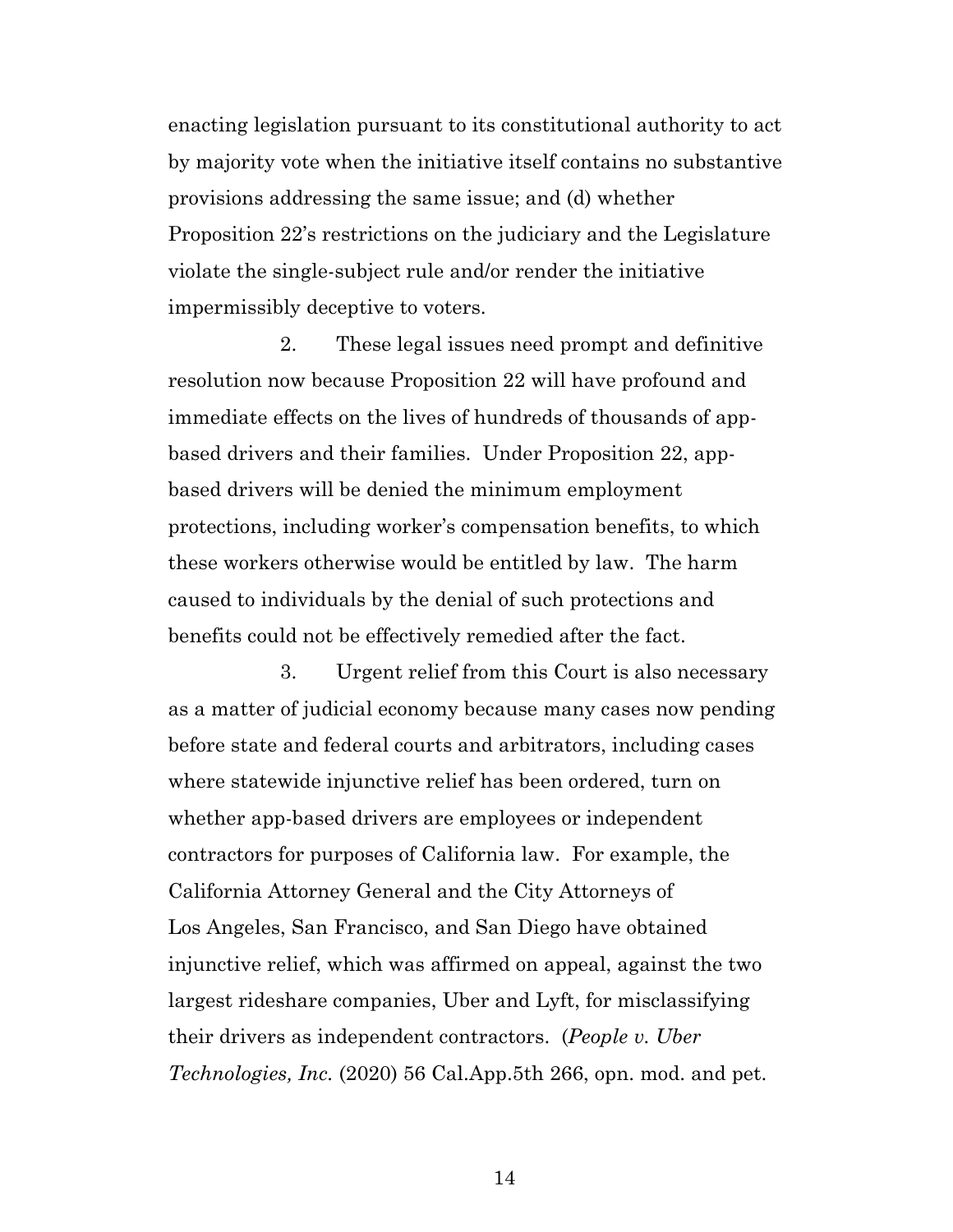for review pending, pet. filed Dec. 1, 2020, S265881.) A petition regarding that case is presently before this Court. (*Id.*) The Labor Commissioner has filed similar actions. (*Lilia García-Brower v. Uber* (Sup. Ct. Alameda County, 2020, No. RG20070281); *Lilia García-Brower v. Lyft* (Sup. Ct. Alameda County, 2020, No. RG20070283).) The San Diego City Attorney has obtained injunctive relief against Instacart that is now pending on appeal. (*People v. Maplebear, Inc. dba Instacart* (4th App. Dist., D077380, app. pending).) The San Francisco District Attorney has filed a similar action against DoorDash and recently withdrew a preliminary injunction motion without prejudice after the adoption of Proposition 22. (*People v. DoorDash, Inc.* (Sup. Ct. S.F. City and County, 2020, No. CGC20584789).) There is pending litigation in the Ninth Circuit Court of Appeals about the classification of app-based drivers, in which the parties have recently briefed the impact of Proposition 22 on the case. (*Olson v. State of California*  (9th Cir.) No. 20-cv-55267.) Tens of thousands of individual appbased drivers have also filed misclassification claims with arbitrators or been compelled to individual arbitrations. (*See*, *e.g.*, *Postmates Inc. v. 10,356 Individuals,* 2020 WL 1908302 (C.D. Cal. Apr. 15, 2020).) Only a prompt and definitive ruling by this Court on the constitutionality of Proposition 22 could avoid years of legal uncertainty and the potential litigation of the same legal issues in multiple fora.

4. Unless this Court acts, the Legislature will also be chilled or prevented from exercising its constitutional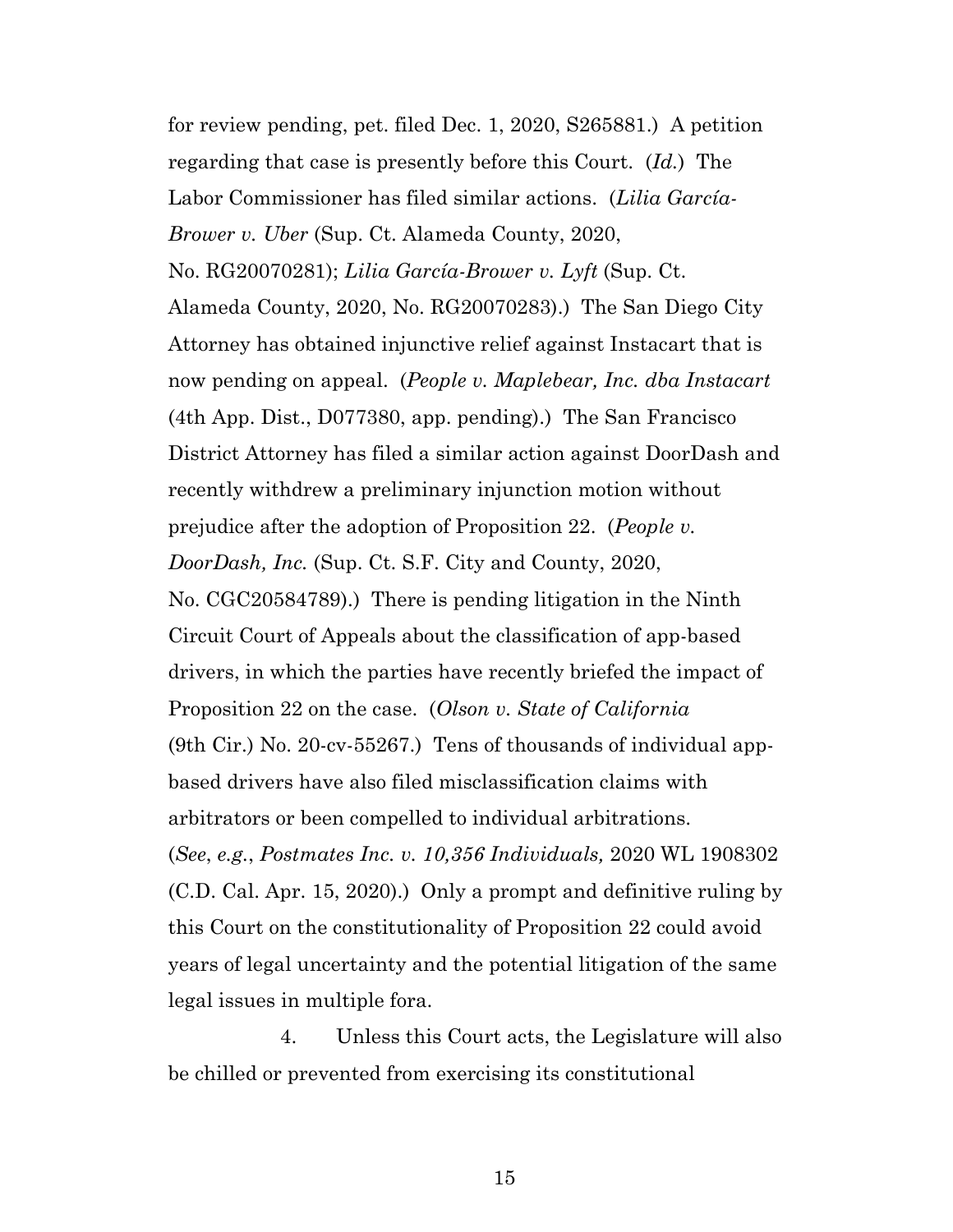authority. Without a definitive answer from this Court about whether Proposition 22's essentially impossible seven-eighths threshold must be met, members of the Legislature will not commit the considerable time and resources necessary to develop legislation to help app-based drivers by authorizing collective representation or bargaining or by creating incentives for companies to treat them as employees or improve their conditions as independent contractors. The classification status of workers has been a major focus of the Legislature's efforts over the past two years. Unless this Court exercises its original jurisdiction, any legislative efforts to protect app-based drivers would likely be put in limbo for many years.

5. For these reasons, petitioners respectfully request that the Court exercise its original jurisdiction by issuing an order to show cause why relief should not be granted and by requiring respondents to file their responses within 30 days, with petitioners' reply brief due within 15 days after respondents' brief is filed so that final relief can be granted expeditiously.

#### **JURISDICTION**

6. This Court has original jurisdiction pursuant to article VI, section 10 of the California Constitution, Code of Civil Procedure sections 1085 and 1086, and Rule 8.486 of the California Rules of Court to decide an issue where a case presents issues of great public importance that must be resolved promptly. (*Vandermost v. Bowen* (2012) 53 Cal.4th 421, 451-453.) This is such a case because it involves legal issues of great statewide importance with implications for multiple branches of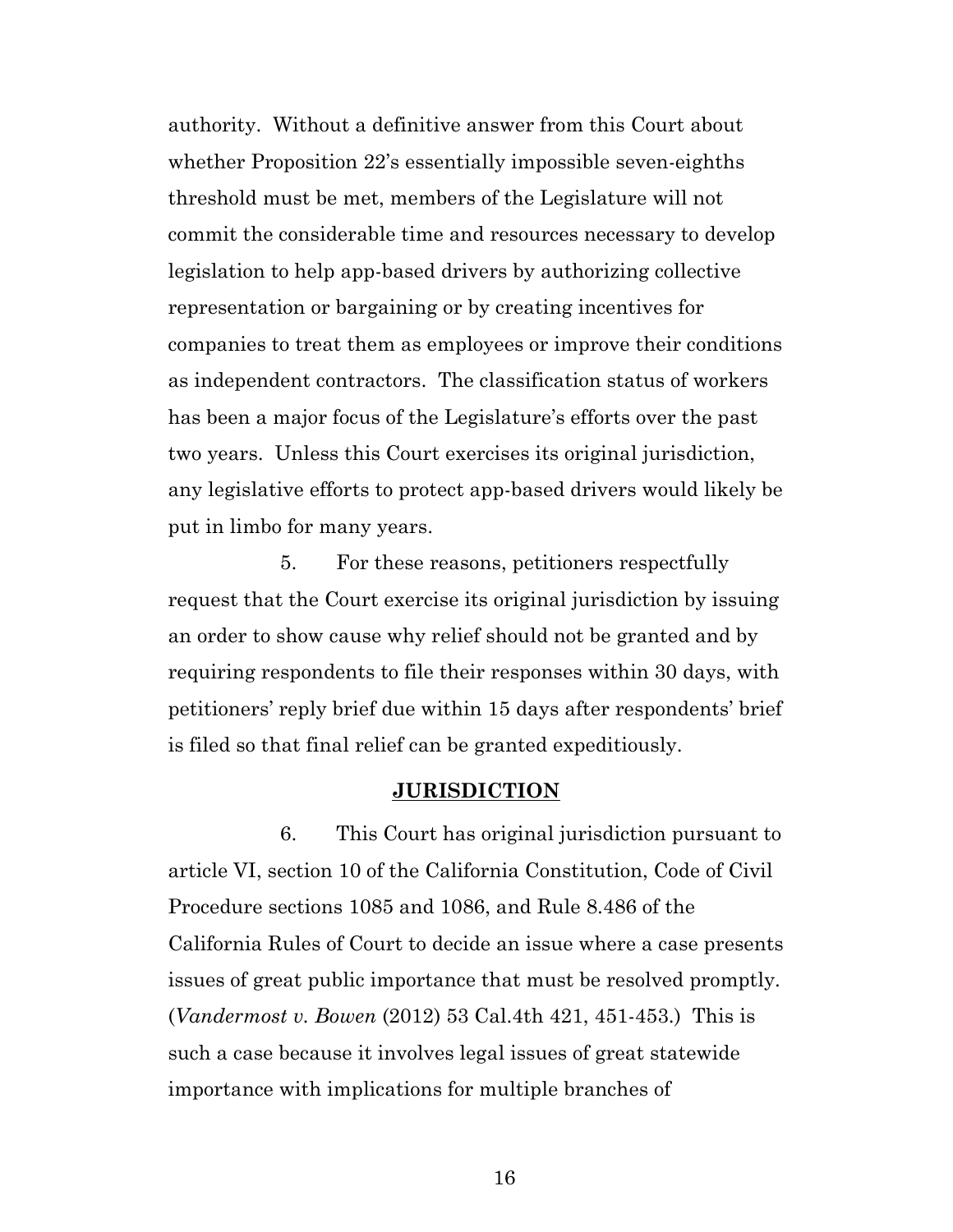government, both immediately and in the future. (*See Legislature v. Eu* (1991) 54 Cal.3d 492, 500 [Supreme Court exercises original mandamus jurisdiction in challenges to state initiatives].)

7. Petitioners are entitled to a writ of mandate because they do not have a "plain, speedy, and adequate remedy, in the ordinary course of law." (Code Civ. Proc., § 1086.)

### **PARTIES**

8. Petitioner HECTOR CASTELLANOS is a California resident who has worked for about five years as a driver for app-based companies including Uber and Lyft. He would be directly affected by Proposition 22.

9. Petitioner JOSEPH DELGADO is a California resident and a regular consumer of the services of companies that use app-based drivers. He is also a California taxpayer.

10. Petitioner SAORI OKAWA is a California resident who has worked for approximately three years as a driver for app-based companies including Uber, Lyft, DoorDash, and Instacart. She stopped driving for Uber and Lyft earlier this year due to the COVID pandemic. She currently drives for DoorDash and Instacart. She would be directly affected by Proposition 22.

11. Petitioner MICHAEL ROBINSON is a California resident who worked for about five years as a driver for Lyft. Petitioner has temporarily stopped driving for appbased companies because of the COVID pandemic, but intends to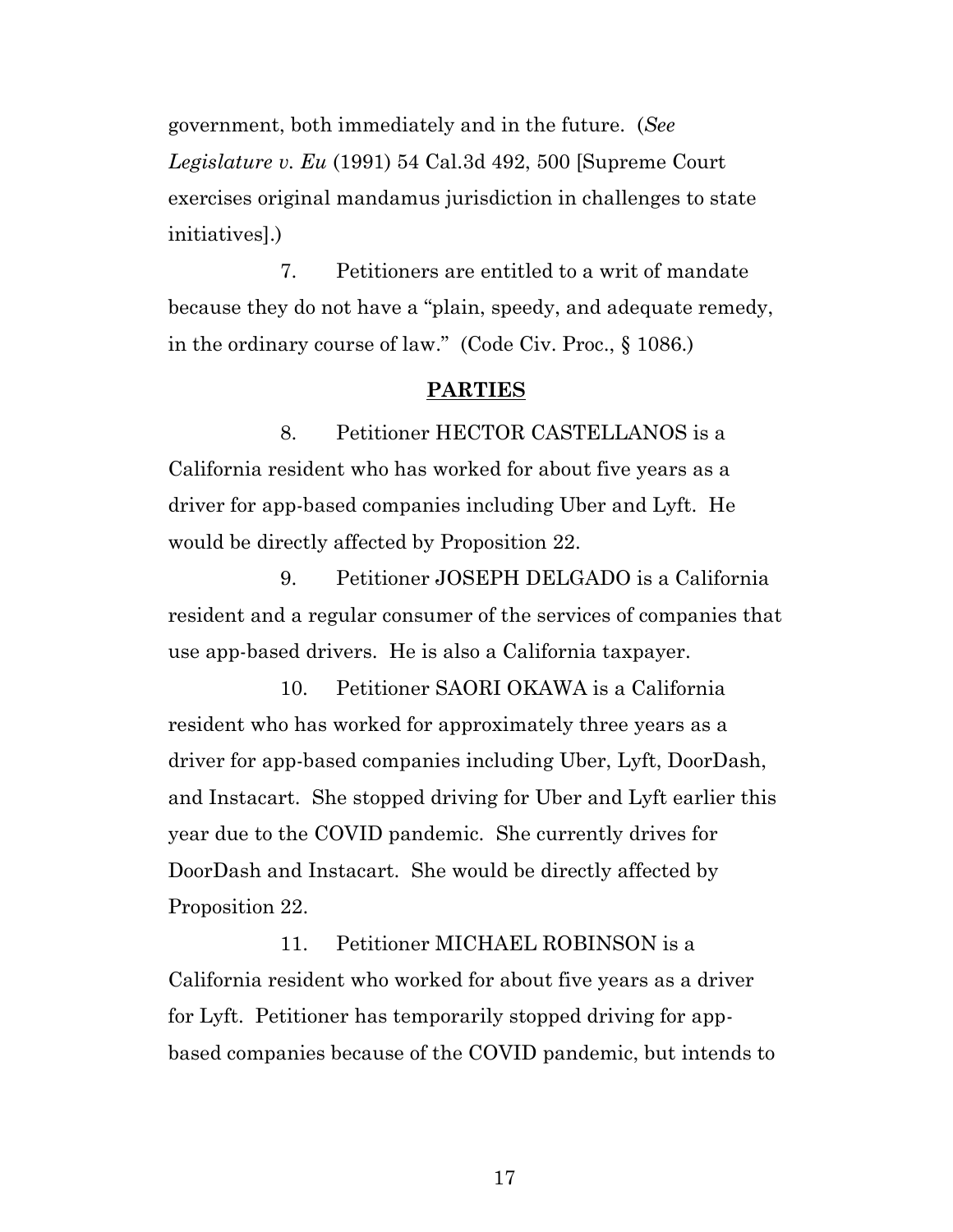resume driving in the future. He would be directly affected by Proposition 22.

12. Petitioner SERVICE EMPLOYEES INTERNATIONAL UNION CALIFORNIA STATE COUNCIL ("SEIU California") is comprised of SEIU local unions representing over 700,000 California workers throughout the state economy. SEIU California's mission is to secure economic fairness for working people and create an equitable, just and prosperous California. SEIU California's affiliated local unions include SEIU Local 721, which represents over 95,000 workers in Southern California, and SEIU Local 1021, which represents nearly 60,000 workers in Northern California. SEIU Local 721 supports gig economy workers through its project Mobile Workers Alliance. Mobile Workers Alliance includes approximately 18,000 Southern California app-based drivers and provides drivers with resources to access and organize for better employment protections and benefits. Mobile Workers Alliance engages in organizing, service, advocacy, and educational activities on the local and state level. SEIU Local 1021 supports gig workers through its project We Drive Progress, a movement joined by over 6,500 app-based drivers that fights for better wages, benefits, and working conditions for drivers. SEIU California also supports other gig workers' advocacy projects that advocate for app-based drivers, including Gig Workers Rising.

13. Petitioner SERVICE EMPLOYEES INTERNATIONAL UNION ("SEIU") is a labor organization of about 2 million members that is dedicated to improving the lives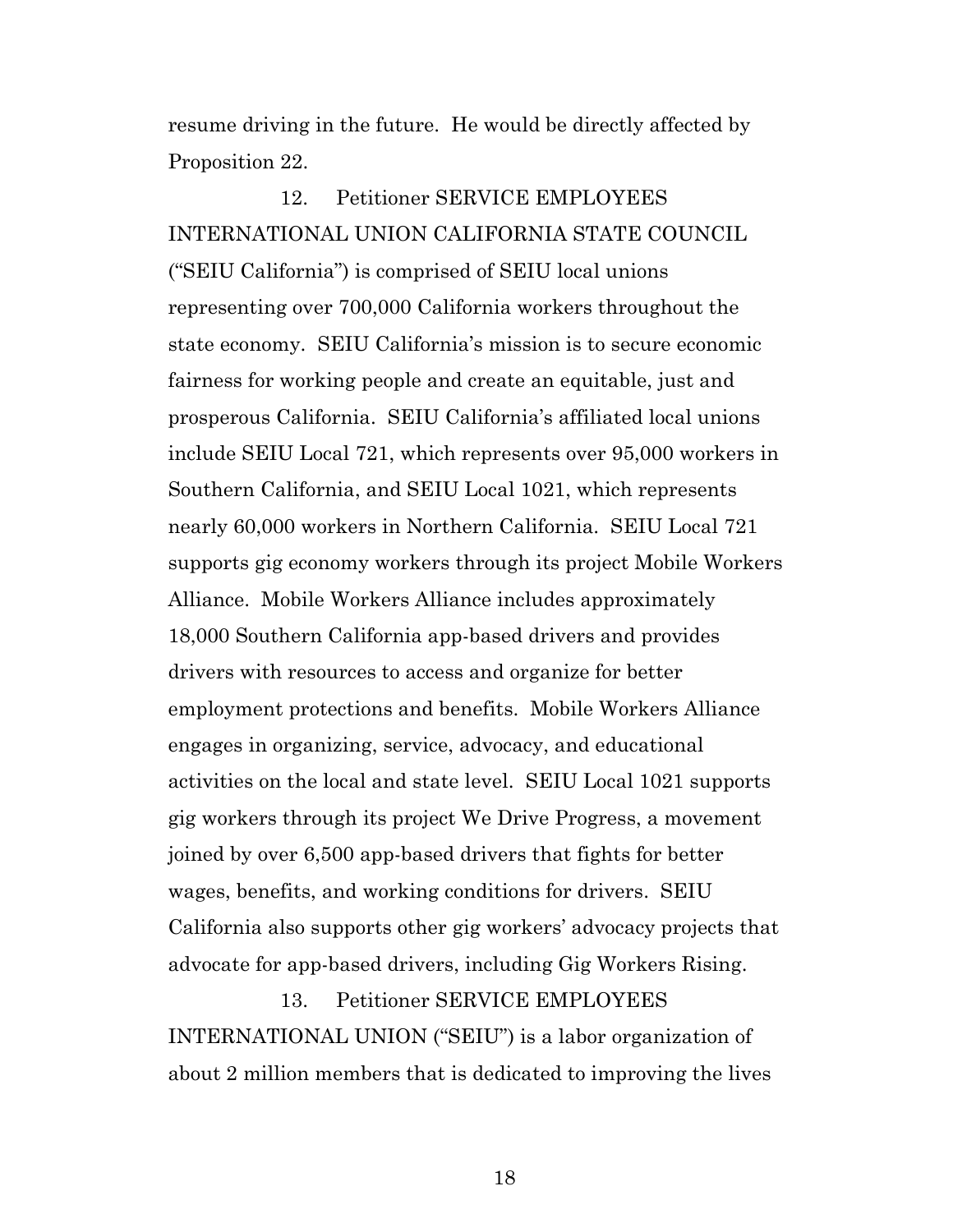of workers and their families and creating a more just and humane society. SEIU has affiliates throughout the United States, including SEIU California and SEIU Locals 721 and 1021.

14. Respondent STATE OF CALIFORNIA is the entity identified in section 1 of article III of the State Constitution in which all of the powers of government are vested pursuant to that article, including the power to enforce statutes enacted through the initiative process. The STATE OF CALIFORNIA may not enforce a statute enacted in violation of the State Constitution.

15. Respondent LILIA GARCÍA-BROWER is the California Labor Commissioner. The Labor Commissioner's Office (also known as the Division of Labor Standards Enforcement) is responsible for the enforcement of California's minimum labor standards laws, including the requirement that employers maintain worker's compensation coverage. GARCÍA-BROWER is sued in her official capacity only. On information and belief, unless this Court grants relief, GARCÍA-BROWER will rely on Proposition 22 to refuse to enforce California's minimum labor standards law to protect app-based drivers, thereby depriving them of legal protections to which they otherwise would be entitled.

#### **BACKGROUND**

16. In *Dynamex Operations West, Inc. v. Superior Court of Los Angeles* (2018) 4 Cal.5th 903 (*Dynamex*), this Court resolved a dispute about one aspect of the proper test for employee status for purposes of the wage orders issued by the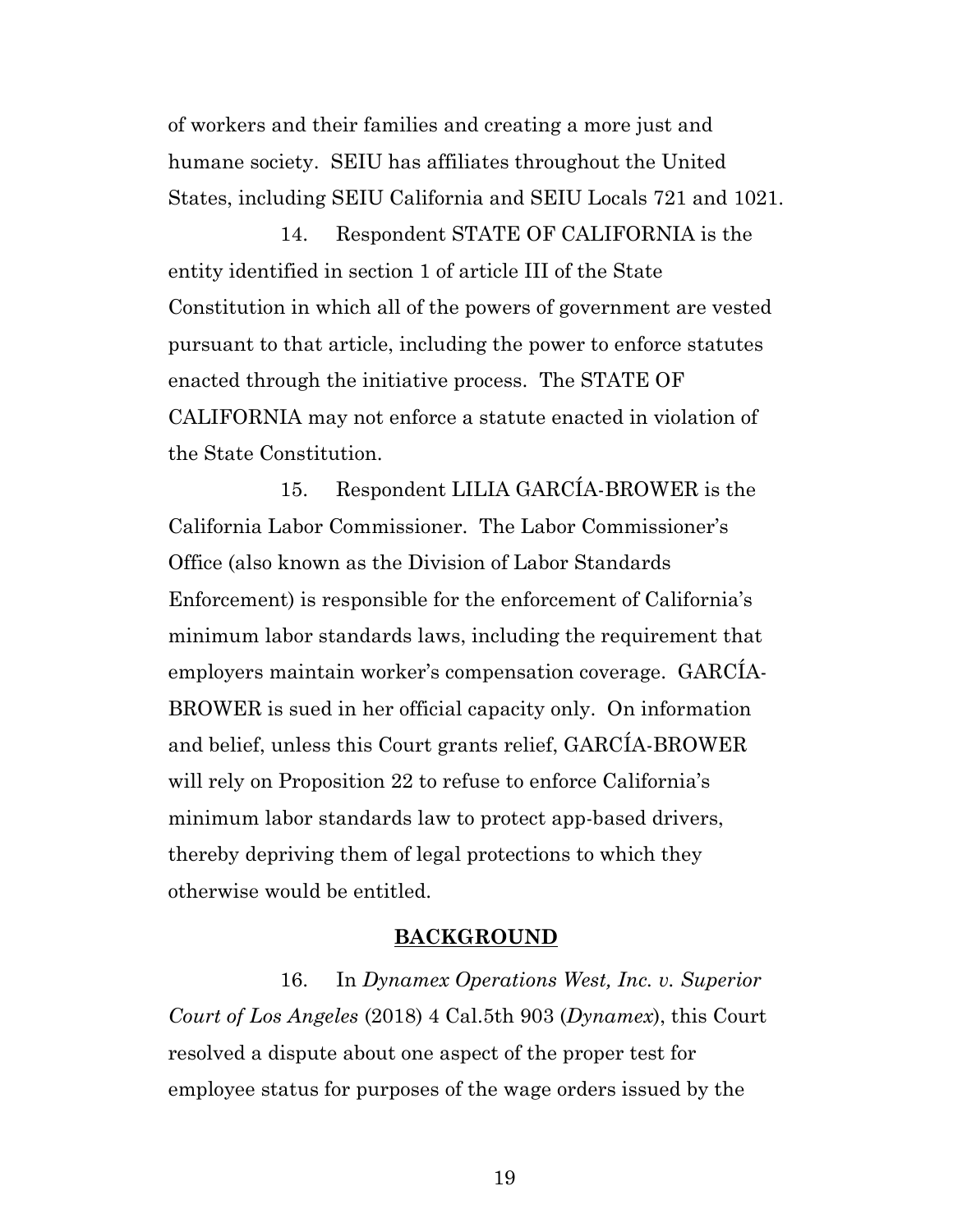Industrial Welfare Commission. The Court concluded that a worker who is an employee under the "ABC" test is an employee, rather than an independent contractor, for purposes of the wage orders. (*Id.*)

17. The Legislature codified the *Dynamex* decision in Assembly Bill 5 (AB 5), which became effective January 1, 2020, and Assembly Bill 2257 (AB 2257), which became effective September 4, 2020. This legislation also adopted the "ABC" test for employment status for purposes of the Labor Code and Unemployment Insurance Code, including minimum wages, paid sick days, anti-retaliation protections, workers' compensation, and unemployment insurance purposes.

#### **THE PROVISIONS OF PROPOSITION 22**

18. Proposition 22 was written and funded primarily by a group of wealthy app-based companies that rely on drivers to provide services, including Uber, Lyft and DoorDash. The measure was approved by voters on November 3, 2020.

19. Proposition 22 provides that "app-based drivers," i.e., drivers who work for transportation and delivery network companies such as Uber, Lyft and DoorDash, are independent contractors rather than employees if certain criteria are satisfied. (New Bus. & Prof. Code § 7451.)2 Because the measure expressly states that it applies notwithstanding existing law, it thereby excludes these "app-based drivers" from the

<sup>2</sup> Hereinafter, unspecified statutory citations are to the Business and Professions Code.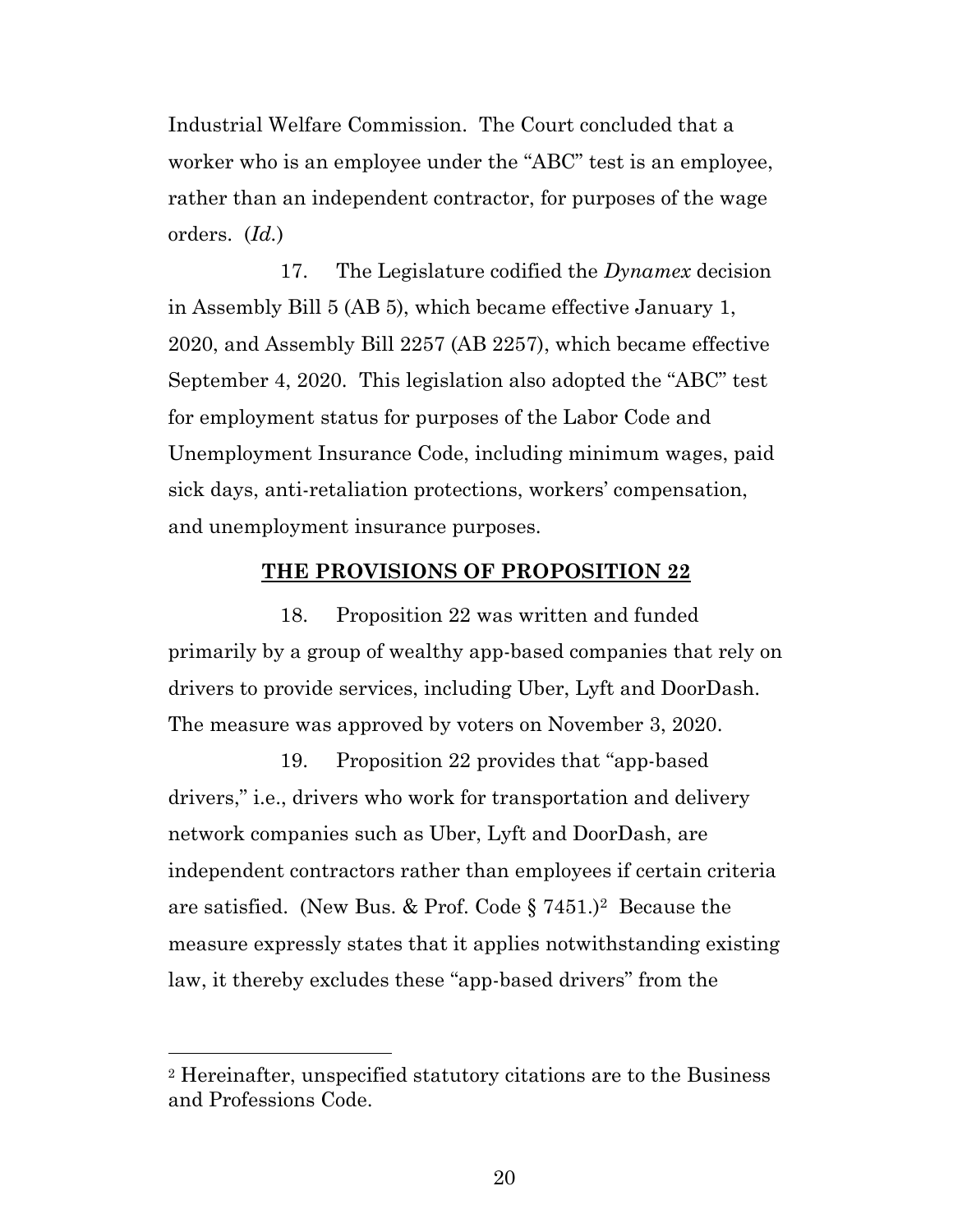protections of the Industrial Welfare Commission's wage orders, the Labor Code, and the Unemployment Insurance Code.

20. Proposition 22 provides some alternative wage and healthcare standards for "app-based drivers" and requires companies to provide certain specific accident insurance and to adopt other measures. (New §§ 7452-7462.) The protections and benefits Proposition 22 affords to app-based drivers are inferior to those guaranteed to all employees.

21. Proposition 22 expressly preempts local governments from regulating "app-based driver" employment status and benefits. (New § 7464.)

22. Proposition 22 also precludes the Legislature from making amendments to the initiative unless the statute is "consistent with, and furthers the purpose" of the initiative and is approved by a seven-eighths vote of both houses of the Legislature. (New § 7465.)

23. Proposition 22 specifies two areas of legislation that must be treated as "amendments." (New  $\S 7465(c)(3) \& (4)$ .)

24. Paragraph (3) of subdivision (c) of new section 7465 states that "[a]ny statute that prohibits app-based drivers from performing a particular rideshare service or delivery service while allowing other individuals or entities to perform the same rideshare service or delivery service, or otherwise imposes unequal regulatory burdens upon app-based drivers based on their classification status, constitutes an amendment of this [initiative] and must be enacted in compliance with the procedures governing amendments . . ."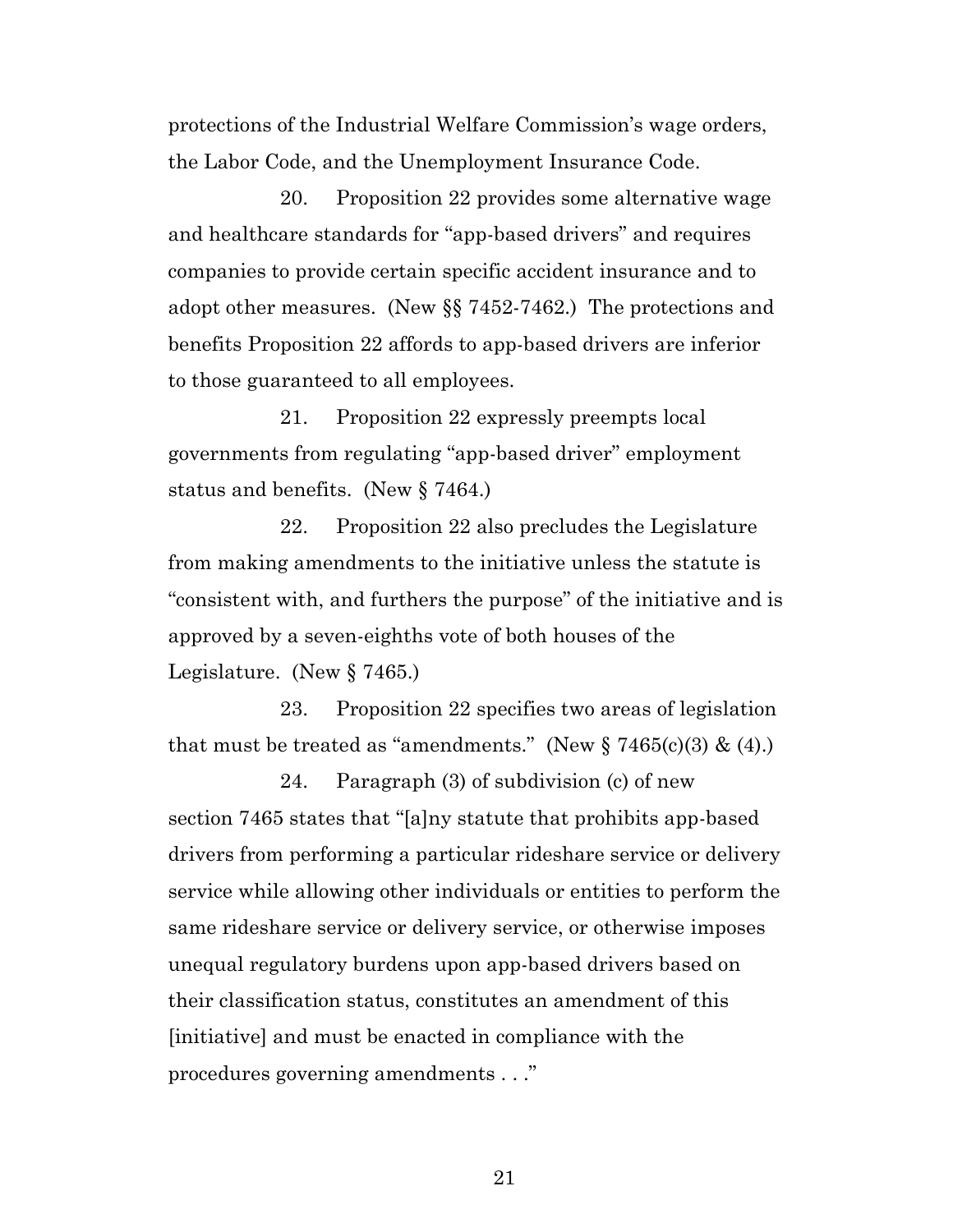25. Paragraph (4) of subdivision (c) of new section 7465 states that "[a]ny statute that authorizes any entity or organization to represent the interests of app-based drivers in connection with drivers' contractual relationships with network companies, or drivers' compensation, benefits, or working conditions, constitutes an amendment of this [initiative] and must be enacted in compliance with the procedures governing amendments . . ."

26. New section 7467(a) contains a standard severability clause, but section 7467(b) provides that if any "portion, section, subdivision, paragraph, clause, sentence, phrase, word, or application" of new section 7451 – the operative provision that makes drivers independent contractors – is held invalid by any court of competent jurisdiction, "that decision shall apply to the entirety of the remaining provisions of this chapter, and no provision of this chapter shall be deemed valid or given force of law."

### **PROPOSITION 22 VIOLATES THE CALIFORNIA CONSTITUTION**

27. Article XIV of the California Constitution makes liberal provision for the protection of workers by providing that the Legislature has the authority to "provide for minimum wages and the general welfare of employees and for those purposes may confer on a commission legislative, executive, and judicial powers." (Cal. Const., art. XIV, § 1.)

28. Article XIV, section 4 further provides that "[t]he Legislature is hereby expressly vested with *plenary power,*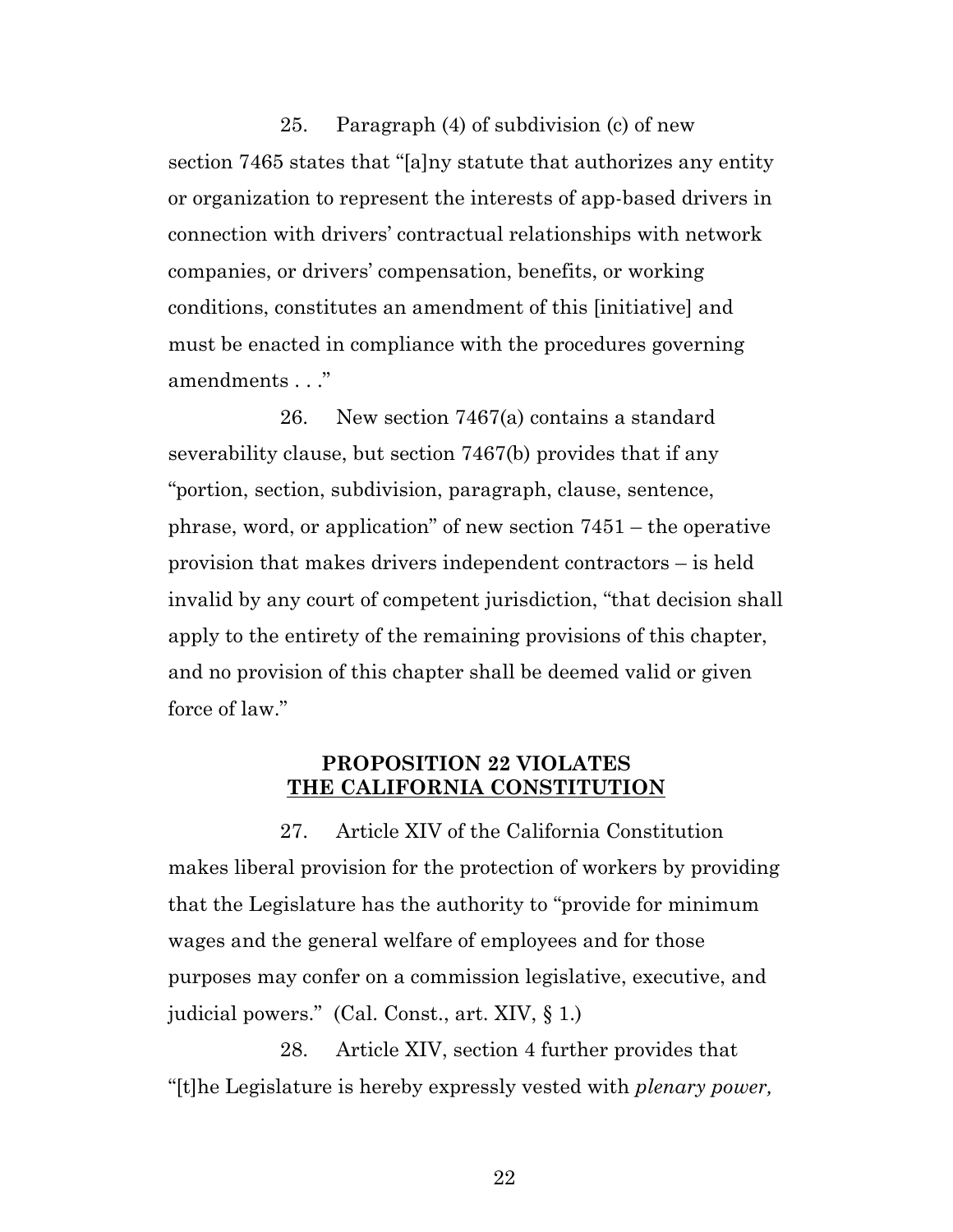*unlimited by any provision of this Constitution*, to create, and enforce a complete system of workers' compensation, by appropriate legislation . . . ." (Emphasis added.) Section 4 goes on to describe in great detail what a "complete system of workers' compensation" means, including "full provision" for the following: "securing safety in places of employment;" adequate medical care for injured workers; "adequate insurance coverage against liability to pay or furnish compensation;" "securing the payment of compensation" through establishment of an administrative body "with all the requisite governmental functions to determine any dispute or matter arising under such legislation," which, if the Legislature so chooses, can divest the superior courts of jurisdiction so long as review is available in the appellate courts. Section 4 states that "all of [these] matters are expressly declared to be the social public policy of this State, binding upon all departments of the state government."

29. Proposition 22 conflicts with article XIV, section 4, by purporting to entirely remove app-based drivers from the "complete system of worker's compensation" the Legislature has extended to them and to limit the authority of the Legislature to extend such worker's compensation benefits to app-based drivers in the future. Because the Legislature has "plenary power, unlimited by any provision of this Constitution" to address worker's compensation, including occupational safety, an initiative statute cannot limit the Legislature's authority in this area.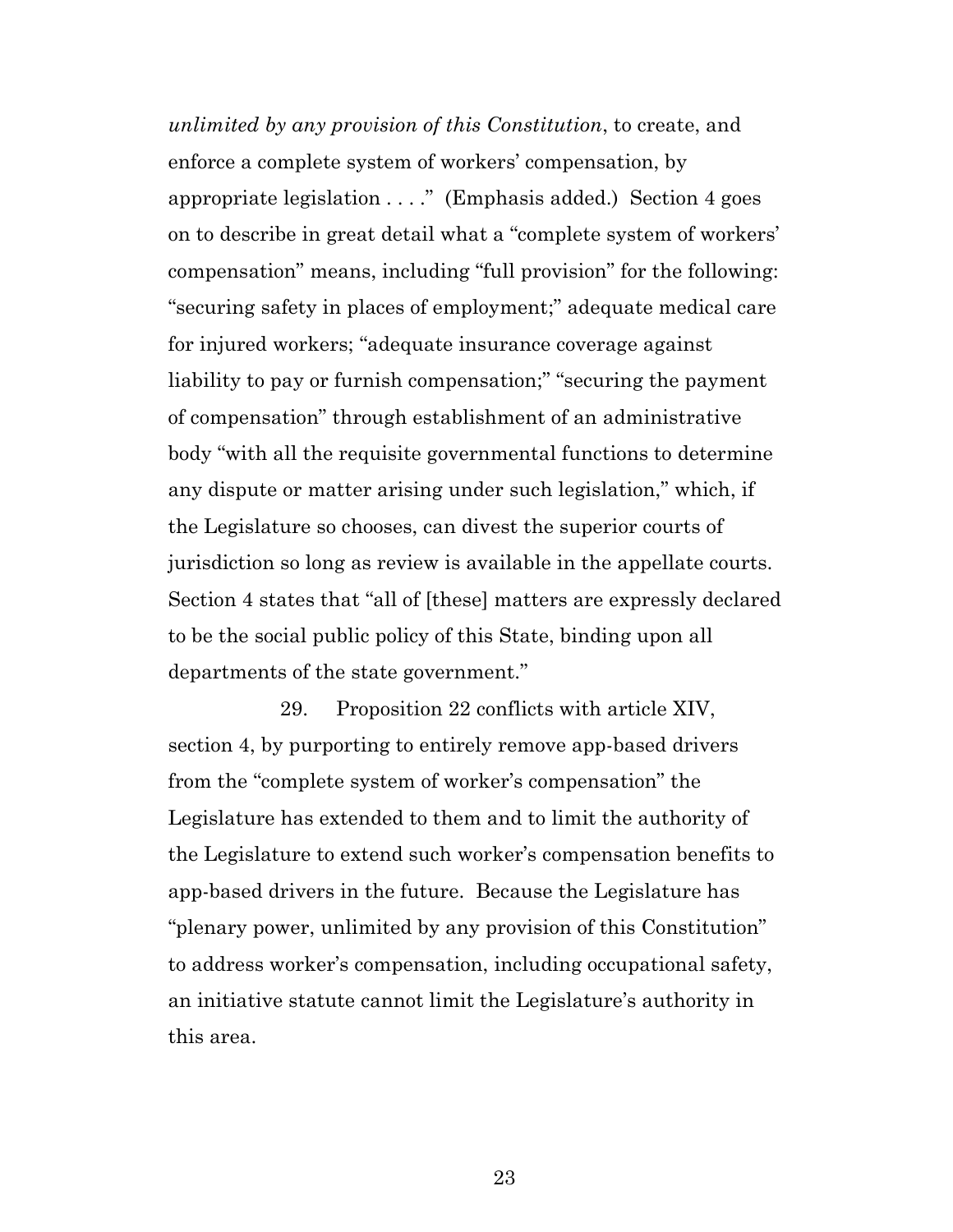30. Because Proposition 22 provides that "the entirety" of Proposition 22 is invalid if "any . . . application" of new section 7451 "is for any reason held to be invalid" (new Bus. & Prof. Code  $\S 7467(b)$ , and new section 7451 is unconstitutional insofar as it purports to remove app-based drivers from the worker's compensation system and limit the Legislature's authority to address worker's compensation benefits for app-based drivers, the entirety of Proposition 22 must be invalidated.

31. Proposition 22 also purports to limit this Court's power to determine whether particular legislation constitutes an amendment to a statutory initiative for purposes of article II, section 10 of the State Constitution, which prohibits the Legislature from amending an initiative statute unless the initiative itself provides for amendments. (Cal. Const., art. II, § 10(c).) In previous cases, this Court has confirmed that the Legislature is free to enact laws addressing the general subject matter of an initiative, or a "related but distinct area" of law, so long as the legislation addresses conduct that an initiative measure "*does not specifically authorize or prohibit*." (*People v. Kelly* (2010) 47 Cal.4th 1008, 1025, citing *Cnty. of San Diego v*. *San Diego NORML* (2008) 165 Cal.App.4th 798, 830 & *People v*. *Cooper* (2002) 27 Cal.4th 38, 47, emphasis added.)

32. Paragraphs (3) and (4) of new section 7465(c) purport to declare that any legislation that authorizes the organization or representation of app-based drivers or that imposes regulations based on the drivers' classification status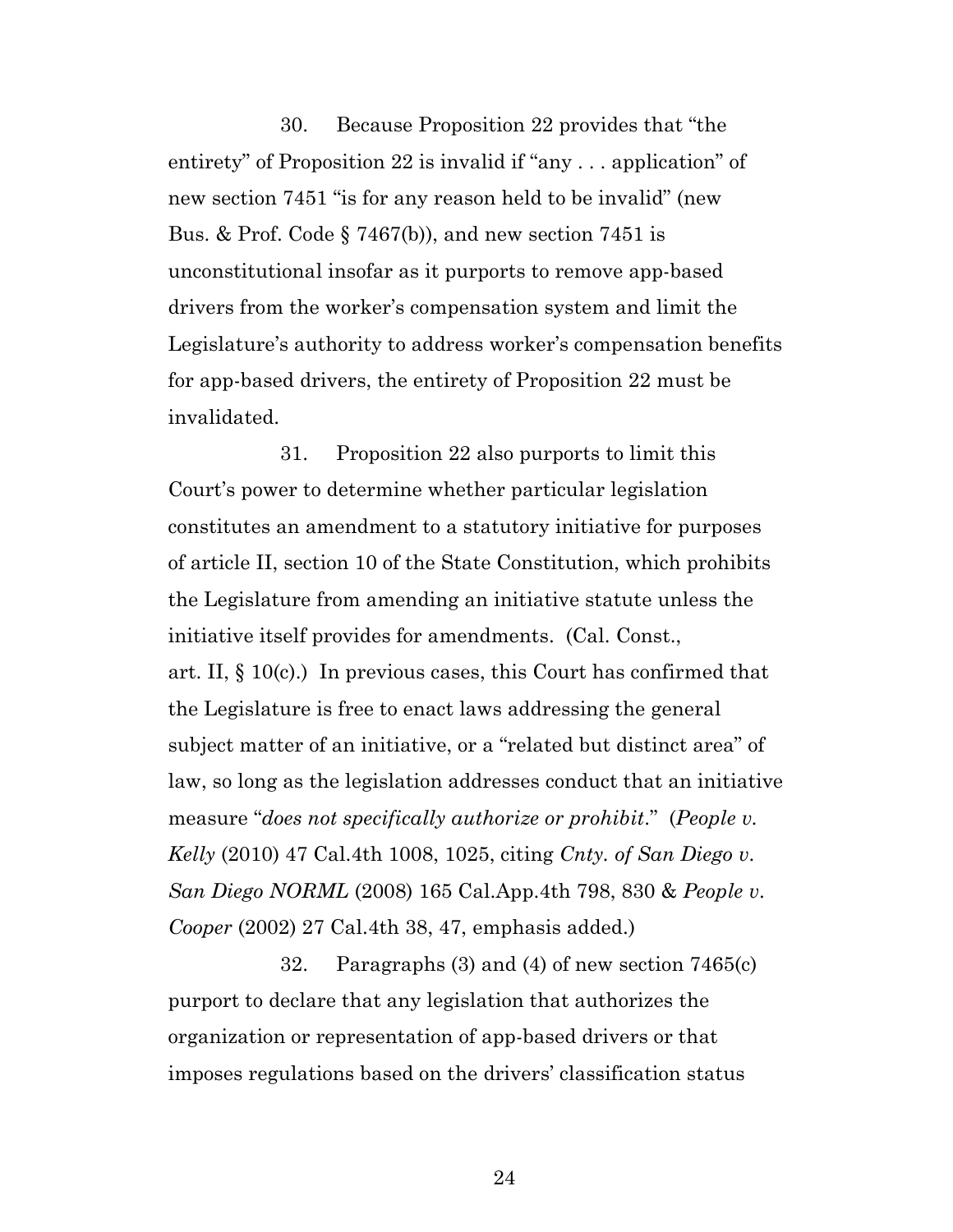constitutes an "amendment" under article II, section 10, such that it can only be enacted by seven-eighths vote of the Legislature and only if it furthers the purposes of Proposition 22. Under this Court's construction of article II, section 10(c), however, neither of the areas of legislation identified in paragraphs (3) or (4) of new section 7465(c) can be considered an "amendment" of Proposition 22, because legislation addressing the subjects would neither prohibit what the initiative authorizes, nor authorize what the initiative prohibits.

33. Although the voters have the power to set conditions for initiative amendments, they do not have the power to say whether legislation addressing a certain topic is in fact an amendment to the initiative. The courts have the final word in construing the state Constitution. (*People v. Jacinto* (2010) 49 Cal.4th 263, 269.)

34. Proposition 22 attempts to deprive the judiciary of its role under our constitutional system to determine what constitutes an "amendment" under article II, section 10. In doing so, and by requiring approval of seven-eighths of the Legislature to legislate in these areas, Proposition 22 impermissibly restricts the authority of the Legislature to act by simple majority vote in areas not specifically addressed by the initiative.

35. Article II, section 8(d) of the state Constitution provides that "[a]n initiative measure embracing more than one subject may not be submitted to the electors or have any effect." The general rule is that all provisions of a proposed measure must be "'reasonably germane' to each other,' and to the general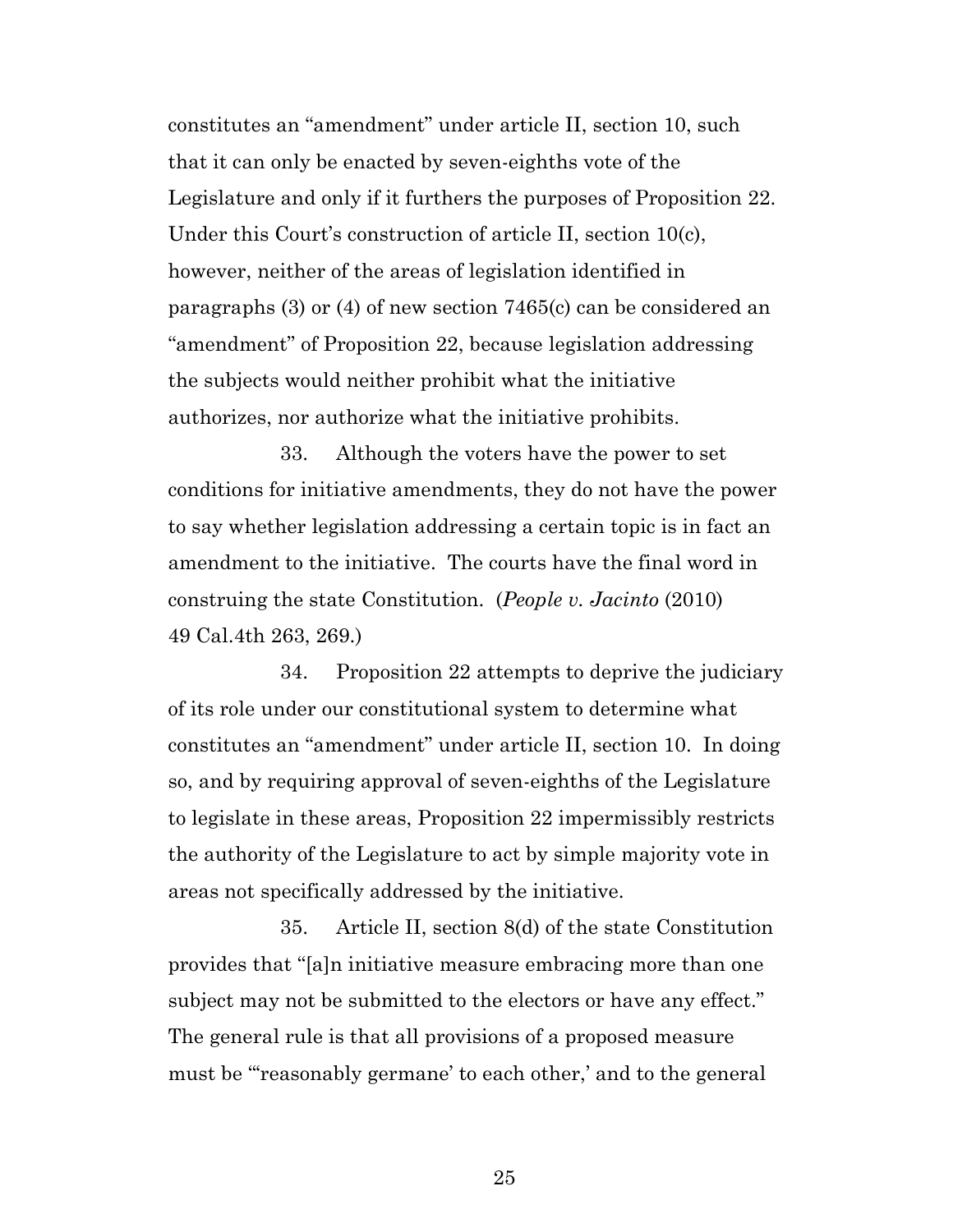purpose or object of the initiative." (*Senate v*. *Jones* (1999) 21 Cal.4th 1142, 1157.)

36. The purpose of the single-subject rule is to avoid voter confusion and deception. (*Id.* at p. 1156.)

37. The amendment provision of Proposition 22 is a classic example of intentional voter deception. The provision is not mentioned anywhere in the ballot title and summary, analysis, or ballot arguments regarding the measure. Voters who read the measure will not understand how the amendment provision relates to the operational parts of the initiative nor what it means for a measure to define what constitutes an amendment. In short, the voters will have absolutely no understanding that a "yes" vote is a vote to severely limit the judiciary's oversight over the initiative and the Legislature's authority to permit collective representation of or bargaining for app-based and delivery drivers.

38. If initiatives are permitted to define areas of legislation as "amendments" without substantively addressing them, future initiative drafters will try to use this approach to prevent judicial oversight and/or disguise serious restrictions on the Legislature's law-making authority in areas undisclosed to the voters.

### **FIRST CAUSE OF ACTION**

#### **(Violation of Cal. Const., art. XIV)**

39. Petitioners hereby reallege and incorporate paragraphs 1 through 38 above as if fully set forth herein.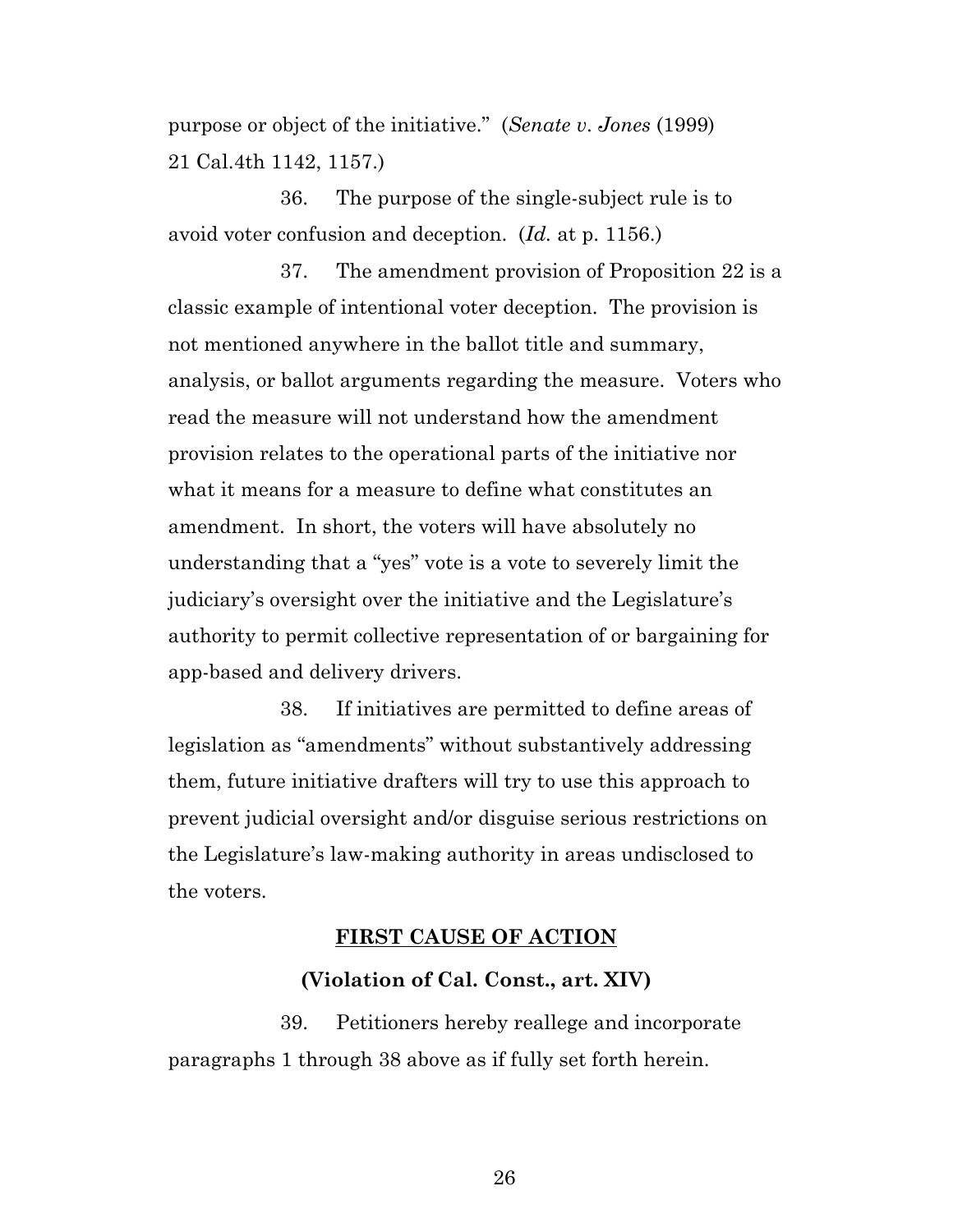40. Because Proposition 22 purports to designate app-based drivers as independent contractors, it deprives them of the protections passed by the Legislature pursuant to its authority under article XIV of the State Constitution.

41. Although the power of initiative is generally coextensive with that of the Legislature, article XIV, section 4 grants the Legislature "plenary power, *unlimited by any provision of this Constitution*, to create and enforce a complete system of workers' compensation . . . ." Inherent in the Legislature's plenary authority is the power to pass statutes delineating which workers are employees covered by the complete system of workers' compensation. That authority cannot be limited by a statutory initiative.

42. This Court has interpreted similar language in article XII, section 5 giving the Legislature power to *enlarge* the jurisdiction of the Public Utilities Commission, as permitting use of the initiative power to do the same. The Court stated, however, that it was *not* holding that a statutory initiative could be used to restrict the Legislature's authority, "unlimited by any provision of [the] Constitution," to grant jurisdiction to the Public Utilities Commission. Instead, the Court said that in the event of a conflict between the Legislature's power and a statutory initiative, the conflict should "be resolved through application of the relevant constitutional provision or provisions to the terms of the specific legislation at issue." (*Independent Energy Producers, Inc. v. McPherson* (2006) 38 Cal.4th 1020, 1044, fn. 9.) At a minimum, that means that a statutory initiative cannot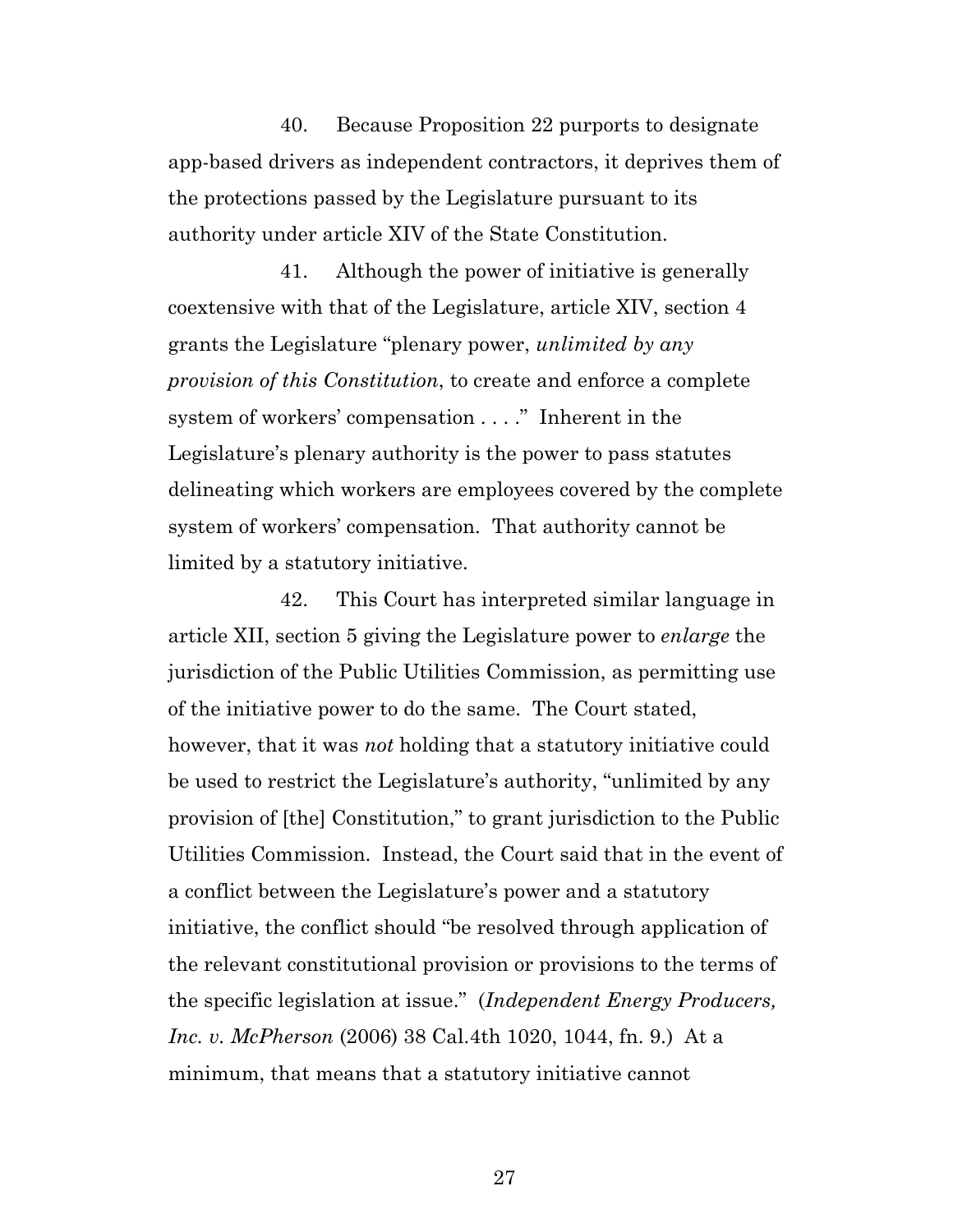countermand, or restrict the Legislature from adopting, legislation pursuant to a constitutional provision that grants the Legislature "plenary power, unlimited by any provision of [the] Constitution." If an initiative statute countermands or restricts the Legislature's authority to enact statutes as to that same subject, the constitutional provision conferring "unlimited" authority upon the Legislature must prevail.

43. Article XIV, section 4 unequivocally states that the provisions for the creation of a complete system of worker's compensation "are expressly declared to be the social public policy of this State, binding upon all departments of the state government." Because Proposition 22 purports to countermand or limit the Legislature's otherwise "unlimited" constitutional authority to include app-based drivers in a complete system of worker's compensation, Proposition 22 is unconstitutional.

44. The severability clause contained in new section 7467(b) of Proposition 22 provides that if any portion or application of new section 7451, which declares that app-based drivers are independent contractors, is held invalid, the entire measure falls. Because the application of new section 7451 to workers' compensation legislation is unconstitutional, the entirety of Proposition 22 is invalid. Moreover, even without that provision, standard severability analysis would require that the entire measure be invalidated.

45. Under article VI, section 10 of the California Constitution and Code of Civil Procedure sections 1085 and 1086, the Court should exercise its original jurisdiction, issue a writ of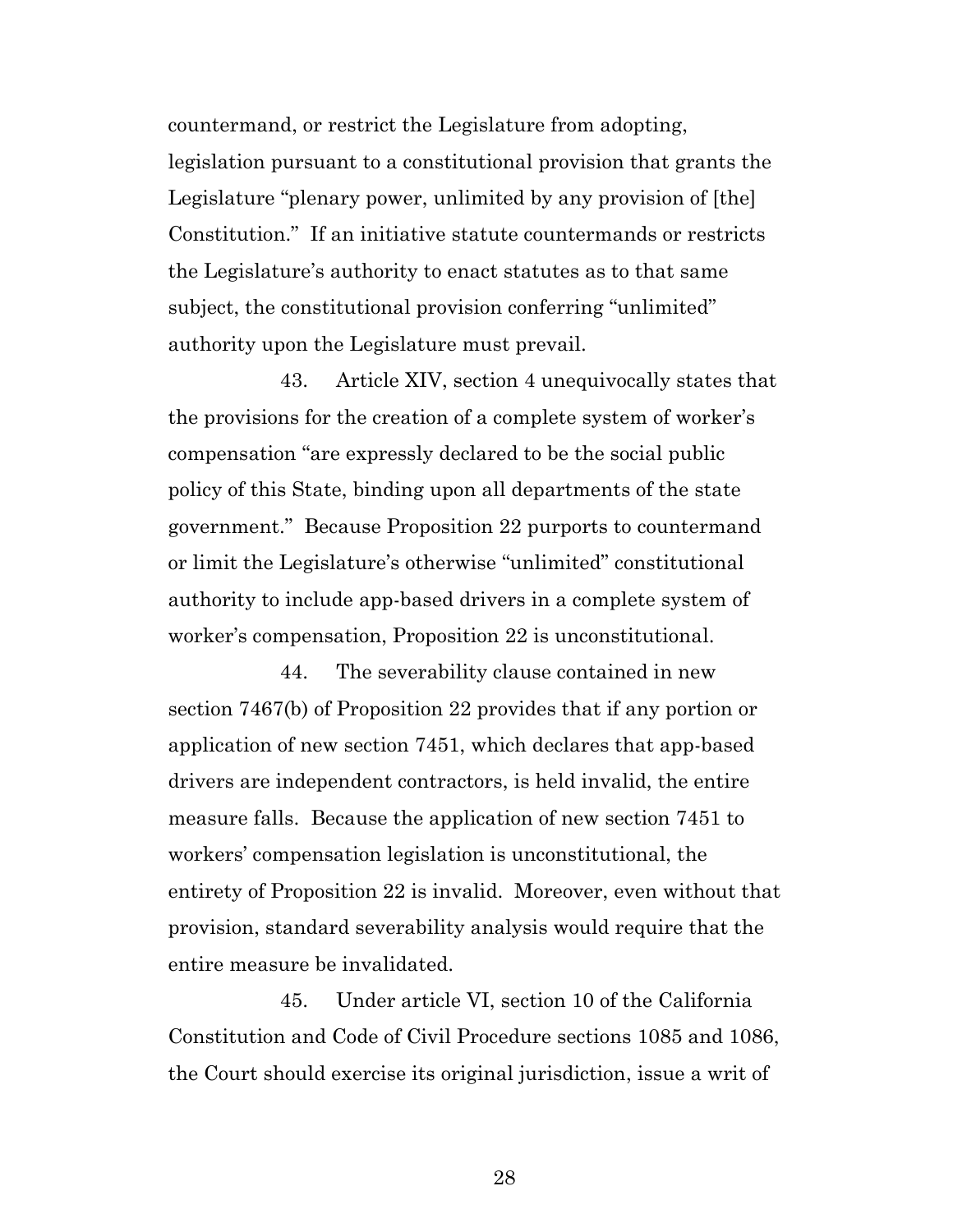mandate invalidating new section 7451 and holding that because new section 7451 is not severable from the remainder of Proposition 22, the entire measure is invalid.

#### **SECOND CAUSE OF ACTION**

### **(Violation of Separation of Powers Principles in Cal. Const., art. III, § 3)**

46. Petitioners hereby reallege and incorporate paragraphs 1 through 45 above as if fully set forth herein.

47. Paragraphs (3) and (4) of subdivision (c) of new section 7465 of the Business and Professions Code, enacted by Proposition 22, are invalid because they purport to deprive the courts of their authority under article VI of the California Constitution to interpret the Constitution. Paragraphs (3) and (4) of subdivision (c) of new section 7465 purport to define certain legislative actions as "amendments" to Proposition 22 within the meaning of article II, section 10(c) of the Constitution, even though such legislative actions are not "amendments" under judicial precedents interpreting the Constitution. Proposition 22 therefore attempts to use a statutory initiative to restrict the authority of the courts to interpret the state Constitution in violation of the separation of powers principles of article III, section 3 of the Constitution.

48. Under article VI, section 10 of the California Constitution and Code of Civil Procedure sections 1085 and 1086, the Court should exercise its original jurisdiction and issue a writ of mandate invalidating paragraphs (3) and (4) of subdivision (c) of section 7465.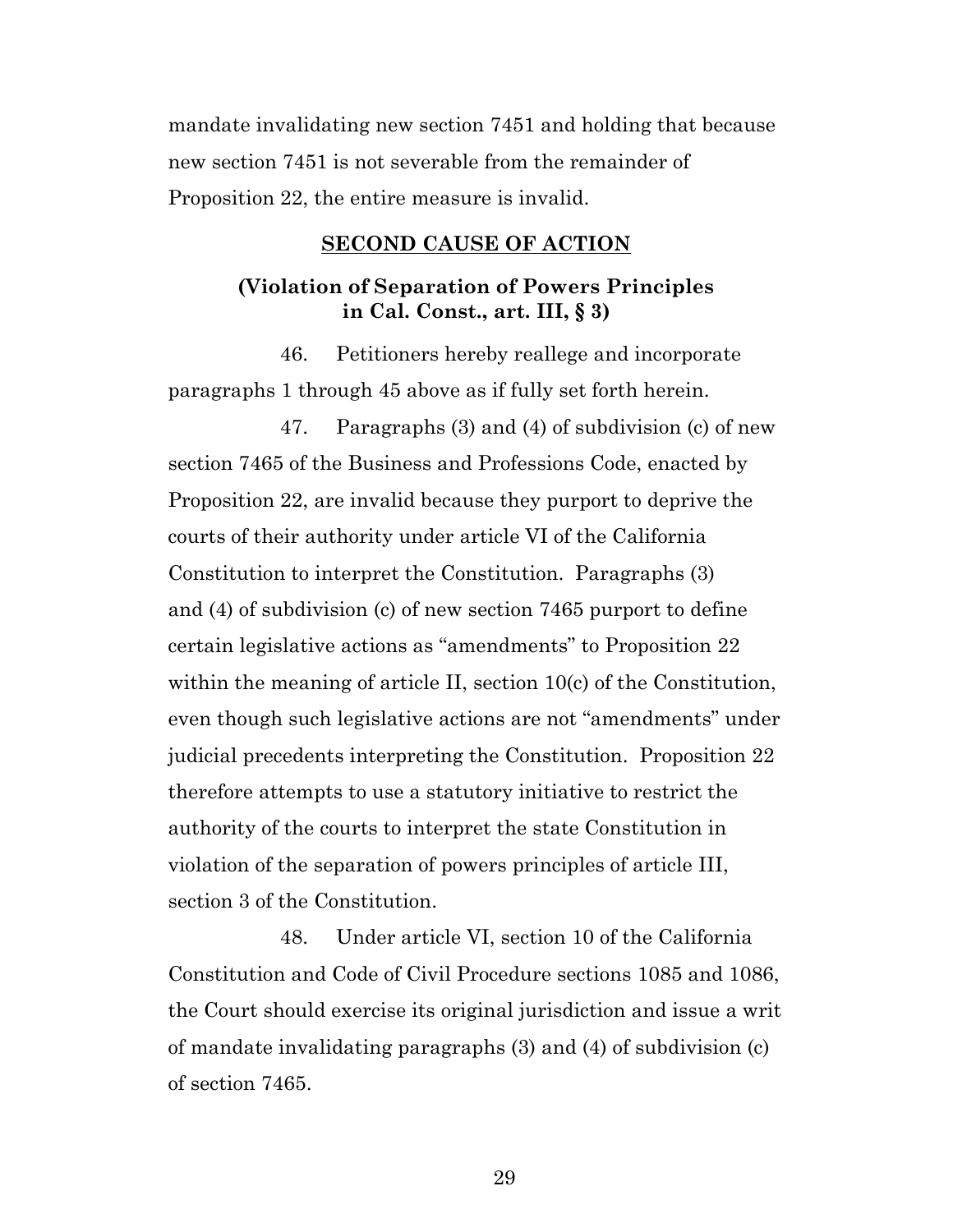#### **THIRD CAUSE OF ACTION**

### **(Violation of the Legislature's Power to Set Its Own Rules and to Enact Legislation by Majority Vote Cal. Const., art. II, § 10(c) & art. IV, §§ 1, 7, 8)**

49. Petitioner hereby realleges and incorporates paragraphs 1 through 48 above as if fully set forth herein.

50. Paragraphs (3) and (4) of subdivision (c) of new section 7465 of the Business and Professions Code, enacted by Proposition 22, impermissibly attempt to define certain areas of legislation on matters not substantively addressed in the measure as "amendments," and thereby to limit the Legislature's constitutional authority to pass bills by majority vote unless the Constitution or the Legislature's own rules adopted pursuant to article IV, section 7 require otherwise. Paragraphs (3) and (4) of subdivision (c) of new section 7465 also violate the majority vote provision in article IV, section 8(b)(3).

51. Under article VI, section 10 of the California Constitution and Code of Civil Procedure sections 1085 and 1086, the Court should exercise its original jurisdiction and issue a writ of mandate invalidating paragraphs (3) and (4) of subdivision (c) of section 7465.

#### **FOURTH CAUSE OF ACTION**

### **(Violation of Single-Subject Rule – Cal. Const., art. II, § 8(d))**

52. Petitioner hereby realleges and incorporates paragraphs 1 through 51 above as if fully set forth herein.

53. Proposition 22 violates the single-subject requirement of article II, section 8 of the State Constitution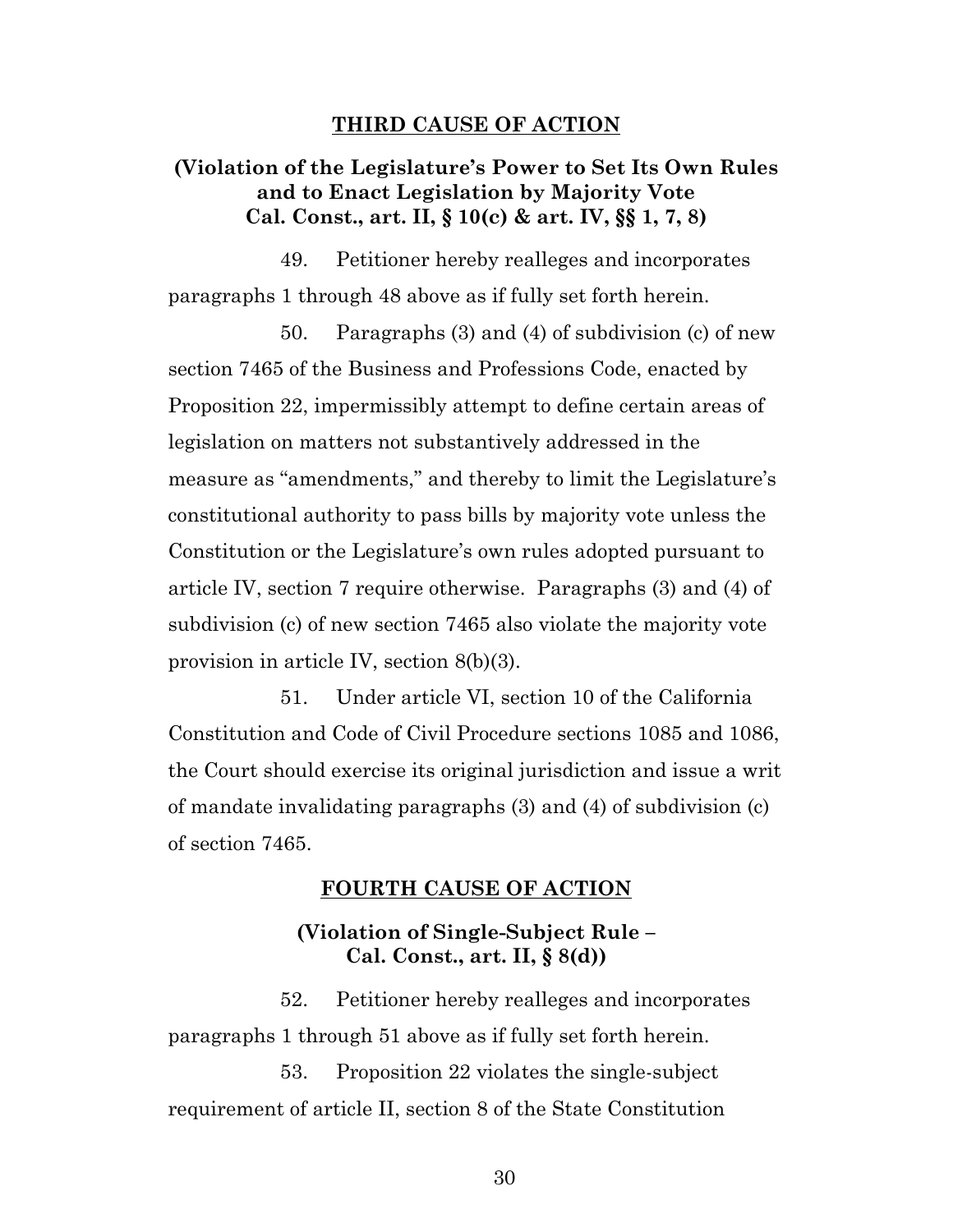because although it merely purports to designate app-based drivers as independent contractors entitled to certain benefits, it also attempts to impose other restrictions that are not substantively addressed in the measure. The latter provisions are not reasonably germane to the purpose of the initiative, which the measure describes solely in terms of protecting the rights of drivers to work as independent contractors with benefits designed to be minimums and for the protection of the public. (Pet. RJN, Exh. A at p. 1.) Worse, by burying these provisions at the end of the initiative and describing them as amendments that the Legislature may pass only by a seven-eighths vote, the measure purposely and impermissibly deceived the voters into adopting restrictions they neither knew about nor understood.

54. Under article VI, section 10 of the California Constitution and Code of Civil Procedure sections 1085 and 1086, the Court should exercise its original jurisdiction and issue a writ of mandate invaliding Proposition 22 based on the violation of article II, section 8(d) of the State Constitution.

WHEREFORE, petitioners pray for judgment as follows:

1. That this Court issue a writ of mandate directing respondents to refrain from giving effect to Proposition 22;

2. That this Court grant petitioners their reasonable attorney's fees; and

3. That this Court grant such other, different, or further relief as the Court may deem just and proper.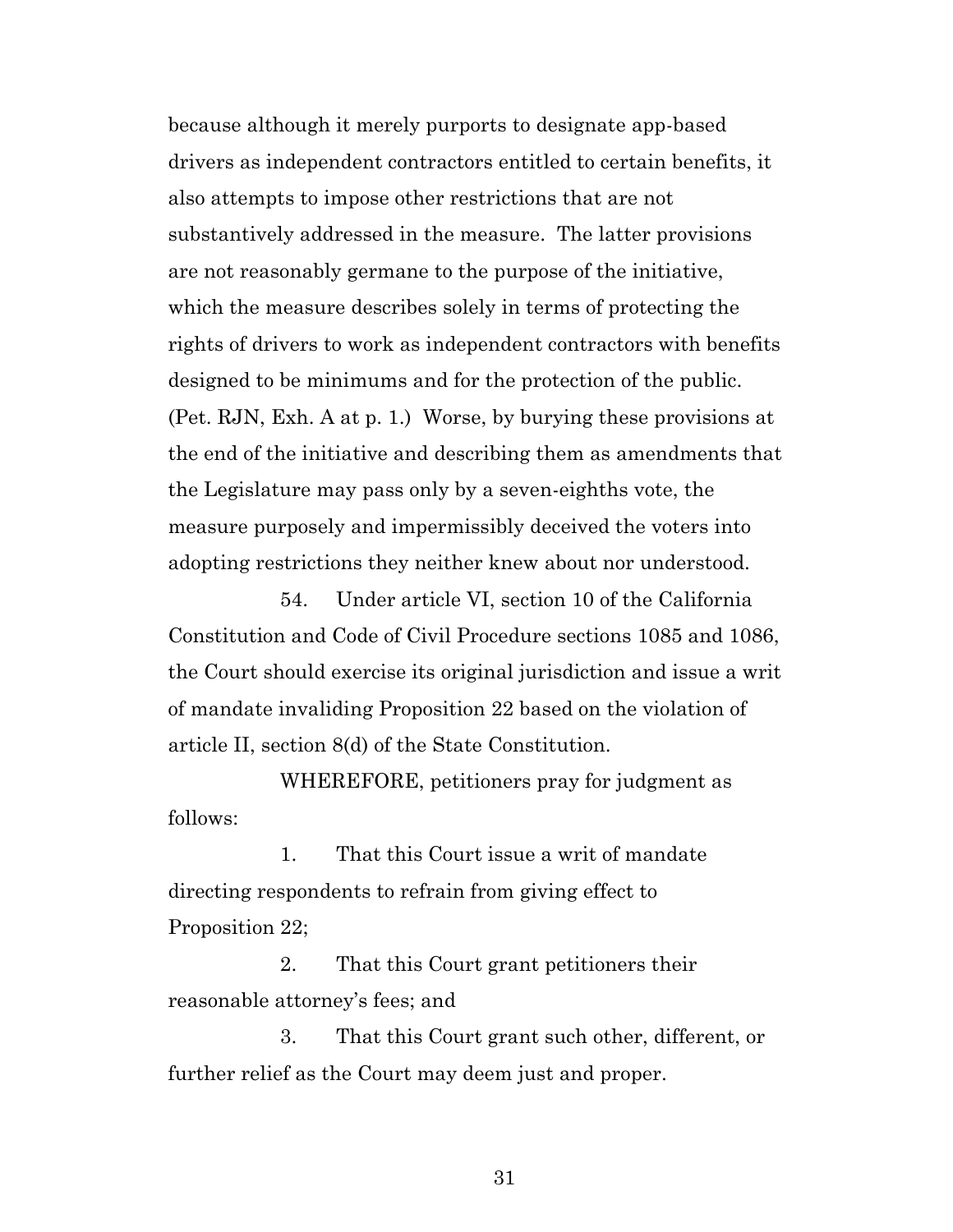Dated: January 12, 2021 Respectfully submitted,

# OLSON REMCHO, LLP

### ALTSHULER BERZON LLP

# SERVICE EMPLOYEES INTERNATIONAL UNION

# By: /s/ Robin B. Johansen

Attorneys for Petitioners Hector Castellanos, Joseph Delgado, Saori Okawa, Michael Robinson, Service Employees International Union California State Council, and Service Employees International Union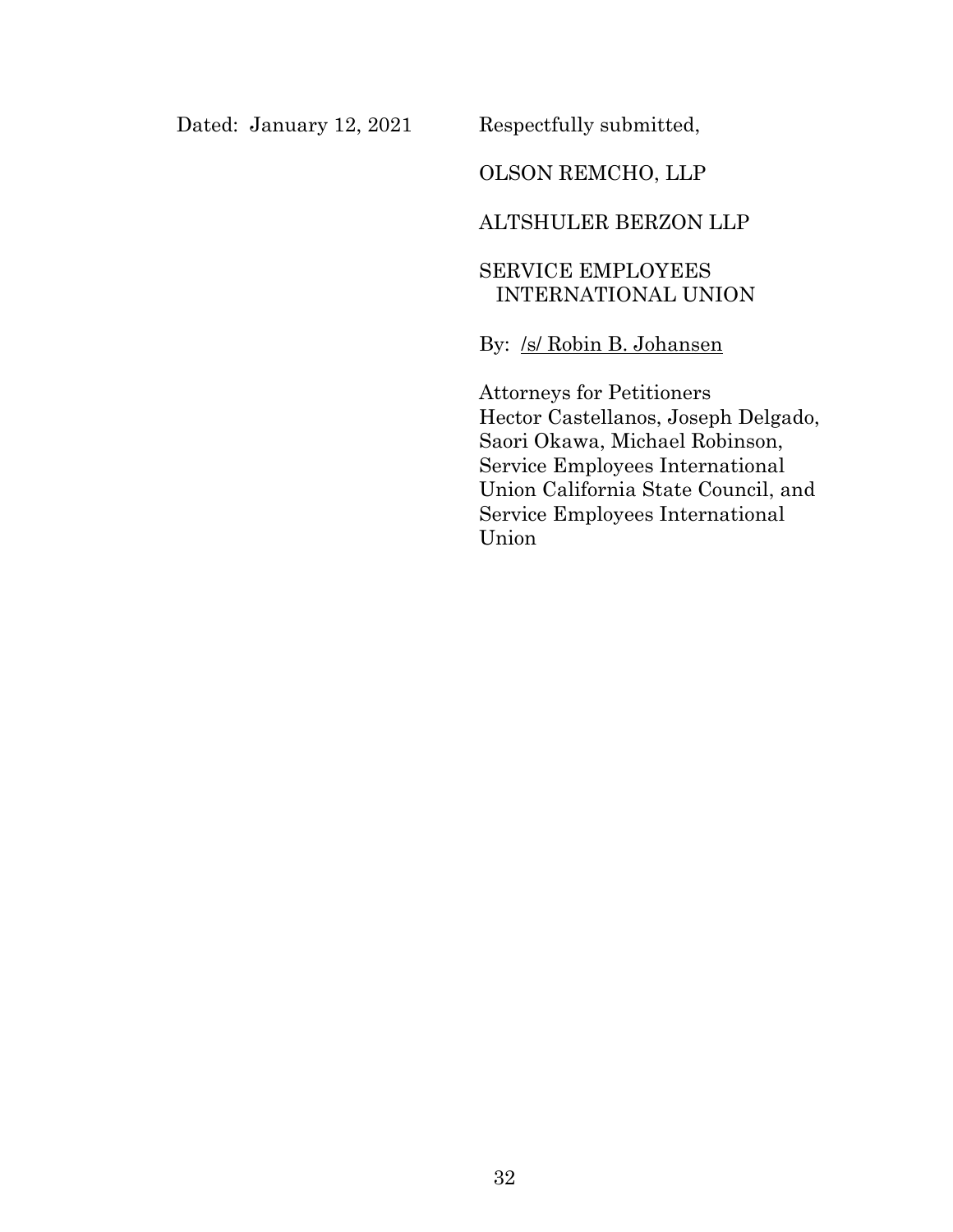#### **VERIFICATION**

I, Robin B. Johansen, declare:

I am one of the attorneys for petitioners Hector Castellanos, Joseph Delgado Saori Okawa, Michael Robinson, Service Employees International Union California State Council and Service Employees International Union. I make this verification for the reason that petitioners are absent from the county where I have my office. I have read the foregoing Emergency Petition for Writ of Mandate and Request for Expedited Review and believe that the matters therein are true and on that ground allege that the matters stated therein are true.

I declare under penalty of perjury that the foregoing is true and correct. Executed this twelfth day of January, 2021, at Bainbridge Island, Washington.

Helin BAhansen Robin B. Johansen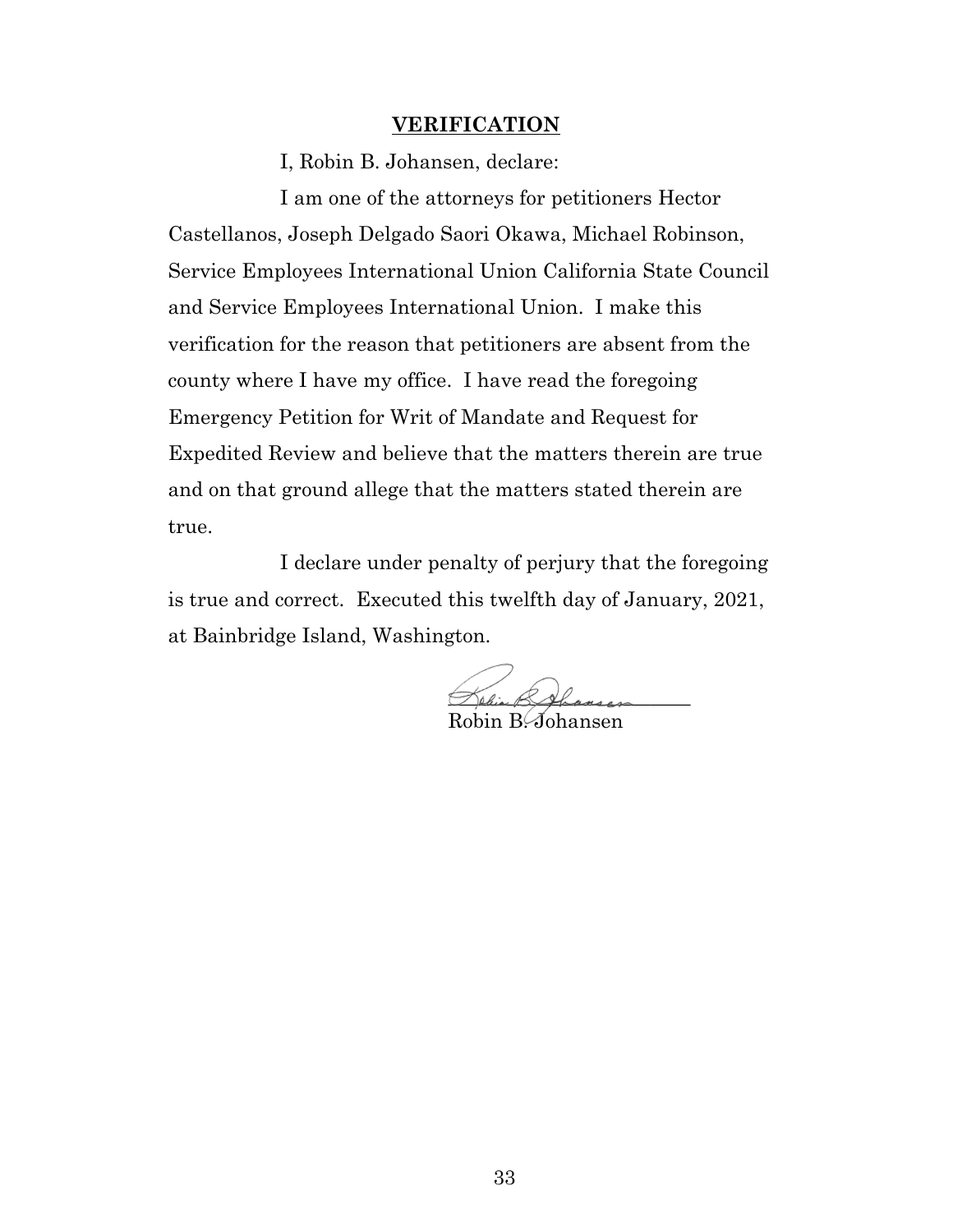# **MEMORANDUM OF POINTS AND AUTHORITIES BACKGROUND**

#### **A. California Law Prior To Proposition 22**

In *Dynamex Operations West, Inc. v. Superior Court of Los Angeles* (2018) 4 Cal.5th 903 (*Dynamex)*, this Court adopted a three-part test to determine whether a worker who performs services for a hirer is an employee for purposes of claims for wages and benefits arising under wage orders issued by the Industrial Welfare Commission. Under this "ABC" test, workers are presumed to be employees, and a company must prove that a worker is properly classified as an independent contractor by showing that the worker is: (A) free from the employer's control; (B) performing work outside the usual course of the employer's business; and (C) independently established in a trade or business to perform the type of work provided. Failure to prove any one of the three parts of the test means that the worker is an employee rather than an independent contractor.

In September 2019, the Legislature codified the *Dynamex* decision in Assembly Bill 5 (AB 5), which became effective January 1, 2020. (Stats. 2020, ch. 296.) In AB 5 the Legislature exercised its constitutional authority under article XIV to protect "any or all workers" by adding the "ABC" test to the Labor Code and Unemployment Insurance Code for virtually all purposes, including workers' compensation, occupational safety and health, and unemployment insurance.

Transportation network companies like Uber and Lyft and delivery network companies like Instacart and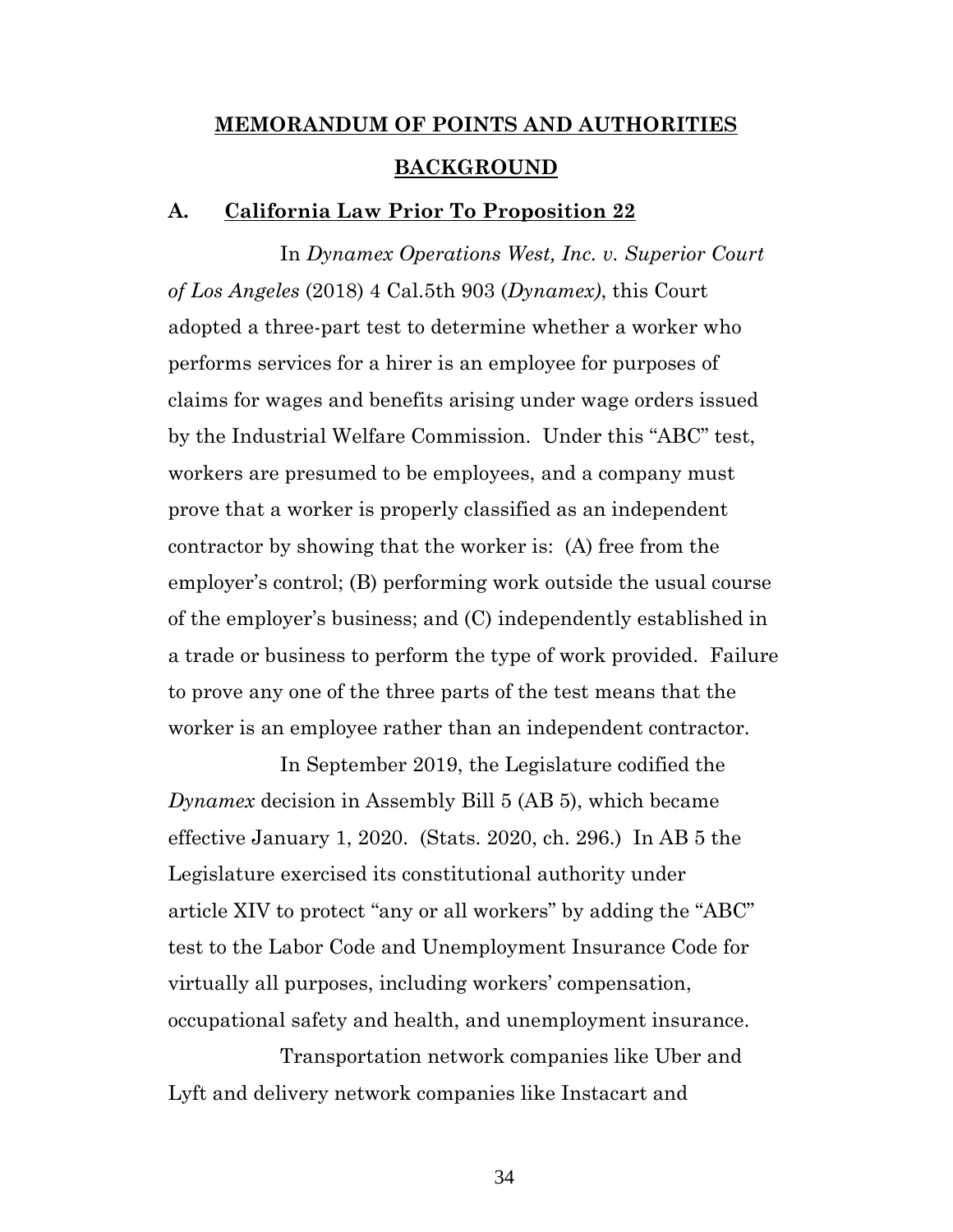DoorDash have consistently claimed that their drivers were not covered by AB 5 and refused to treat them as employees, just as they consistently took the position that their drivers were not employees under previous tests for employment. In *People v. Uber Technologies, Inc.*, <sup>3</sup> the California Attorney General sued Uber and Lyft for misclassifying their drivers as independent contractors in violation of AB 5. In a published opinion, the First District Court of Appeal upheld the Superior Court's preliminary injunction restraining Uber and Lyft from "'classifying their Drivers as independent contractors in violation of [Assembly Bill 5]," and from "violating any provisions of the Labor Code, the Unemployment Insurance Code, and the wage orders of the Industrial Welfare Commission with regard to their Drivers." (*Id.* at p. 281.) The Court of Appeal denied the companies' rehearing petitions without prejudice to their right to file a motion in the trial court to vacate the injunction in light of Proposition 22. (*Id.*, Order dated Nov. 20, 2020.) A petition regarding that case is pending in this Court. (No. S265881 *.*)

There are also pending actions seeking or having obtained injunctive relief against transportation or delivery network companies filed by the Labor Commissioner, the San Diego City Attorney, and the San Francisco District

<sup>3</sup> *People v. Uber Technologies, Inc.* (2020) 56 Cal.App.5th 266, opn. mod. and pet. for review filed Dec. 1, 2020, No. S265881.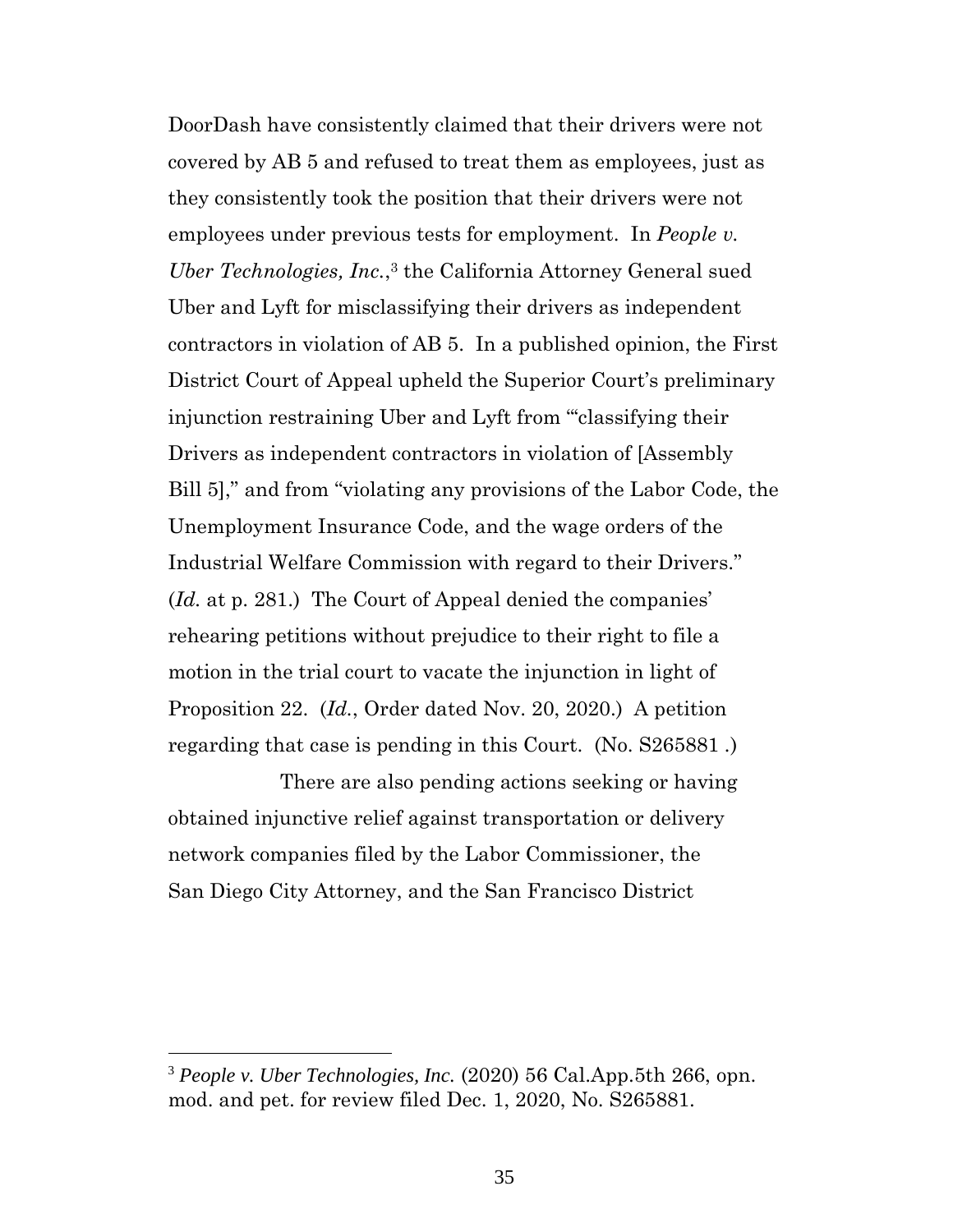Attorney.4 There is pending litigation in the Ninth Circuit Court of Appeals about the constitutionality of AB 5, in which the parties have recently briefed the impact of Proposition 22 on the case. (*Olson v. State of California* (9th Cir.) No. 20-cv-55267.) Tens of thousands of individual app-based drivers have also filed misclassification claims with arbitrators or been compelled to individual arbitrations. (*See*, *e.g.*, *Postmates Inc. v. 10,356 Individuals*, 2020 WL 1908302 (C.D. Cal. Apr. 15, 2020).)

### **B. Proposition 22**

The voters approved Proposition 22 at the November 3, 2020 election, and the Secretary of State certified its passage on December 11, 2020. <sup>5</sup> The measure took effect five days later, on December 16, 2020.

Proposition 22 provides that "app-based drivers" – drivers who work for transportation or delivery companies like Uber, Lyft, DoorDash, and Instacart and who meet criteria set out in the initiative – are independent contractors rather than employees. (New Bus. & Prof. Code,  $\S 7451.$ <sup>6</sup> Because this provision expressly states that it

<sup>4</sup> *Lilia García-Brower v. Uber* (Sup. Ct. Alameda County, 2020, No. RG20070281); *Lilia García-Brower v. Lyft* (Sup. Ct. Alameda County, 2020, No. RG20070283); *People v. Maplebear, Inc. dba Instacart* (4th App. Dist., D077380, app. pending); *People v. DoorDash, Inc.* (Sup. Ct. S.F. City and County, 2020, No. CGC20584789).

<sup>5</sup> *See* https://elections.cdn.sos.ca.gov/sov/2020-general/sov/ complete-sov.pdf.

<sup>6</sup> Hereinafter, unspecified statutory citations are to the Business and Professions Code.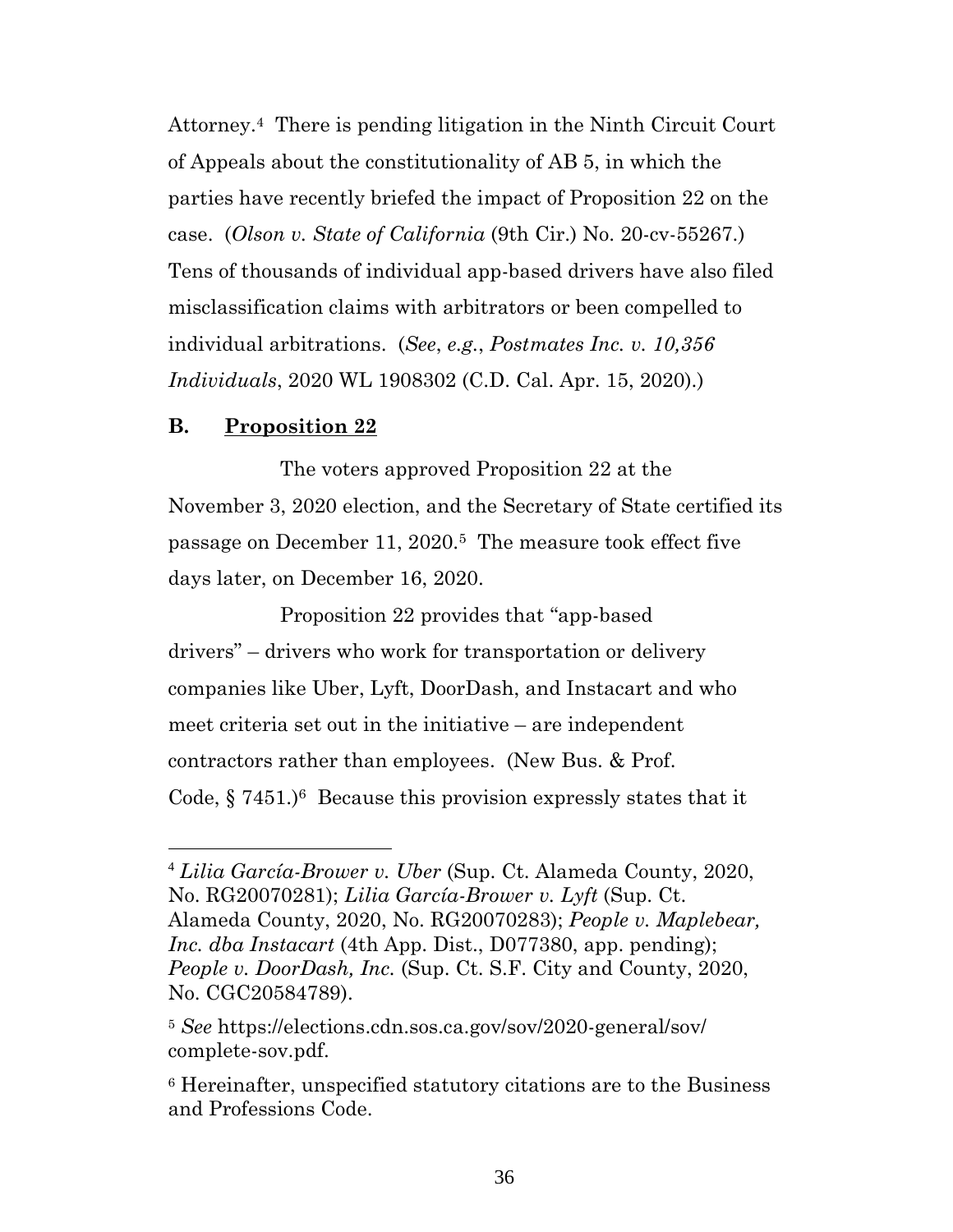applies "notwithstanding any other provision of law," it exempts app-based drivers from the numerous minimum labor standards provisions that apply to employees.

Proposition 22 adopts some alternative minimum wage and healthcare standards for app-based drivers and requires companies to provide certain specific accident insurance coverage. (New §§ 7453-7455.) It requires companies to adopt certain policies, including anti-discrimination and sexual harassment prevention, and to perform background checks. (New §§ 7456-7458.) New section 7453 adopts an "earnings floor," but also states that the "guaranteed minimum level of compensation" does not "prohibit app-based drivers from earning a higher compensation." The insurance coverage provisions also describe minimums. (New § 7455.) <sup>7</sup>

Proposition 22 precludes amendments to the initiative unless the statute is "consistent with, and furthers the purpose" of the initiative and is approved by a seven-eighths vote of the Legislature. (New  $\S 7465(a)$ .) Paragraph (3) and (4) of subdivision (c) of section 7465 further specify that two areas of legislation *must* be treated as "amendments."

> (3) Any statute that prohibits app-based drivers from performing a particular rideshare service or delivery service while allowing other individuals or entities to perform the same rideshare service or delivery service, or otherwise

<sup>7</sup> The Initiative also preempts local governments from regulating "app-based driver" employment status and benefits. (New § 7464.)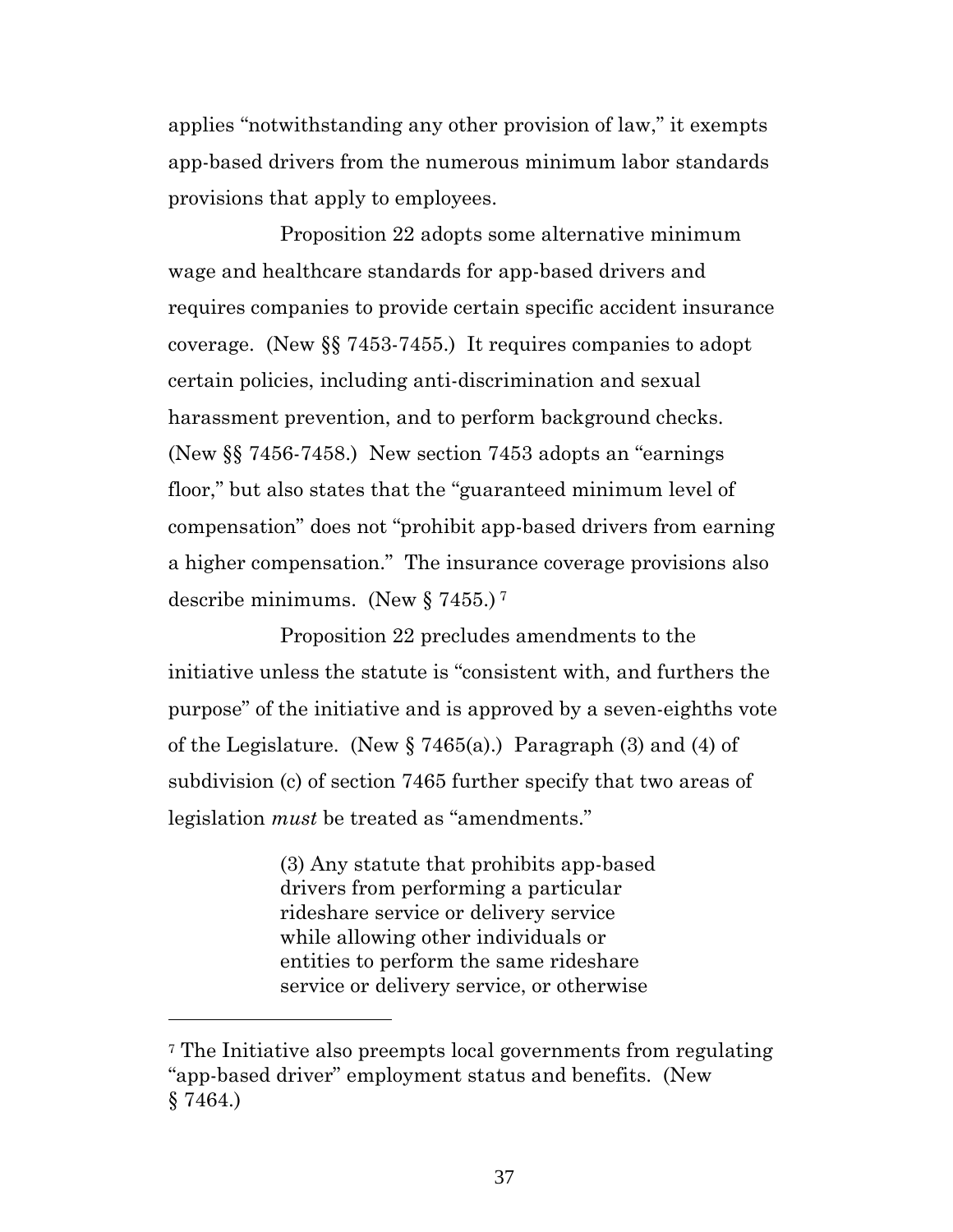imposes unequal regulatory burdens upon app-based drivers based on their classification status, constitutes an amendment of this [initiative] and must be enacted in compliance with the procedures governing amendments. . . .

(4) Any statute that authorizes any entity or organization to represent the interests of app-based drivers in connection with drivers' contractual relationships with network companies, or drivers' compensation, benefits, or working conditions, constitutes an amendment of this [initiative] and must be enacted in compliance with the procedures governing amendments. . . .

Neither of the areas identified in paragraphs (3) and (4) of new section 7465(c) is addressed in any way by Proposition 22's substantive terms. As discussed below, existing case law construing article II, section 10(c) of the California Constitution would thus not limit future legislation in these areas.

#### **ARGUMENT**

## **I.**

# **THE COURT SHOULD EXERCISE ITS ORIGINAL JURISDICTION**

Article VI, section 10 gives this Court original jurisdiction in proceedings for extraordinary relief in the nature of mandamus and prohibition. Just as this Court has exercised that jurisdiction to determine the validity or applicability of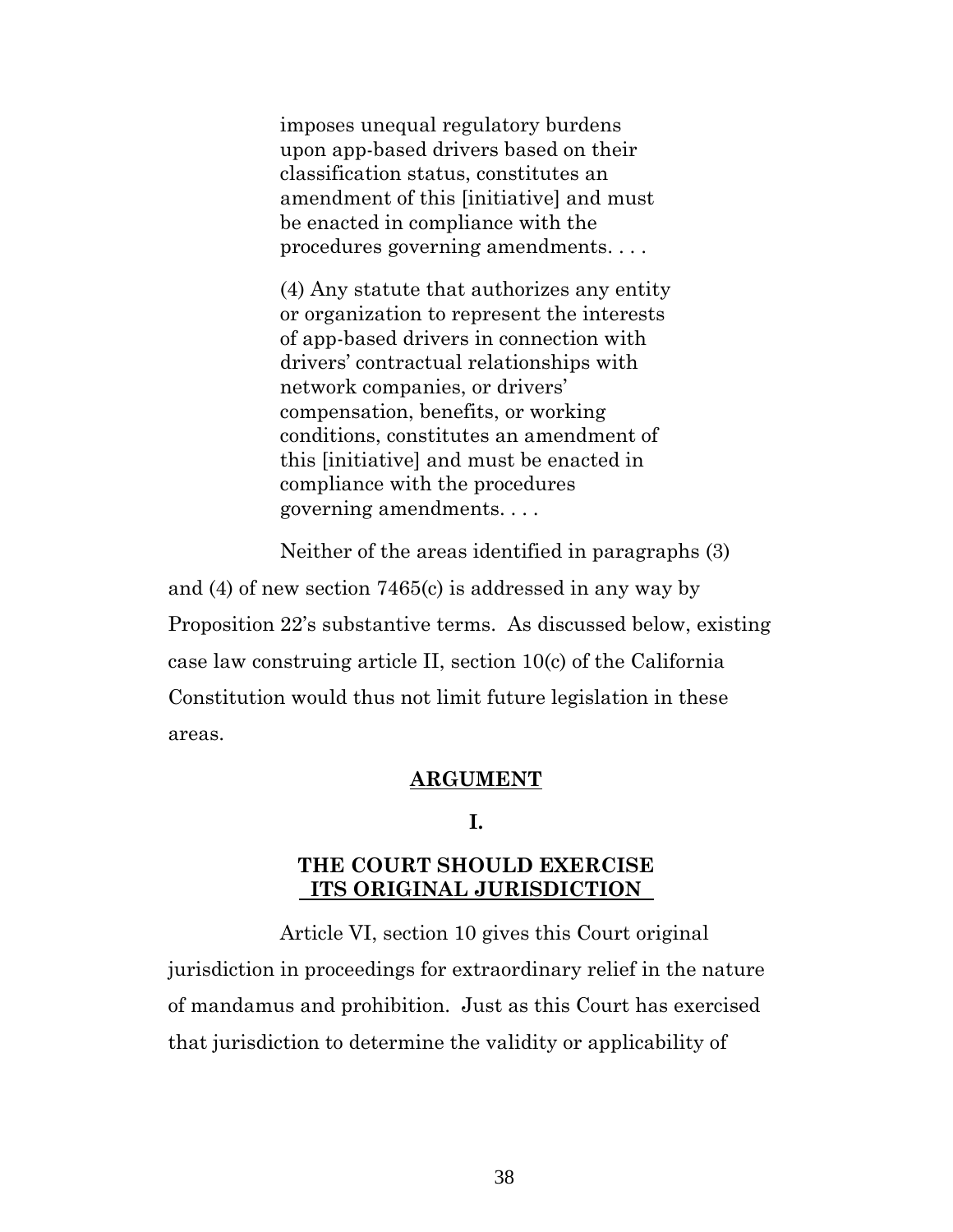various statewide initiative measures in the past, $8$  it is necessary for the Court to do so now for several reasons.

First, Proposition 22 will have profound and immediate effects on the lives of hundreds of thousands of drivers and their families. Under AB 5 and AB 2257, these drivers would be entitled to all the protections afforded employees under California law. At a time when many Californians are driving for companies like Uber and Lyft and DoorDash because they cannot find other work, Proposition 22 threatens to leave them without the protections of the workers' compensation system and myriad other employment provisions of California law. The real harms caused by the absence of such protections cannot be remedied after the fact. (*See People v. Uber Technologies, Inc.,* 56 Cal.App.5th 266, 304-305, 309-310, *opn. mod. and pet. for review pending, pet. filed Dec. 1, 2020, S265881* [discussing the irreparable harms to workers and the public from misclassification of app-based drivers].) By exercising its original

<sup>8</sup> *See*, *e.g.*, *Briggs v. Brown* (2017) 3 Cal.5th 808 (upholding Proposition 66 but ruling that some provisions were directory, not mandatory); *Kopp v. Fair Political Practices Commission* (1995) 11 Cal.4th 607 (holding Proposition 73 could not be reformed to correct federal constitutional violation); *Legislature v. Eu* (1991) 54 Cal.3d 492 (upholding term limits provision of Proposition 140 but prohibiting application of legislative retirement provisions to current legislators); *Calfarm Ins. Company v. Deukmejian* (1989) 48 Cal.3d 805 (holding certain insurance reform provisions of Proposition 103 invalid); *Amador Valley Joint Union High Sch. Dist. v. State Bd. of Education* (1978) 22 Cal.3d 208 (upholding validity of Proposition 13 property tax limits).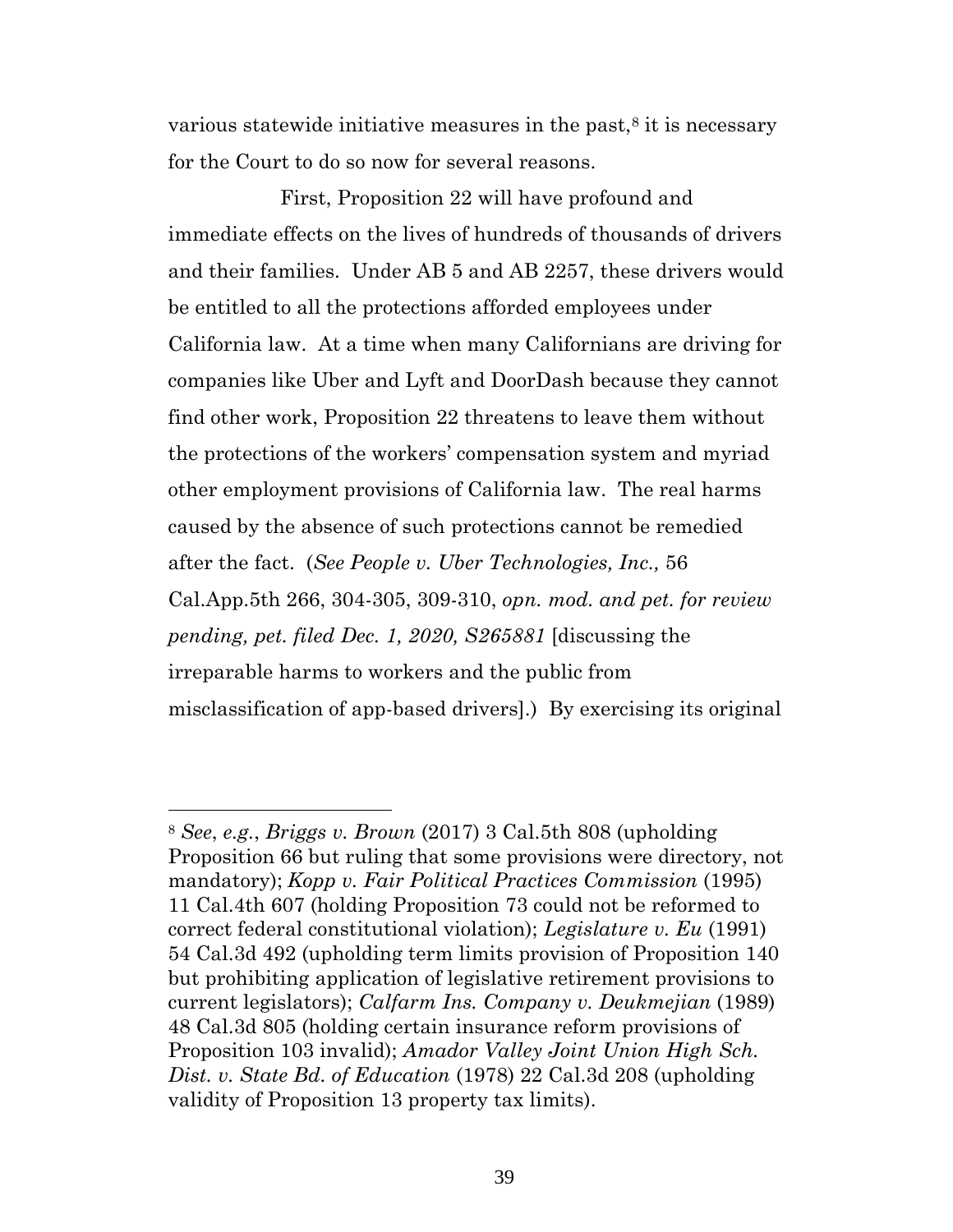jurisdiction, this Court can issue a prompt and definitive decision regarding Proposition 22's validity.

Second, urgent relief from this Court is required to avoid years of unnecessary litigation in state and federal courts and in arbitration proceedings about the application of Proposition 22. As stated above, there are pending enforcement actions by the Attorney General and other public prosecutors, pending challenges by app-based companies to AB 5, and pending claims by many thousands of individual drivers. One such case has reached this Court, where Uber and Lyft have filed petitions for review asking the Court to order the First District Court of Appeal to vacate its decision upholding a pre-Proposition 22 preliminary injunction that prohibited the companies from treating their workers as independent contractors. In other proceedings, the defendant companies have argued that Proposition 22 is retroactive,<sup>9</sup> and therefore requires dismissal of all claims alleging misclassification before the date of its enactment, meaning that the impact of the measure will be litigated even for claims that solely involve pre-Proposition 22 liability. The sheer volume of such claims, which are pending in many courts and in tens of thousands of individual arbitrations, counsels in favor of a prompt decision by this Court on the constitutionality of Proposition 22.

Third, as explained more fully below, the amendment provisions of the measure impermissibly restrict the Legislature's

<sup>9</sup> *See People v. DoorDash, Inc.* (Sup. Ct. S.F. City and County, 2020, No. CGC20584789); demurrer filed Dec. 21, 2020.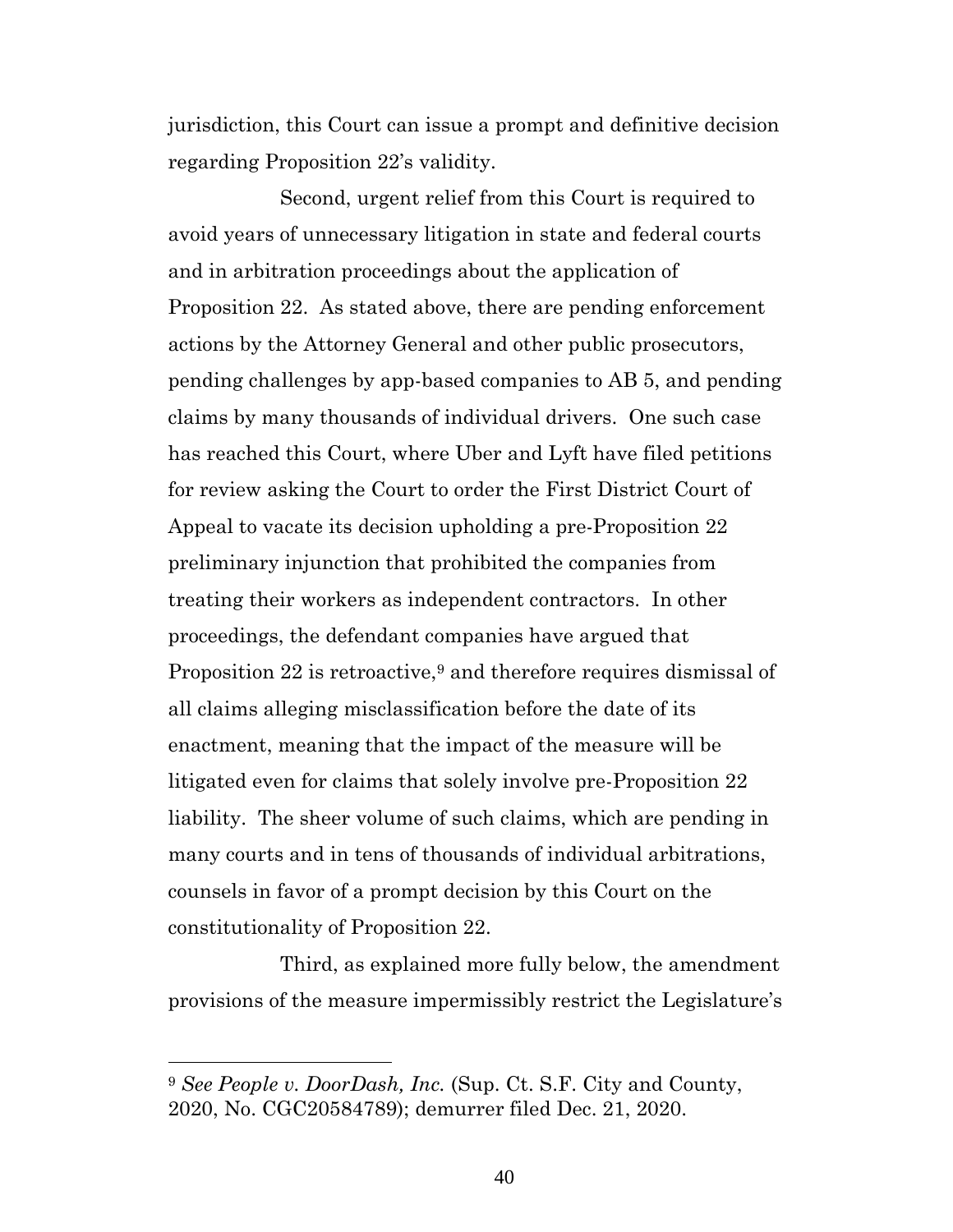authority to enact legislation on matters that are not substantively addressed in the initiative. Enactment of legislation requires considerable effort and investment of resources, particularly in a time of pandemic. Before undertaking that effort and expending those resources, members of the Legislature who may wish to introduce legislation to authorize the drivers to bargain collectively for better wages and benefits, for example, need to know whether such an effort is barred by the initiative. Even if that were not the case, the effect of an initiative on the Legislature's constitutional authority to provide employment protection for "any and all workers" under article XIV, section 4 of the California Constitution is a matter of great public importance that requires final resolution by this Court.

Finally, Proposition 22 poses an immediate threat to the integrity of the initiative process. By burying a restriction on representation or collective bargaining in its "amendment" provision, Proposition 22 has shown other initiative proponents how to deceive the voters into adopting something they might not otherwise approve. Initiatives are already being drafted and submitted for the 2022 election. Unless this Court acts, drafters of new measures may very well adopt the same strategy used in Proposition 22. In order to protect the initiative process itself, the Court should stop that practice before it spreads.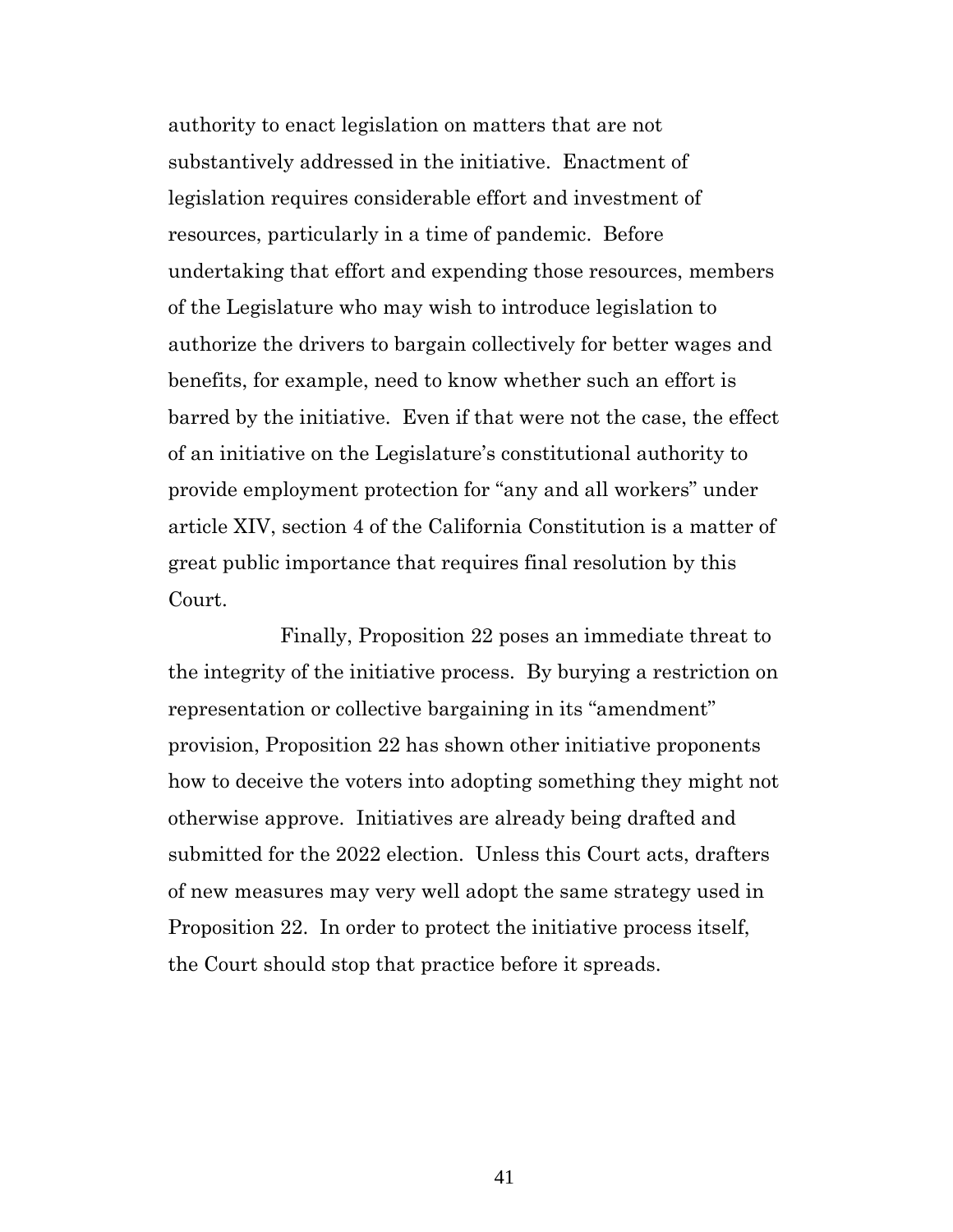Given this Court's jurisprudence discouraging preelection challenges to statewide initiative measures,  $10$  questions about Proposition 22's constitutional validity had to await its adoption. Those questions are worthy of this Court's consideration and should be answered definitively now.

For these reasons, petitioners respectfully request that the Court grant expedited review, as it has done in the past, <sup>11</sup> and issue an order to show cause setting a briefing schedule as set forth above.

### **II.**

## **PROPOSITION 22 VIOLATES ARTICLE XIV OF THE CALIFORNIA CONSTITUTION**

The centerpiece of Proposition 22 is its provision that "[n]otwithstanding any other provision of law, including . . . the Labor Code, ... and any orders, regulations, or opinions of .... any board, division, or commission within the Department of Industrial Relations, an app-based driver is an independent contractor and not an employee" if certain conditions are satisfied. (New § 7451.) Under Proposition 22, the Legislature is forbidden from adopting statutes that would countermand this centerpiece provision, absent subsequent approval by the voters, because Proposition 22 provides that "[a]ny statute that amends Section 7451 does not further the purposes of [Proposition 22]."

<sup>10</sup> *See*, *e.g.*, *Independent Energy Producers. Inc. v. McPherson*  (2006) 38 Cal.4th 1020, 1024-1025.

<sup>11</sup> *See, e.g.*, *Strauss v. Horton* (2009) 46 Cal.4th 364, 399 (denying stay of Proposition 8, but setting expedited briefing schedule).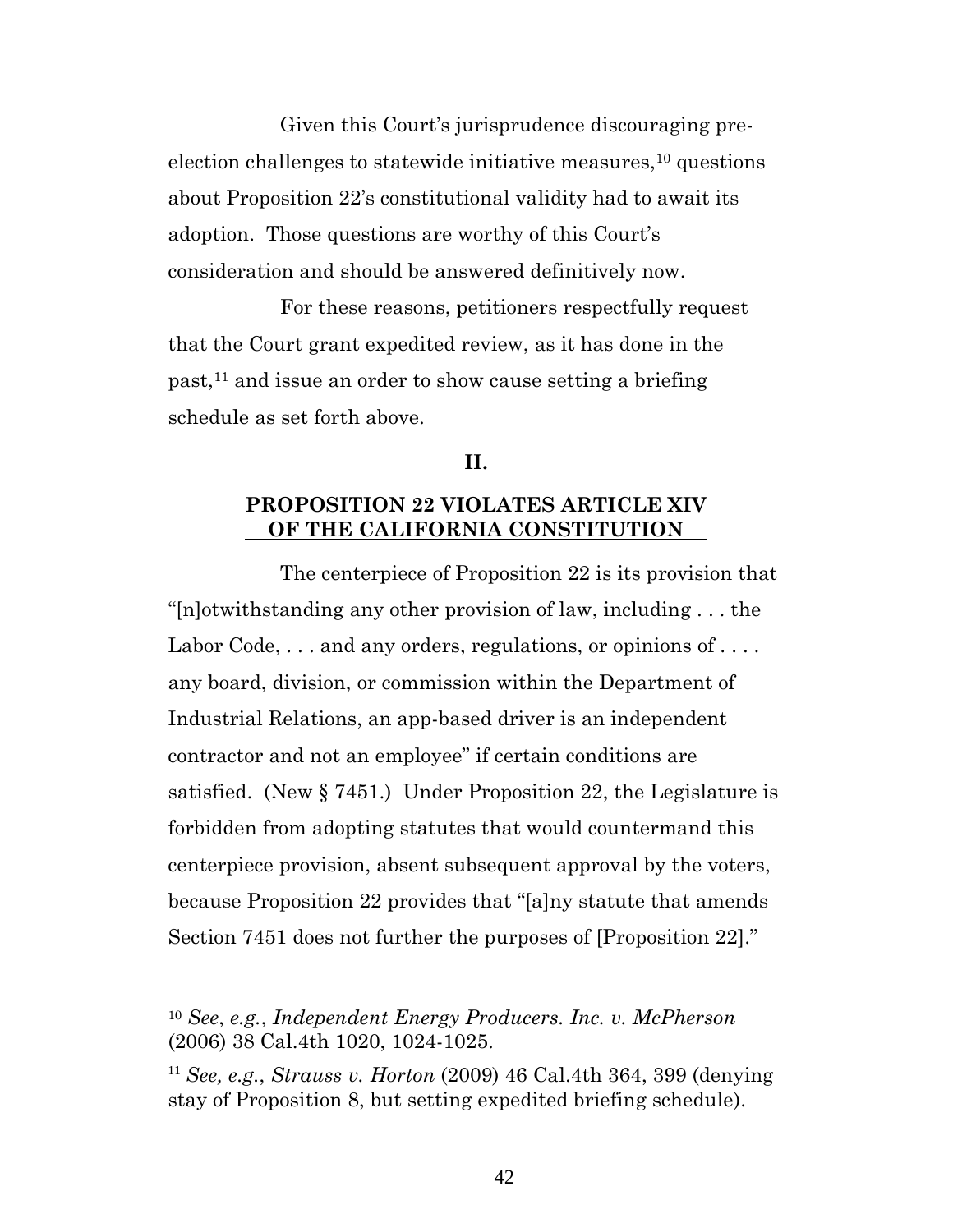(New  $\S 7465(c)(2)$ .) Proposition 22 further provides that even statutory amendments that *do* further its purposes may not be adopted by the Legislature through the normal constitutional process but instead require a seven-eighths vote of both the Assembly and the Senate. (New Bus. & Prof. Code, § 7465(a)**.**)

Although Proposition 22 purports to govern "notwithstanding any other provision of law," it is a statutory initiative and therefore remains subject to constitutional constraints. One of these constraints is found in article XIV of the State Constitution, which grants the state Legislature specific authority to provide for "minimum wages and the general welfare of employees" (section 1) and vests "plenary power, unlimited by any provision of this Constitution, to create, and enforce a complete system of workers' compensation . . . ." (Cal. Const., art. XIV, §§ 1, 4.)

The Legislature has exercised this constitutional authority over the years, most recently with AB 5's enactment. Division 4 of the Labor Code (commencing with section 3200) contains the system of workers' compensation contemplated by article XIV, section 4. The definition of an employee for purposes of workers' compensation appears in subsection (i) of section 3351, which AB 5 expressly amended to incorporate the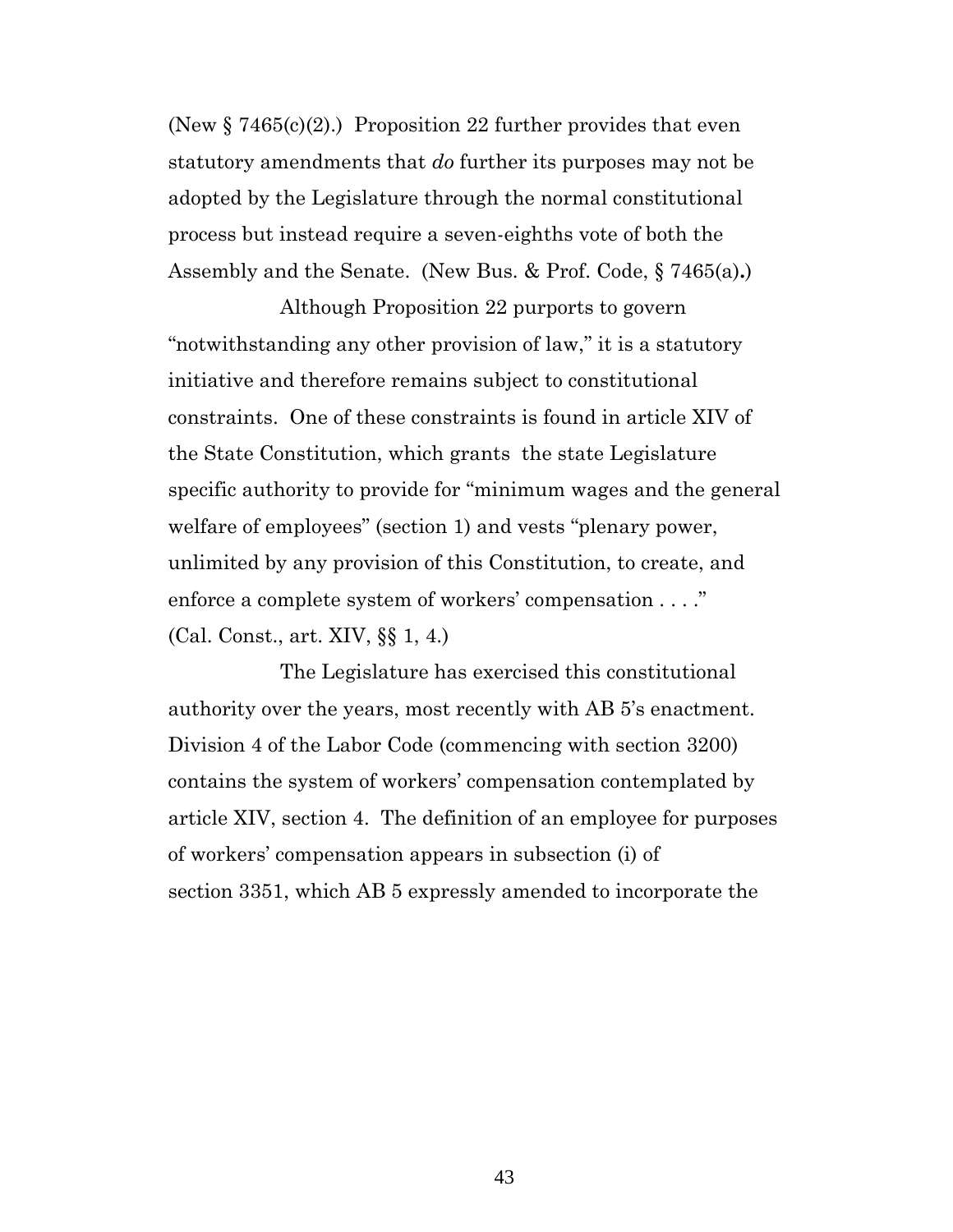test set out in this Court's decision in *Dynamex*. <sup>12</sup>In section 1 of AB 5, the Legislature left no doubt of its intent to make the *Dynamex* test applicable to the determination of whether a worker is entitled to workers' compensation:

> (e) It is also the intent of the Legislature in enacting this act to ensure workers who are currently exploited by being misclassified as independent contractors instead of recognized as employees have the basic rights and protections they deserve under the law, including a minimum wage, *workers' compensation if they are injured on the job*, unemployment insurance, paid sick leave, and paid family leave. By codifying the California Supreme Court's landmark, unanimous Dynamex decision, this act restores these important protections to potentially several million workers who have been denied these basic workplace rights that all employees are entitled to under the law.

> > (Pet. RJN, Exh. B, Assembly Bill 5, § 1, emphasis added.)

<sup>12</sup> Labor Code section 3351 includes within the definition of "employee" for workers' compensation purposes "any individual who is an employee pursuant to Section 2750.3," a provision of the Labor Code added by AB 5. AB 2257 revised certain provisions of AB 5 and added others.Although the Legislature neglected to amend Labor Code section 3351's reference to section 2750.3, its intent to make the ABC test applicable for purposes of workers' compensation is clear from the language of Labor Code section 2775.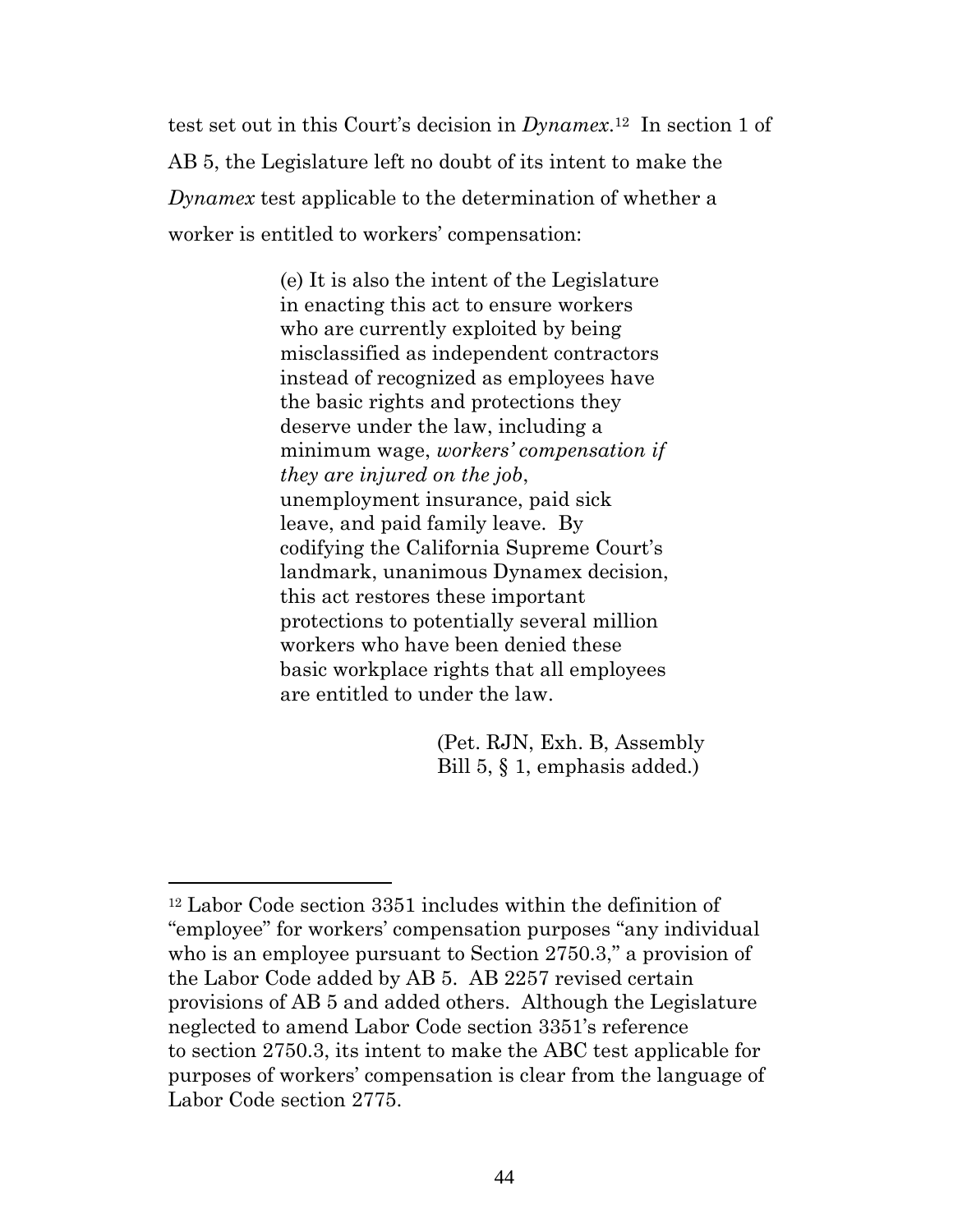To the extent Proposition 22 purports to provide an alternate, incomplete system of workers' compensation for certain workers, it effectively negates the Legislature's plenary and unlimited authority under article XIV and is therefore in direct conflict with that constitutional grant of authority. If companies like Uber and Lyft want to ask the voters to limit the Legislature's authority under article XIV with respect to appbased drivers, they must do so by constitutional amendment, not by statute.

# **A. Proposition 22 Unconstitutionally Limits The Legislature's Plenary Power To Provide For A Complete System Of Workers' Compensation**

The opening sentence of section 4 of article XIV provides:

> The Legislature is hereby expressly vested *with plenary power, unlimited by any provision of this Constitution*, to create, and enforce a complete system of workers' compensation, by appropriate legislation, and in that behalf to create and enforce a liability on the part of any or all persons to compensate any or all of their workers for injury or disability, and their dependents for death incurred or sustained by the said workers in the course of their employment, irrespective of the fault of any party.

> > (Emphasis added.)

Section 4 defines a "complete system of workers' compensation" to include, among other things, "full provision" for "securing safety in places of employment;" for providing "medical,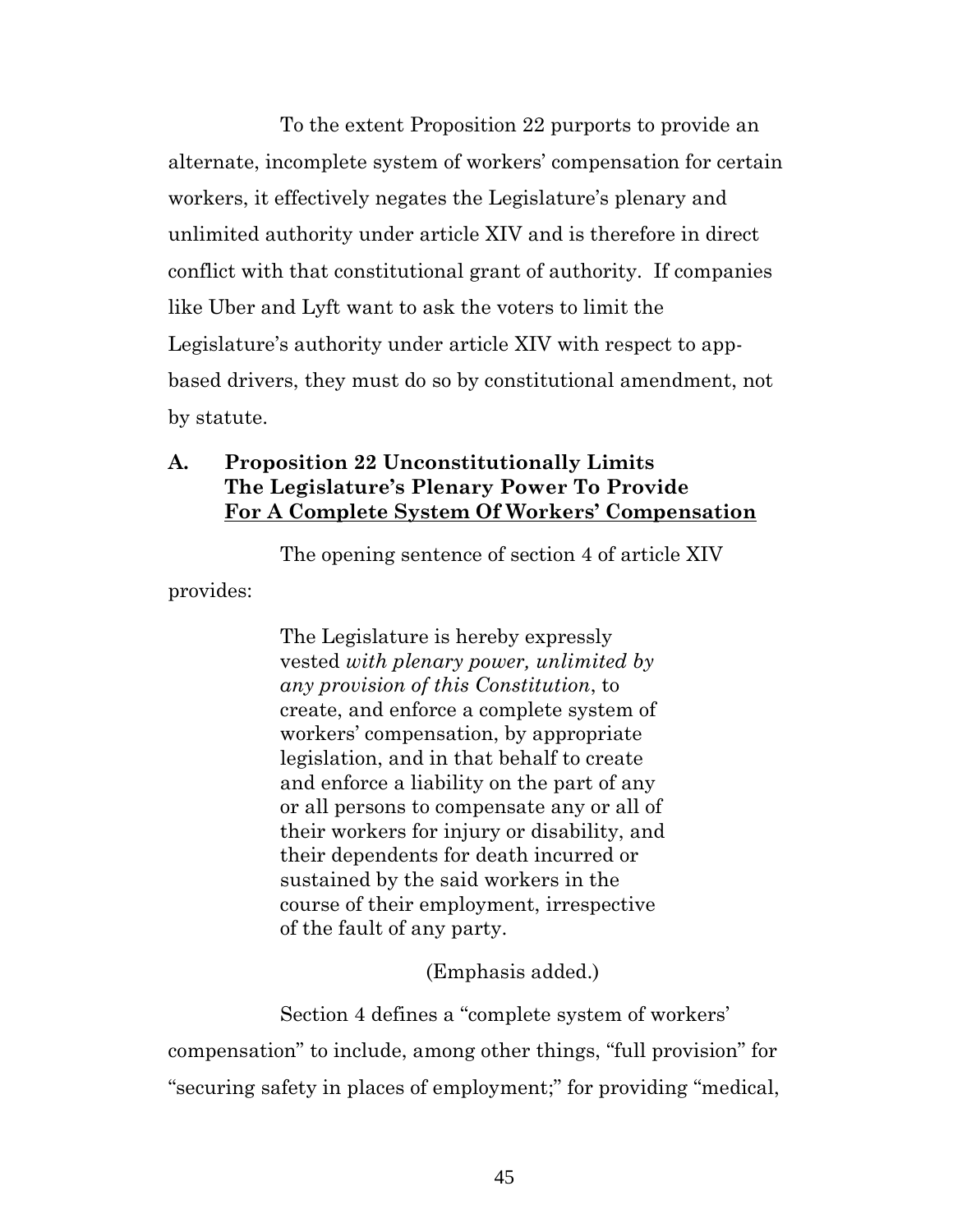hospital, and other remedial treatment as is requisite to cure and relieve from the effects of . . . injury;" and for "securing the payment of compensation" through establishment of an administrative body "with all the requisite governmental functions to determine any dispute or matter arising under such legislation" so as to "accomplish substantial justice in all cases expeditiously, inexpensively, and without incumbrance of any character." Section 4 states that "all of [these] matters are expressly declared to be the social public policy of this State."

The voters first made provision for the Legislature to adopt a system of workers' compensation in the 1911 election, which also amended the Constitution to provide for the initiative, the referendum, and the recall. (*Independent Energy Producers Assn. v. McPherson* (2006) 38 Cal.4th 1020, 1041, fn. 7.)

In 1918, the voters amended article XX, section 21 to enlarge the Legislature's power by providing that when it comes to creating and enforcing "a liability on the part of any or all persons to compensate any or all of their workmen for injury or disability," the Legislature's power is "plenary" and "unlimited by any provision of this Constitution." (Pet. RJN, Exh. C at pp. 2-3.)

This Court has made clear the sweeping effect of the 1918 amendment, saying "[i]t is well established that the adoption of article XIV, section 4 'effected a repeal *pro tanto'* of any state constitutional provisions which conflicted with that amendment." (*Hustedt v. Workers' Comp. Appeals Bd.* (1981)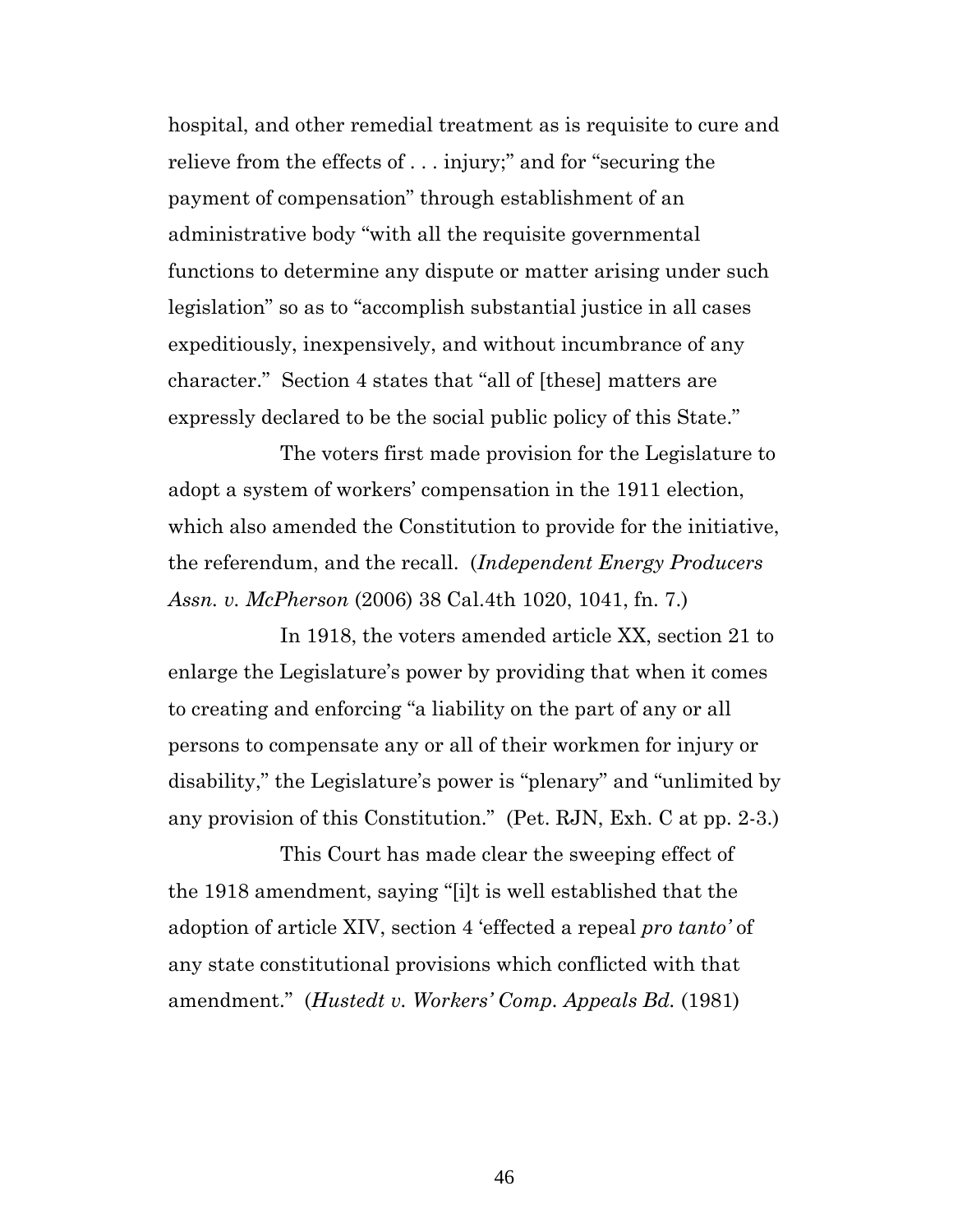30 Cal.3d 329, 343.)13 Indeed, in *County of Los Angeles v. State of California* (1987) 43 Cal.3d 46, 57, fn. 9, the Court questioned whether even a constitutional amendment – much less a statutory initiative like Proposition 22 – could impose a supermajority requirement on the Legislature's plenary authority to enact workers' compensation legislation. In that case, the Court was able to avoid the question by harmonizing the two provisions to avoid the conflict. (*Id.* at pp. 61-62.)<sup>14</sup>

In this case, the conflict is impossible to avoid. Section 4's grant of plenary authority to the Legislature "unlimited by any provision of this Constitution" necessarily precludes countermanding or limiting the Legislature's authority through the use of the initiative power contained in article II, section 10, which had been in the Constitution since 1911. Given that this Court has questioned whether an initiative

<sup>13</sup> *Accord Greener v. Workers' Comp. Appeals Bd.* (1993) 6 Cal.4th 1028, 1037 ("The jurisdictional provisions of article VI of the California Constitution are, therefore, inapplicable to the extent that the Legislature has exercised the powers granted it under section 4 of article XIV.").

<sup>14</sup> In *County of Los Angeles*, *supra*, a constitutional amendment (art. XIII B, § 6) required the state to provide state funds whenever a newly enacted statute increased the cost of local programs. This Court recognized that, if interpreted to apply to statutes that increase worker's compensation benefits, the new constitutional amendment would conflict with article XIV, section 4, which grants the Legislature plenary and otherwise unlimited authority over worker's compensation. (*Id.* at p. 57.) The Court avoided the need to resolve the conflict by construing the constitutional amendment not to apply to general changes to the worker's compensation system that increase costs for private and public employers alike. (*Id.* at p. 62.)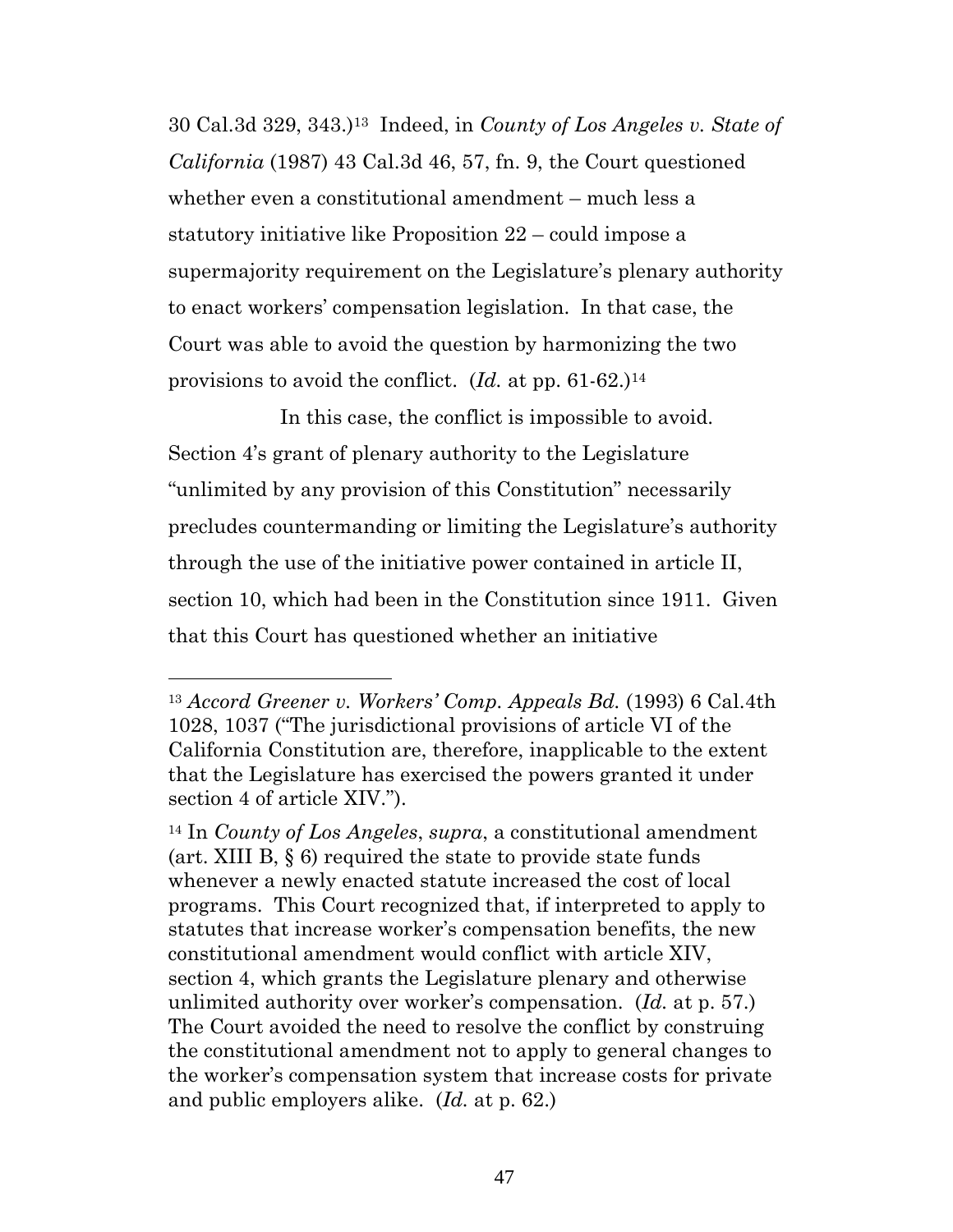*constitutional amendment* can limit the Legislature's plenary power under article XIV, section 4,<sup>15</sup> an initiative *statute* that attempts that task must necessarily fail.

Even if the reference to the Legislature's plenary authority in article XIV, section 4 could be read to include the initiative process, moreover, Proposition 22 could not survive the test this Court has said applies in the event of a similar conflict between the plenary authority granted to the Legislature by another constitutional provision and the use of the initiative process. In *Independent Energy Producers Association v. McPherson*, *supra*, 38 Cal.4th at pp. 1043-1044, this Court held that identical language in article XII, section 5, which gave the Legislature plenary power to *expand* the Public Utilities Commission's jurisdiction, also permitted a statutory initiative to do the same. In that case, the Court of Appeal had removed an initiative from the ballot on the ground that reference to the Legislature's plenary power to confer additional authority on the PUC under article XII, section 5 prohibited an initiative that would have expanded the PUC's jurisdiction over the electricity market. The Court of Appeal's decision, joined by then-Justice Cantil-Sakauye (*see* 131 Cal.App.4th 298), would not have allowed the use of the initiative power even if it did not conflict with any previous exercise of the Legislature's authority. This Court granted review and reversed the Court of Appeal, stating that article XII, section 5 does not preclude use of the initiative process to confer *additional* powers or authority upon the PUC. (*Id.*)

<sup>15</sup> *County of Los Angeles, supra*, 43 Cal.3d at p. 57, fn. 9.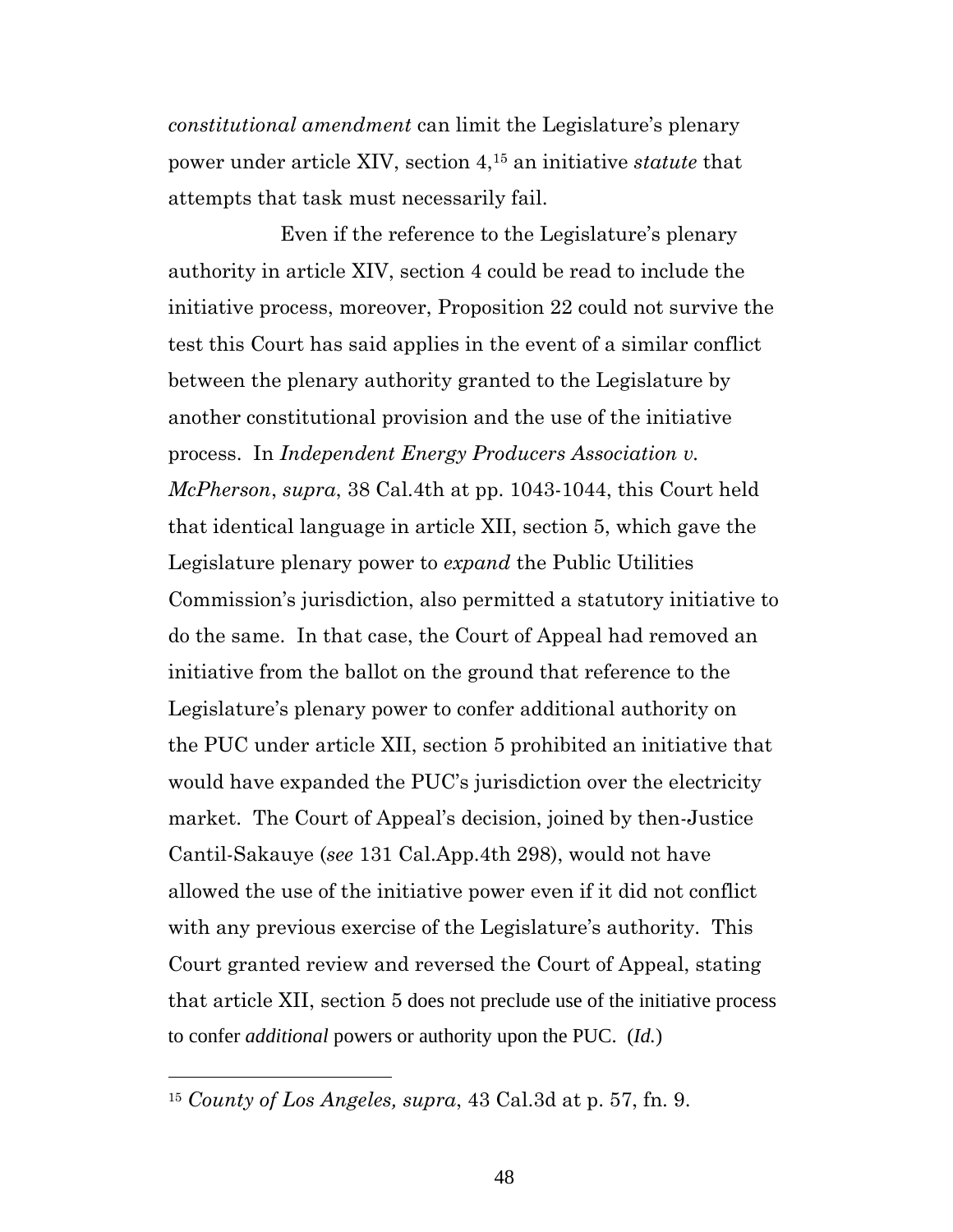In a footnote, however, the Court made clear the limits of its holding: "To avoid any potential misunderstanding, we emphasize that our holding is limited to a determination that the provisions of article XII, section 5 do not preclude the use of the initiative process to enact statutes conferring additional authority upon the PUC." (*Id.* at p. 1044, fn. 9.) The Court further explained: "We have no occasion in this case to consider whether an initiative measure relating to the PUC may be challenged on the ground that it improperly *limits* the PUC's authority or improperly conflicts with the Legislature's exercise of *its* authority to expand the PUC's jurisdiction or authority. Should these or other issues arise in the future, they may be resolved through application of the relevant constitutional provision or provisions to the terms of the specific legislation at issue." (*Id.*, emphasis in original.)

This case presents the issue that the Court, contemplated might "arise in the future." Proposition 22 classifies app-based drivers as independent contractors who are outside the worker's compensation system, thereby countermanding the Legislature's decision to include them within the worker's compensation system and limiting the Legislature's future authority to provide a complete system of worker's compensation for these workers, which by definition includes occupational safety and health protections. Proposition 22 thus would countermand and permanently limit the explicit constitutional authority of the Legislature to protect the drivers' safety and to "create and enforce a liability on the part of any or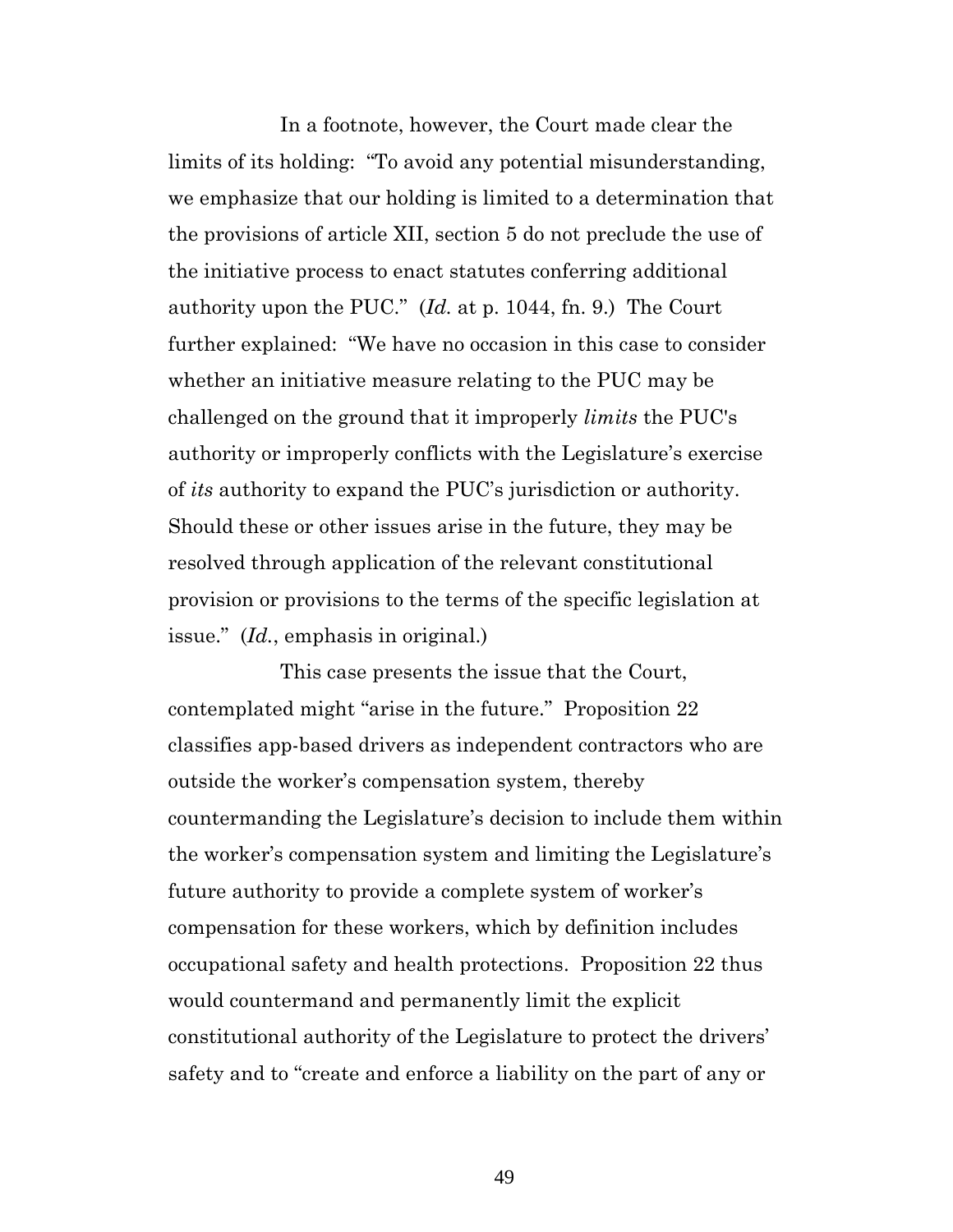all persons to compensate any or all of their workers" for injury or disability, which the Legislature did by adopting AB 5. And that goes beyond the proper purview of an initiative statute.

In this regard, it is important to be clear that, unlike the initiative in *Independent Energy Producers Association. v. McPherson,* this case does not merely involve the exercise by the voters – rather than by the Legislature – of unexercised legislative authority granted by a provision of the state Constitution. Proposition 22 does not in any sense adopt its own "complete system of worker's compensation" for app-based drivers. Rather, it expressly makes those drivers ineligible to participate in the complete system established by the Legislature while substituting provisions that shift most of the costs to the workers themselves.

The contrast between the complete workers' compensation system provided in the Labor Code and the benefits provided in the measure is stark. Proposition 22 merely requires companies that contract with app-based drivers to maintain "occupational accident insurance" of at least \$1 million. (New § 7455(a).) Unlike California's workers' compensation system, Proposition 22 provides no money for vocational training if an injury prevents a worker from returning to work as a driver. (Lab. Code, § 4658.5.) Unlike California's workers' compensation system, Proposition 22 contains no provision to compensate workers for permanent disability. (Lab. Code, §§ 4650(b), 4658.) Proposition 22 also makes no provision for an administrative body "to determine any dispute or matter arising under such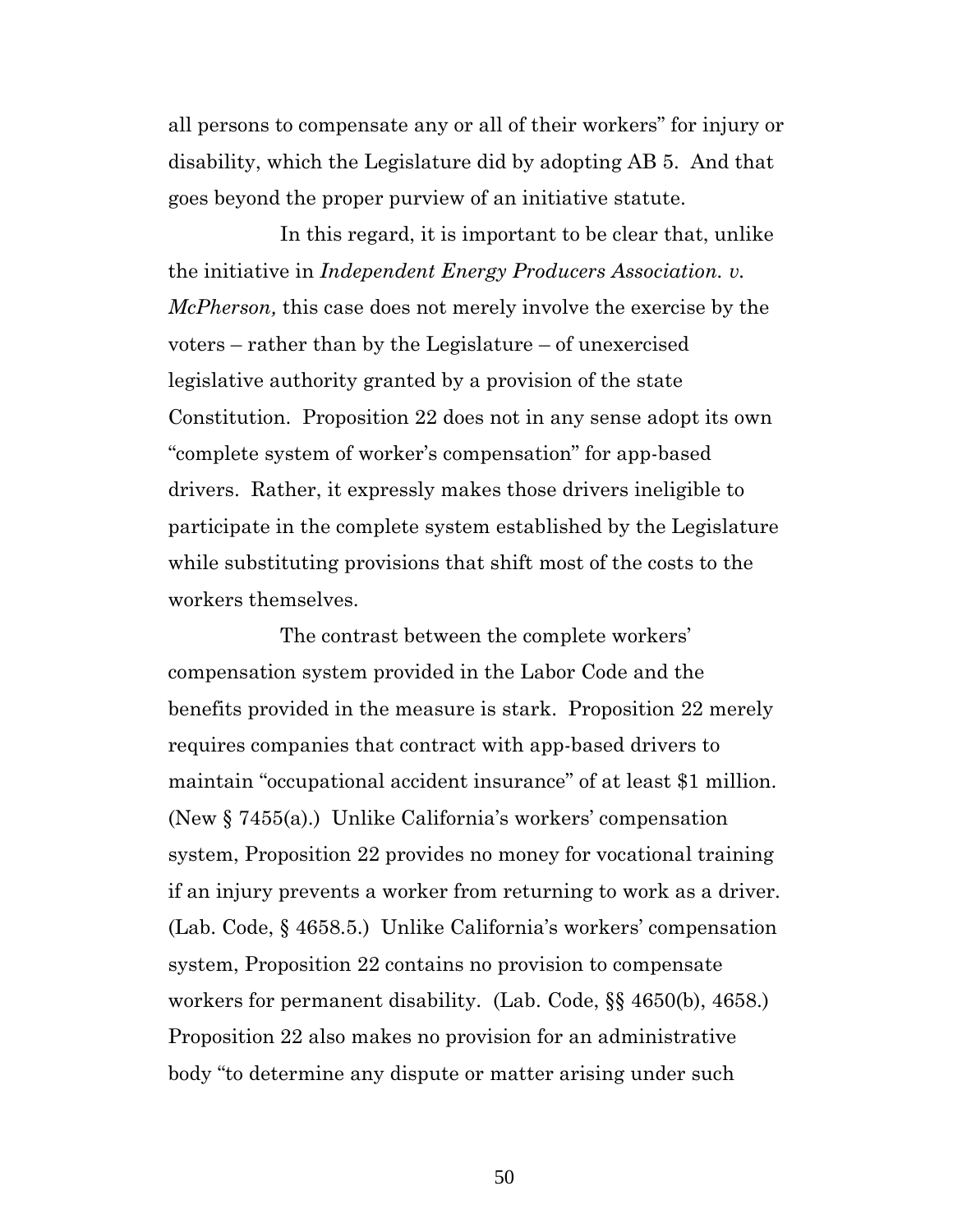legislation" so as to "accomplish substantial justice in all cases expeditiously, inexpensively, and without encumbrance of any character . . . ." (Cal. Const., art. XIV, § 4; *cf.* Lab. Code § 110 et seq.)

Nor does Proposition 22, by contrast to the California Occupational Safety and Health Act (Lab. Code, § 6300 et seq.) make "full provision for securing safety in places of employment." (Cal. Const., art. XIV, § 4.) Although the Constitution provides that occupational safety protections are part of a "complete system' of workers' compensation" (*id.*), Proposition 22 makes virtually no provision for such protections.

It also bears emphasis that article XIV, section 4's grant of plenary authority to the Legislature extends to "any and all workers" and that any doubts about whether the app-based drivers covered by Proposition 22 are included within the existing worker's compensation and occupational health and safety systems were resolved when the Legislature codified this Court's *Dynamex* decision in Labor Code section 2775.<sup>16</sup>

<sup>16</sup> Even before *Dynamex,* this Court had recognized that the statutory definition of an employee for purposes of workers' compensation coverage must be construed broadly and "resolved by reference to the history and fundamental purposes underlying the [Workers'] Compensation Act." (*Laeng v. Workmen's Comp. Appeals Bd.* (1972) 6 Cal.3d 771, 777; *see also Pac. Employers Ins. Co. v. Industrial Acc. Com.* (1945) 26 Cal.2d 286, 289.) In *Drillon v. Industrial Acc. Com.* (1941) 17 Cal.2d 346, this Court held that a jockey engaged for a single horserace, with the amount of compensation depending on the race results – the quintessential "gig" worker – was an employee for purposes of worker's compensation.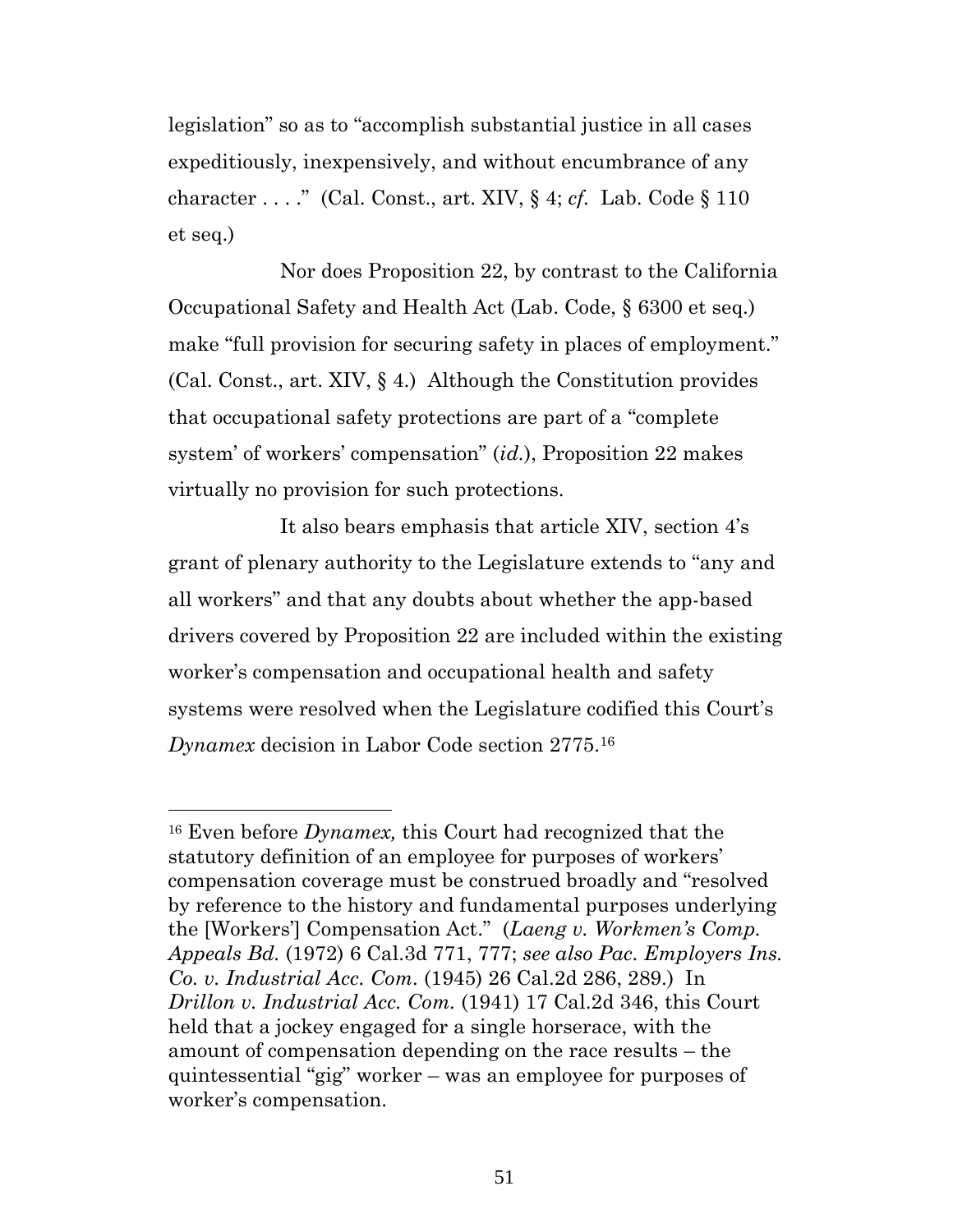Article XIV, section 4, states that "all of [the] matters" listed in that section as elements of a "complete system of worker's compensation" are "expressly declared to be the social public policy of this State." Proposition 22 would deprive appbased drivers of the complete system of worker's compensation that the Legislature has provided for them and restrict the Legislature from granting them the benefits of such a complete system in the future. Under the test set out in *Independent Energy Producers Association. v. McPherson* to resolve a conflict between an initiative and the Legislature's plenary authority, "application of the relevant constitutional provision . . . to the terms of the specific legislation at issue" leaves no doubt that the worker's compensation protections provided by the Legislature further the constitutional purposes, while Proposition 22's withdrawal of those protections does not. It would therefore be inconsistent with article XIV, section 4 to allow a mere statute, even one approved by the voters, to countermand the Legislature's exercise of its "unlimited" authority to carry out what the Constitution declares to be "the social public policy of this State."

## **B. Under The Terms Of The Initiative, The Provisions That Violate Article XIV Are Inseverable From The Remainder Of The Measure**

New section 7467(a) contains a standard severability clause stating that if any of the measure's provisions are held invalid, the remainder of the provisions shall go into effect. Subsection 7467(b) contains an important qualifier, however, to that provision: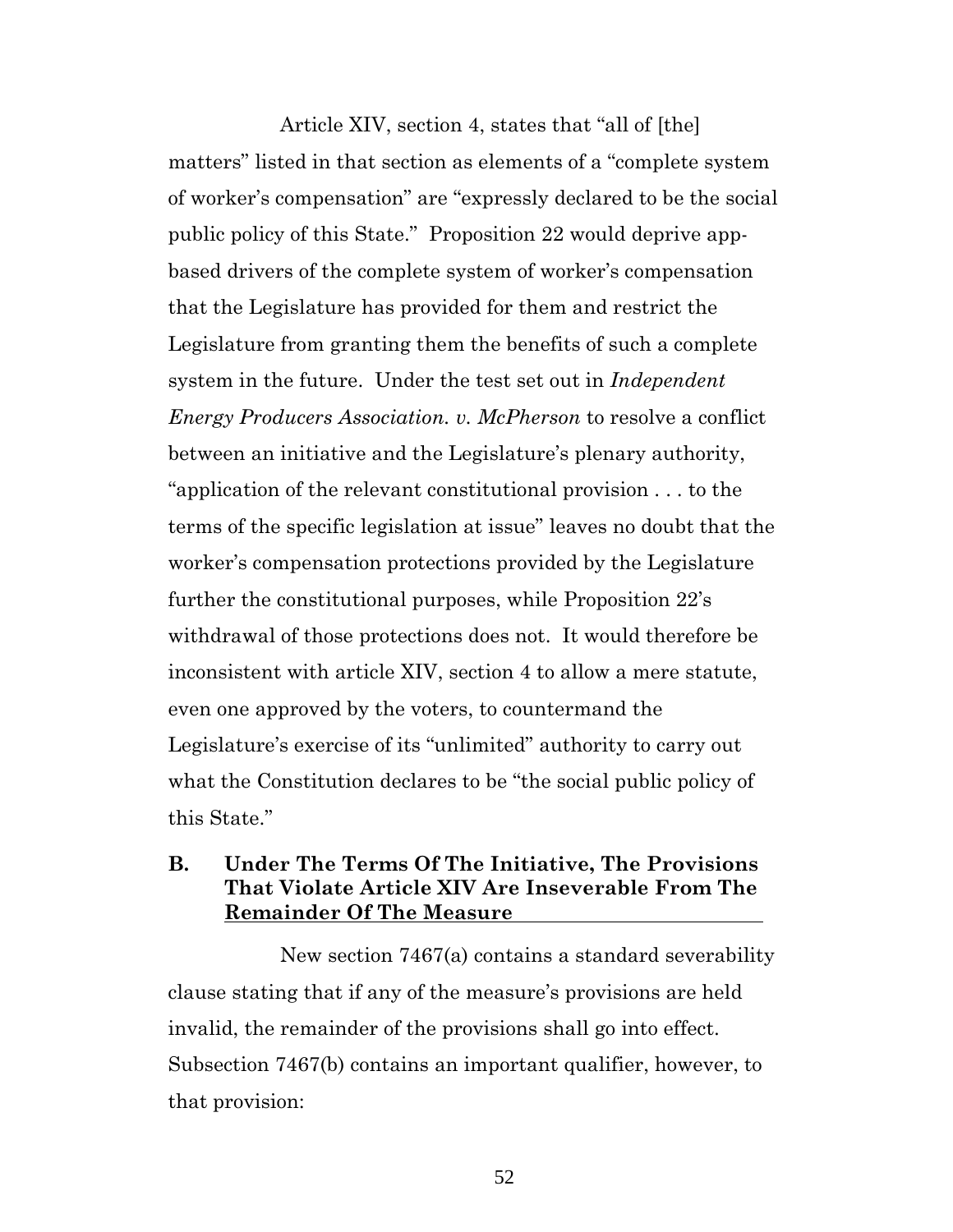(b) Notwithstanding subdivision (a) if any portion, section, subdivision, paragraph, clause, sentence, phrase, word, or application of Section 7451 of Article 2 (commencing with Section 7451), as added by the voters, is for any reason held to be invalid by a decision of any court of competent jurisdiction, that decision shall apply to the entirety of the remaining provisions of this chapter, and no provision of this chapter shall be deemed valid or given force of law.

A holding that Proposition 22 cannot constitutionally deprive the Legislature of its constitutional authority over workers' compensation would invalidate the application of Section 7451 to the workers' compensation system. Section 7451 provides that an app-based driver is "not an employee" for purposes of the Labor Code, including workers' compensation, or for "any orders, regulations or opinions of . . . any board . . . within the Department of Industrial Relations," including the Workers' Compensation Appeals Board. As demonstrated above, however, the conflict between Proposition 22 and the Legislature's plenary authority to establish a complete system of workers' compensation must be resolved in favor of the system enacted by the Legislature. That system employs the ABC test for determining whether a worker is an employee and does not contain the exclusion for hundreds of thousands of app-based drivers that is set out in new section 7451.

Under Proposition 22's severability provision, if any part of section 7451 or any application of it is held invalid, "no provision of this chapter shall be deemed valid or given force of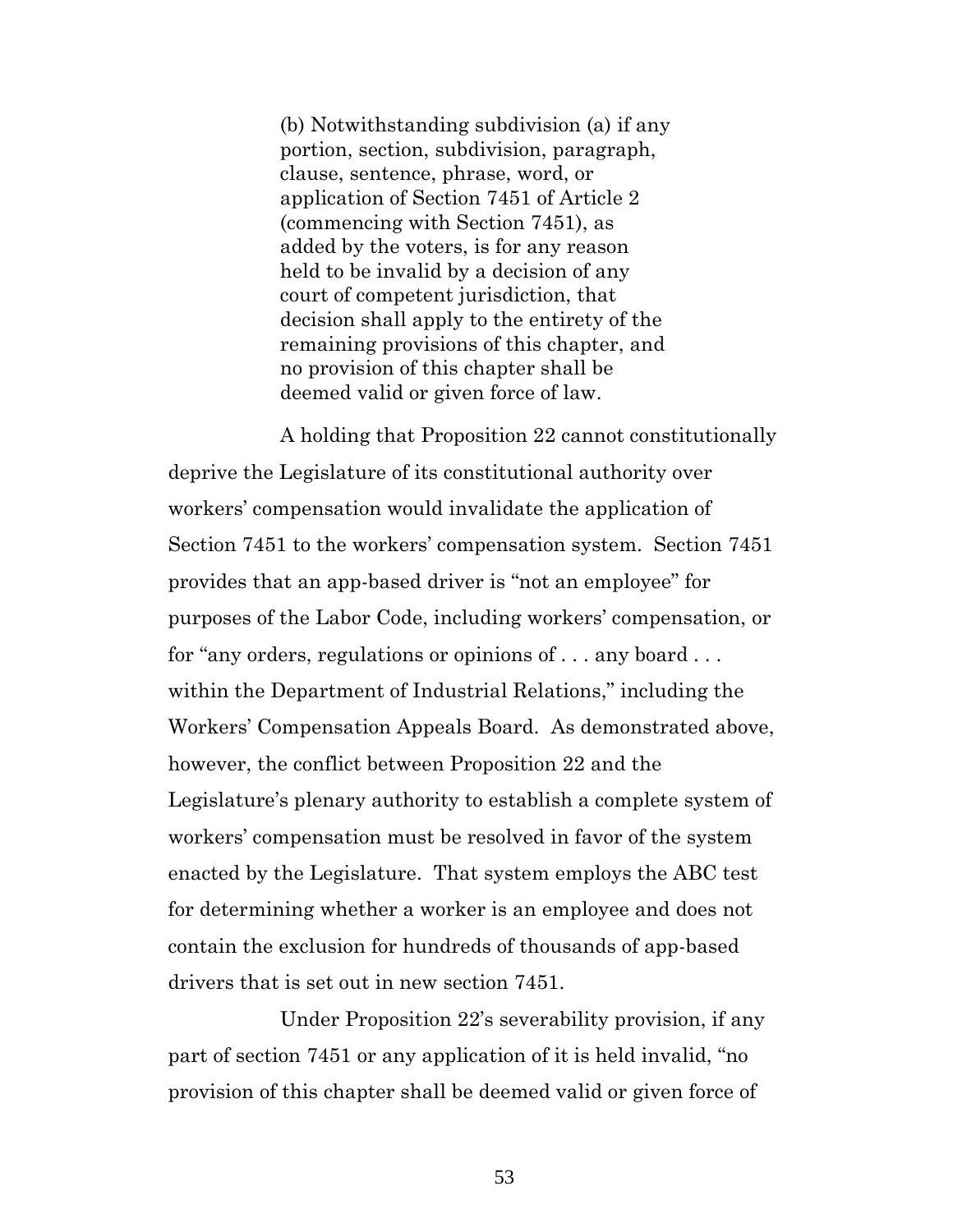law." (New § 7467(b).) Because application of section 7451 to app-based drivers for purposes of workers' compensation violates article XIV, section 4, the entire measure is invalid.

Moreover, even without new section 7467(b), the conflict between new section 7451 and article XIV, section 4 would make the entire initiative invalid under traditional severability analysis. (*See Calfarm Ins. Co. v. Deukmejian* (1989) 48 Cal.3d 805, 822 [invalid provisions of initiative must be grammatically, functionally, and volitionally severable from remainder].)

The workers' compensation provisions of the Labor Code and the orders, regulations, and opinions regarding them are neither grammatically, functionally, nor volitionally severable from the language of new section 7451. The entire purpose of the initiative is to make app-based drivers independent contractors rather than employees and to substitute accident insurance for workers' compensation benefits. (*See, e.g.*, new § 7455(a).) And even if it were grammatically possible to insert a workers' compensation exception, that would interfere functionally with the language making the drivers independent contractors, and render the accident insurance requirement surplusage.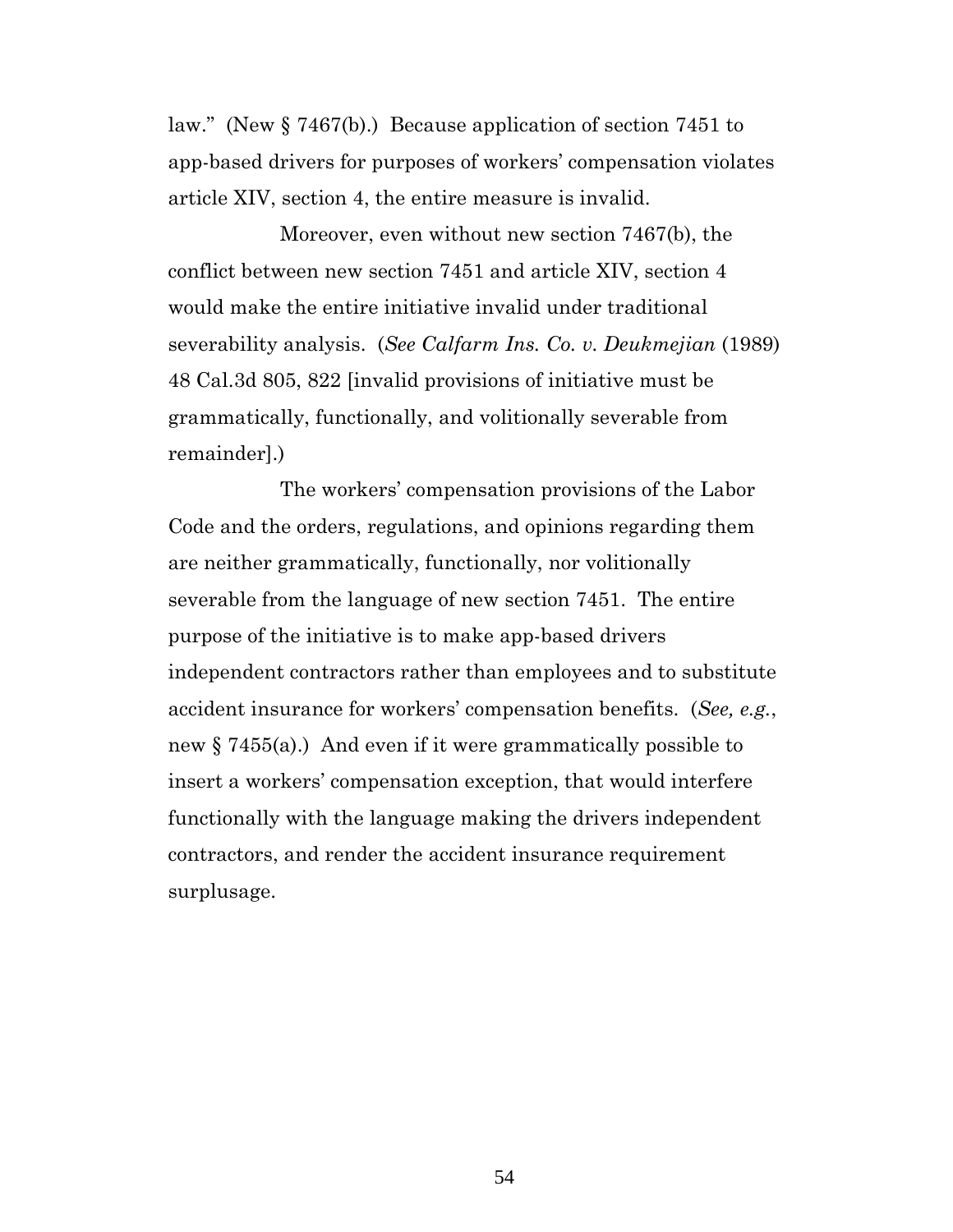## **BY DEFINING SPECIFIC AREAS OF LEGISLATION AS "AMENDMENTS," PROPOSITION 22 USURPS THE JUDICIARY'S INHERENT AUTHORITY TO INTERPRET THE CONSTITUTION**

Article IV, section 1 of the state Constitution vests all legislative power in the Legislature, subject to the people's rights of initiative and referendum. One exception to the Legislature's broad authority is found in article II, section 10(c), which prohibits the Legislature from amending an initiative statute unless the initiative "permits amendment or repeal without the electors' approval." (Cal. Const., art. II,  $\S 10(c)$ .) Over the years, it has been the duty of the courts to decide whether particular legislation is a permissible exercise of the Legislature's broad authority or is prohibited (without voter approval) because it constitutes an amendment of a prior initiative in contravention of article II, section 10(c).

In *People v*. *Kelly* (2010) 47 Cal.4th 1008, this Court affirmed that the Legislature is free to enact laws addressing the general subject matter of an initiative, or a "related but distinct area" of law that an initiative measure "*does not specifically authorize or prohibit*." (*Id*. at p. 1025, emphasis added, citing *County of San Diego v*. *San Diego NORML* (2008) 165 Cal.App.4th 798, 830 [requirement for counties to provide identification cards for medical cannabis patients did not affect terms of Compassionate Use Initiative and was not impermissible] and *People v*. *Cooper* (2002) 27 Cal.4th 38, 47 [legislative limitation on pre-sentence conduct credits did not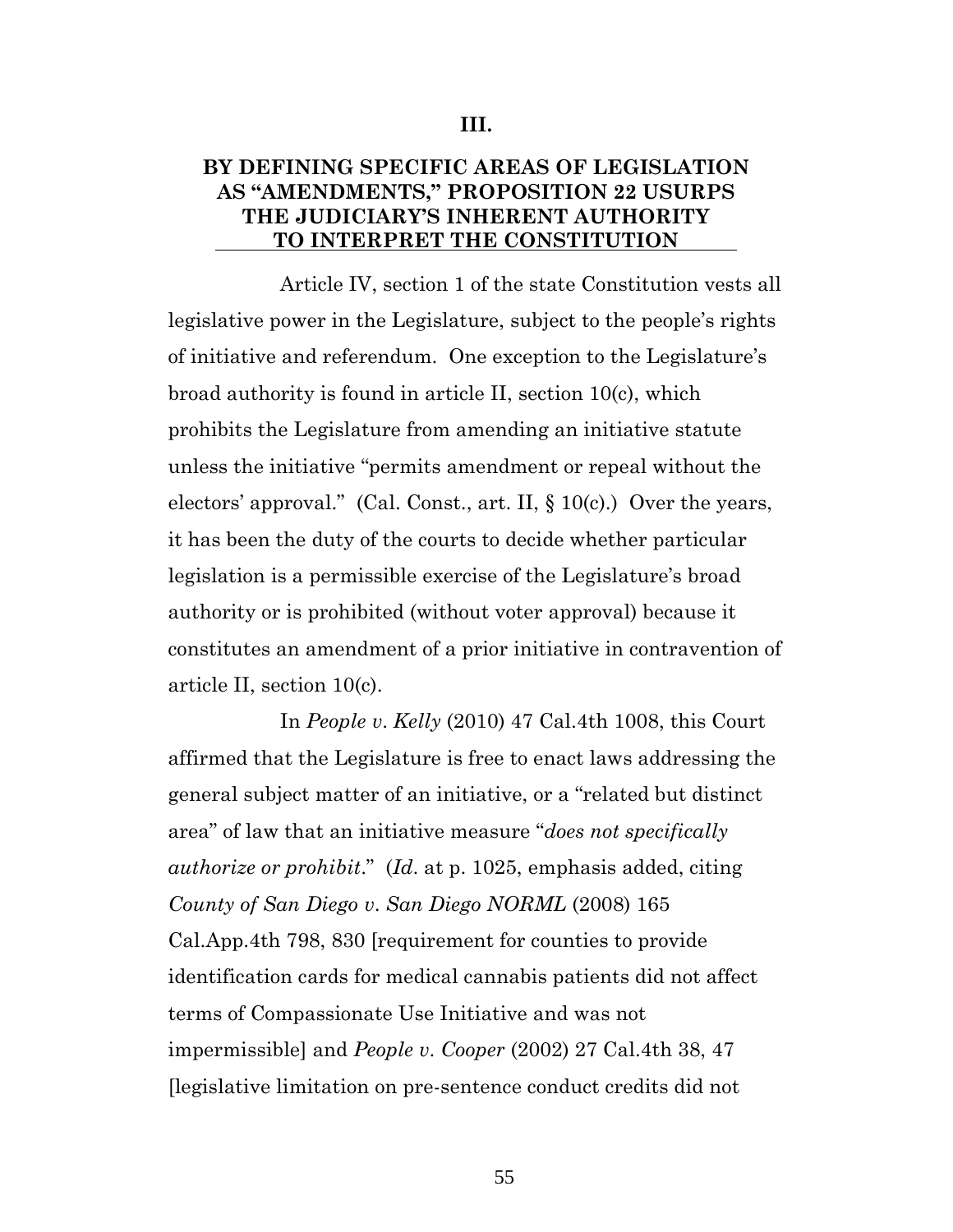amend Briggs Initiative)].) In resolving questions under article II, section 10(c), the courts ask whether the new legislation "prohibits what the initiative authorizes, or authorizes what the initiative prohibits." (*People v. Superior Court* (2010) 48 Cal.4th 564, 571.)

As described above, paragraph (3) of subdivision (c) of section 7465 designates as an amendment (and therefore restricts) any legislation that distinguishes among drivers based on their classification. This provision is designed to prevent legislation that makes any regulatory distinction between drivers classified as "independent contractors" and those classified as "employees," including any legislation that provides incentives to companies that treat drivers as employees or incentives to improve the conditions of app-based drivers classified as independent contractors. However, no substantive provision of Proposition 22 addresses this subject.

Similarly, paragraph (4) of subdivision (c) of section 7465 designates as an amendment (and therefore restricts) any legislation authorizing any entity or organization to represent the interests of app-based drivers in connection with their relationship to the gig companies or with respect to their compensation, benefits, or working conditions. Thus, the Legislature would be restricted from establishing any type of collective bargaining system for app-based drivers or authorizing any entity or organization to represent them in enforcing the guarantees of Proposition 22 or advocating for improvements. Again, no substantive provision of Proposition 22 addresses or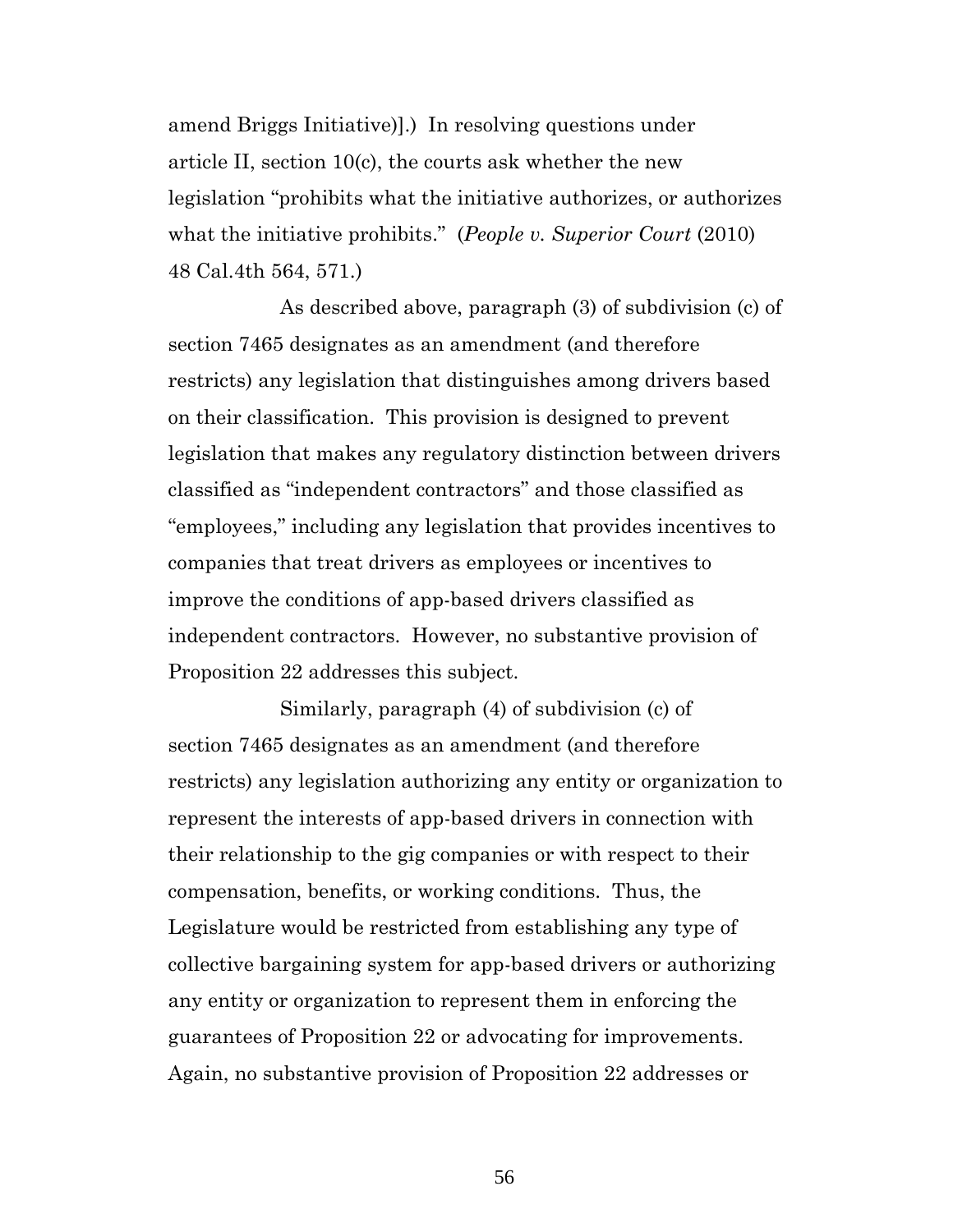restricts collective bargaining or systems for enforcement and advocacy, directly or indirectly. In fact, since the wage and benefits provisions in the initiative are stated to be minimums, some form of collective bargaining would seem to be the natural mechanism for improving those terms.<sup>17</sup>

Likewise, just as the Labor Commissioner is authorized to represent the interests of employees in enforcing the Labor Code, it would be natural for the Legislature to authorize some entity or organization to represent the interests of the drivers in enforcing Proposition 22. (*See*, *e.g.*, Lab. Code, § 98.4 ["The Labor Commissioner may, upon the request of a claimant financially unable to afford counsel, represent such claimant in the de novo proceedings provided for in Section 98.2"].) The amendment provision of section 7465(c), however, arguably could prohibit the Legislature from affording drivers similar representation in dealing with their companies.

Under this Court's precedents interpreting article II, section 10(c), neither of the types of legislation identified in paragraphs (3) and (4) of subdivision (c) of section 7465 would be considered "amendments" of Proposition 22, because neither "prohibits what the initiative authorizes, or authorizes what the initiative prohibits." (*People v. Superior Court*, *supra*, 48 Cal.4th at p. 571.) To the extent that the purpose of California's

<sup>17</sup> Federal labor and antitrust laws would not prevent the California Legislature from creating a collective bargaining system for app-based drivers at the state level, with supervision by state officials. (*Cf. Chamber of Commerce of the United States of Am. v. City of Seattle* (9th Cir. 2018) 890 F.3d 769, 779-795.)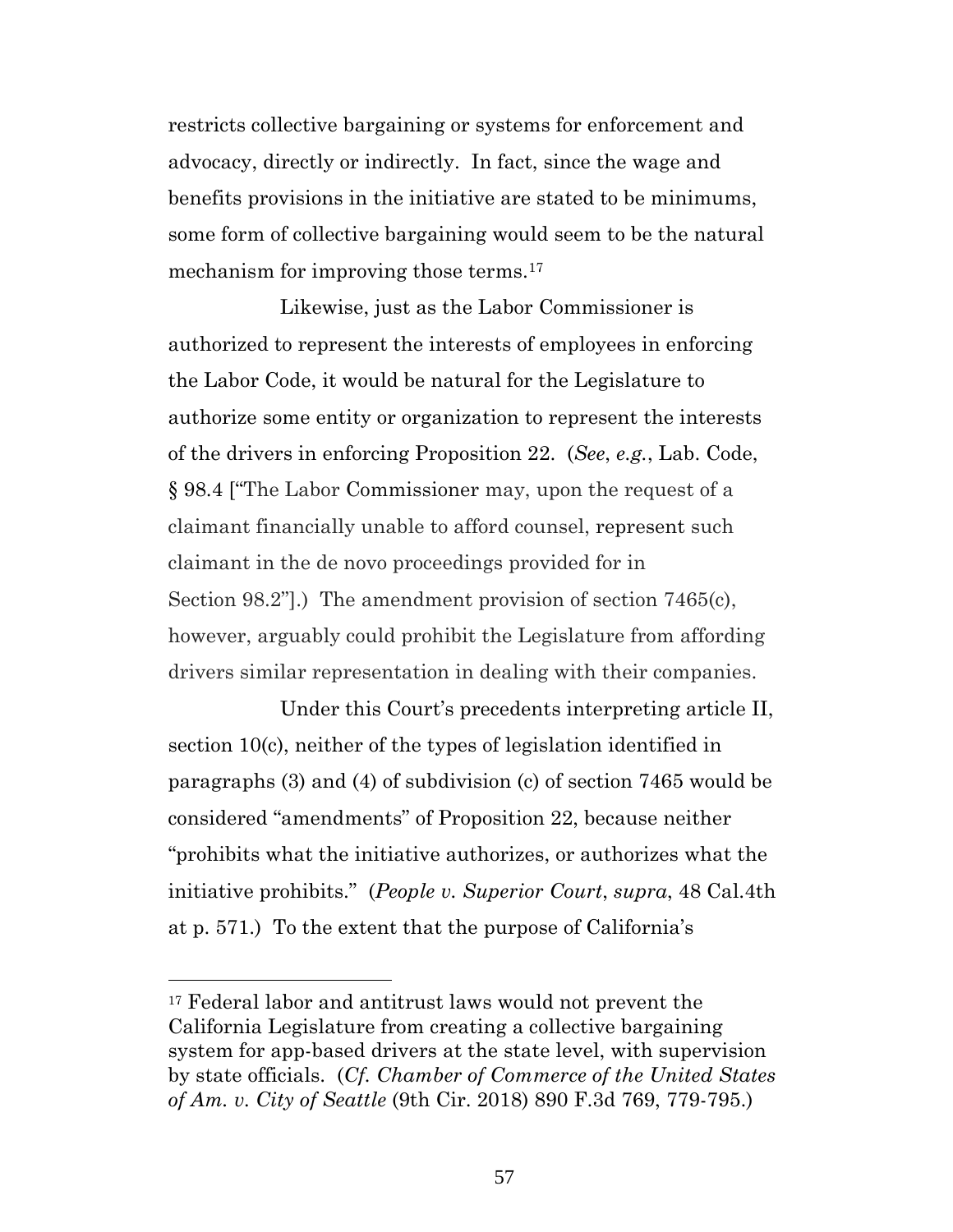limitation on amendments to initiatives is to "protect the people's initiative powers by precluding the Legislature from *undoing what the people have done*" (*People v. Kelly*, *supra*, 47 Cal.4th at p. 1025), it has no applicability here, because Proposition 22 does not substantively address either of these areas.

Proposition 22 nevertheless would preclude the courts from examining whether particular legislation is an amendment by providing in advance, in the initiative itself, that legislation addressing certain subjects constitutes an amendment even though it might not otherwise qualify as an amendment under the courts' jurisprudence. The result would be to impose a particular legislative construction of article II, section 10(c) on the courts, i.e., the measure would allow initiative proponents rather than the courts to define what constitutes an amendment.

The state Constitution provides that "[t]he powers of state government are legislative, executive, and judicial. Persons charged with the exercise of one power may not exercise either of the others except as permitted by this Constitution."

(Cal. Const., art. III, § 3.) The purpose of section 3 is to keep any one branch or individual from gaining too much power. (*Carmel Valley Fire Protection Dist. v. State of California* (2001) 25 Cal.4th 287, 297.) "[N]one of the coordinate branches of our tripartite government may exercise power vested in another branch." (*Estate of Cirone* (1987) 189 Cal.App.3d 1280, 1286.)

New section 7465 represents legislation (adopted by initiative) that would override this Court's constitutional jurisprudence to dictate a particular interpretation of article II,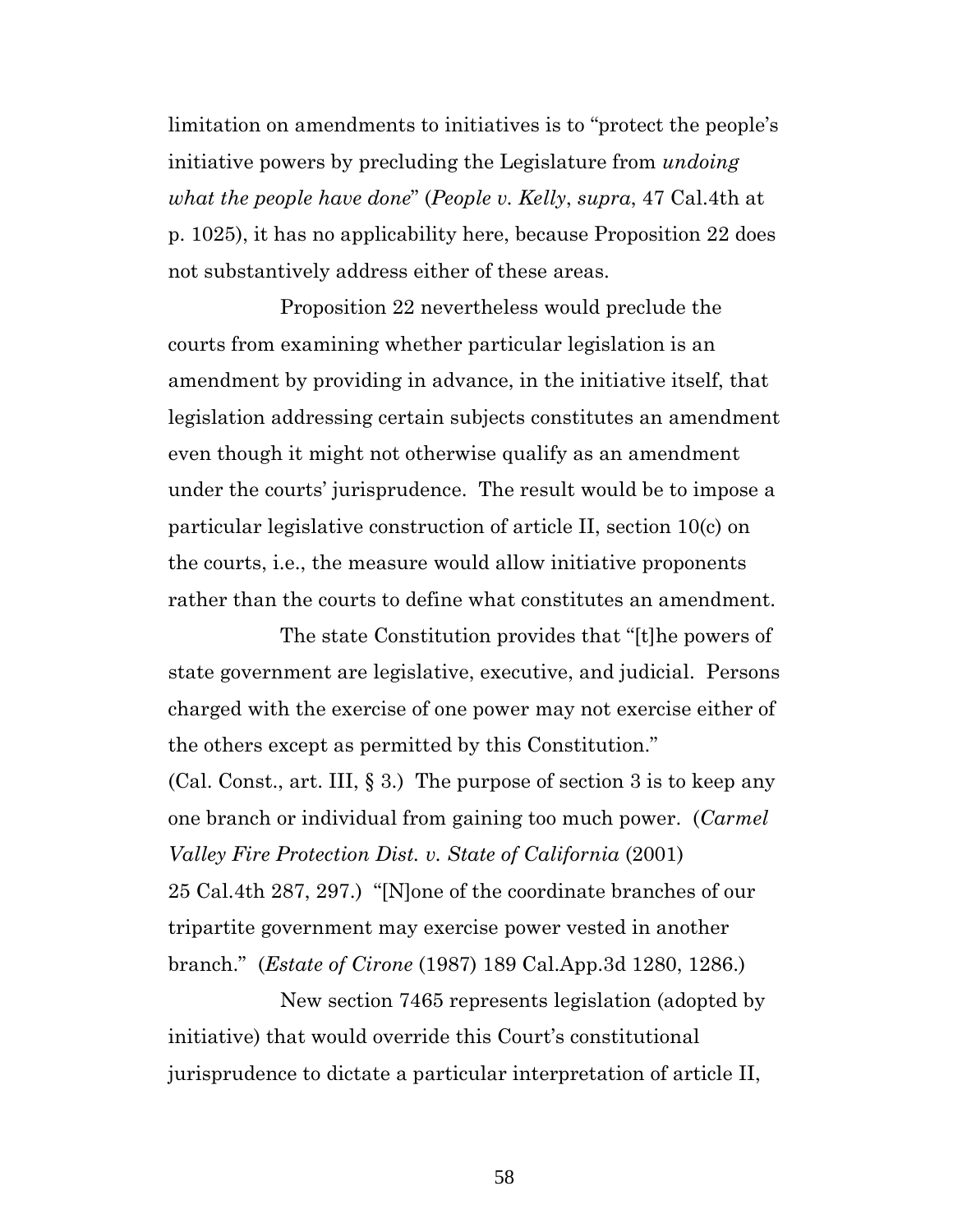section 10(c) for Proposition 22 only. From a separation of powers perspective, new section 7465 is no different than if the Legislature were to amend an initiative, while including language stating that the legislation does not constitute an amendment. Both infringe on the core function of the courts "to say what the law is." (*Marbury v*. *Madison* (1803) 5 U.S. 137, 177.)

Legislative findings may be given varying degrees of deference, although the courts retain the ultimate authority to enforce constitutional mandates. (*See Amwest Sur. Ins. Co. v. Wilson* (1995) 11 Cal.4th 1243, 1252.) And the courts have rejected many legislative attempts to define constitutional terms. In *State Building & Construction Trades Council of California v. City of Vista* (2012) 54 Cal.4th 547, 565*,* the Court emphasized that "the resolution of constitutional challenges to state laws falls within the *judicial* power, not the *legislative* power;" saying that "'[i]t is, emphatically, the province and duty of the judicial department, to say what the law is.'" (Emphasis in original.)

In the case of initiative measures, this Court should be similarly hesitant to abdicate to initiative proponents' views of what constitutes an amendment under article II, section 10(c). Otherwise, permissible legislation could be significantly restricted (here, requiring approval by seven-eighths of the Legislature) or prohibited outright, without any judicial oversight or recourse. If accepted, the amendment provisions in Proposition 22 offer a roadmap for future abuse, allowing initiative proponents to decline to address controversial or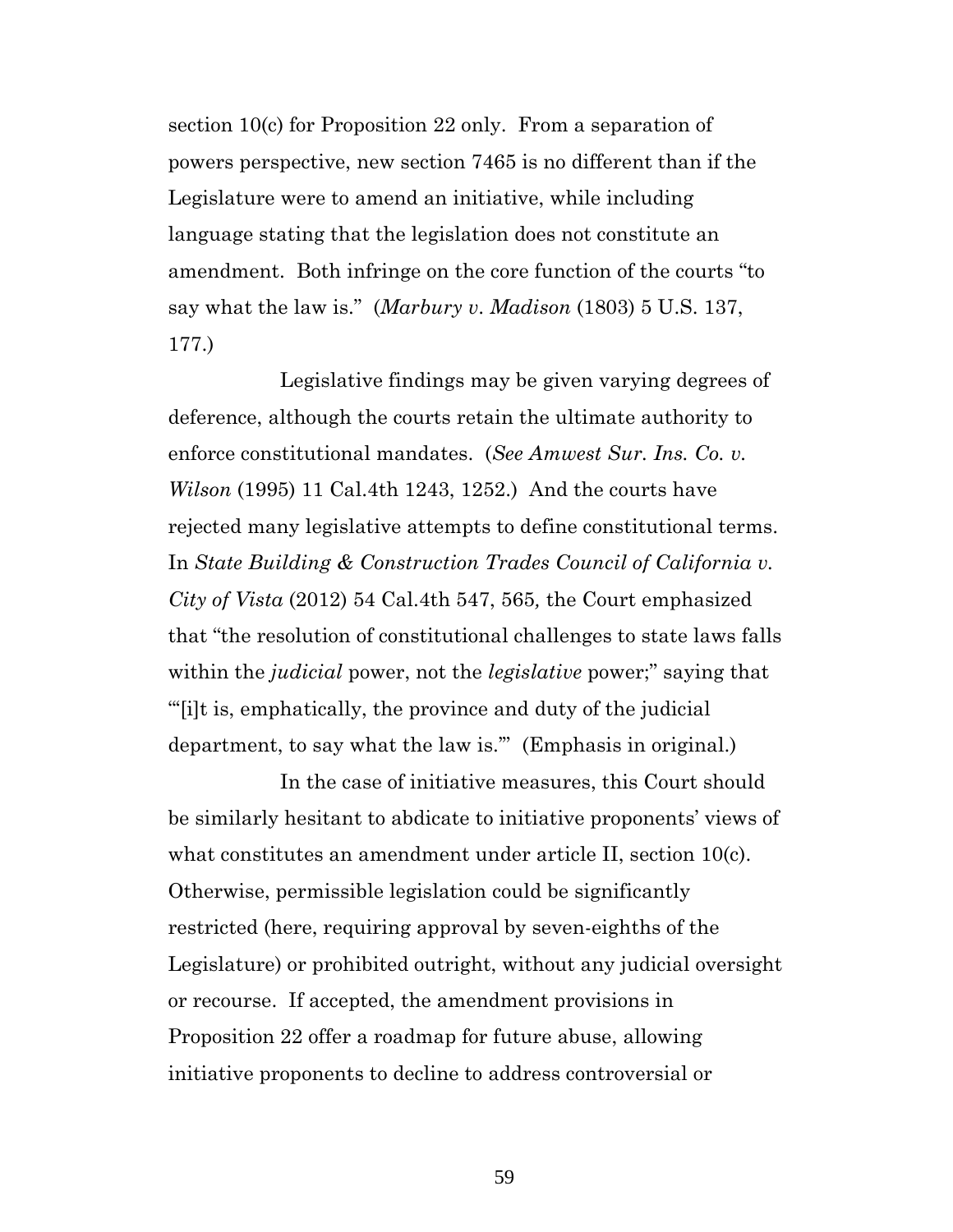unpopular topics while at the same time broadly defining – and prohibiting – future legislation on those topics as impermissible "amendments" and outside the scope of review by the courts.

Although both the Legislature and the voters are free to overturn the courts' statutory interpretations when dissatisfied with them, this Court is the final arbiter of the California Constitution's meaning. (*People v. Birks* (1998) 19 Cal.4th 108, 117.) As Justice Werdegar said, "[W]e [the California Supreme Court] are the last word on the meaning of the state Constitution. If we err, our decision can be corrected only by an amendment to that Constitution." (*City of Vista, supra*, 54 Cal.4th at p. 567, Werdegar, J., dissenting.) Here, Proposition 22 directly restricts the courts' authority to interpret article II, section 10(c) by requiring a finding that any legislation in two broad areas is an "amendment" within the meaning of that provision. Just as the Court would not permit the Legislature to override this Court's construction of article II, section 10(c) by statute, it cannot permit Proposition 22's proponents to accomplish that result by use of its broad definition of "amendment."

#### **IV.**

### **PROPOSITION 22 IMPERMISSIBLY RESTRICTS THE LEGISLATURE'S AUTHORITY TO ENACT LEGISLATION NOT ADDRESSED IN THE INITIATIVE**

As stated above, article IV, section 1 of the state Constitution vests all legislative power in the state Legislature, except as reserved to the people to act by initiative and referendum. In *Marine Forests Society v. California Coastal*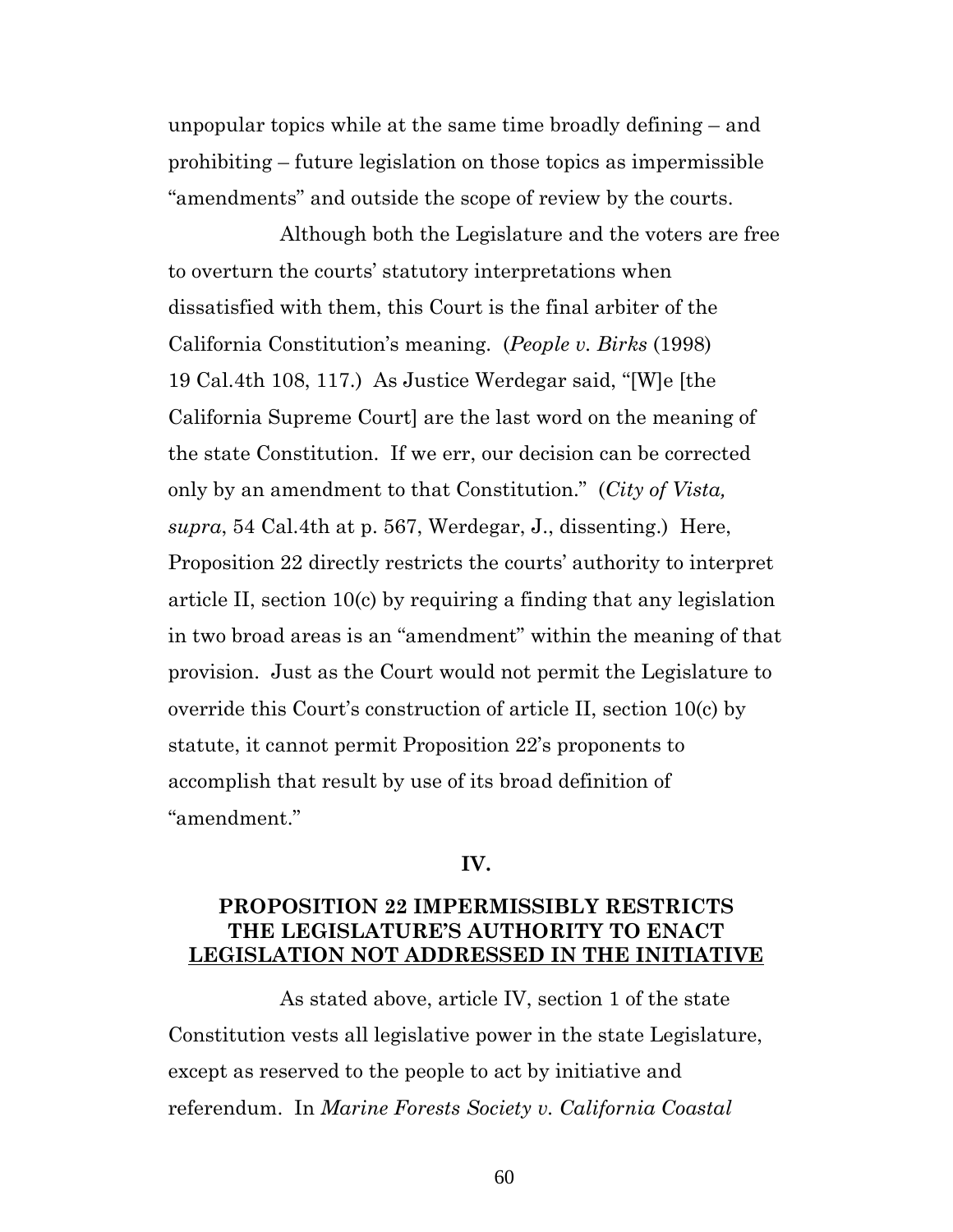*Commission* (2005) 36 Cal.4th 1, 31, this Court described the sweeping scope of the Legislature's power under our state Constitution, saying that "it is well established that the California Legislature possesses plenary legislative authority except as specifically limited by the California Constitution." (*Id.* at p. 31.) At the core of that plenary authority is the power to enact laws. (*California Redevelopment Assn. v*. *Matosantos*  $(2011)$  53 Cal.4th 231, 254.) Pursuant to that authority, "[t]he Legislature has the actual power to pass any act it pleases," subject only to those limits that may arise elsewhere in the state or federal Constitutions. (*Nougues v. Douglass* (1857) 7 Cal. 65, 70.)

Given the breadth of the Legislature's authority, this Court has made clear that the Legislature is free to enact laws addressing the general subject matter of an initiative, or a "related but distinct area" of law that an initiative measure "*does not specifically authorize or prohibit*." (*People v. Kelly*, *supra*, 47 Cal.4th at p. 1026, emphasis added.) Because an initiative can preclude future legislative action in a way that regular legislation cannot, an unduly expansive definition of "amendment" in the context of initiatives would result in a corresponding narrowing of the Legislature's authority to enact legislation under article IV, section 1. As *Kelly* suggests, this critical aspect of the initiative process counsels for a narrower construction of amendments rather than a broader one; it certainly does not countenance entrusting the definition of an amendment to the proponents themselves.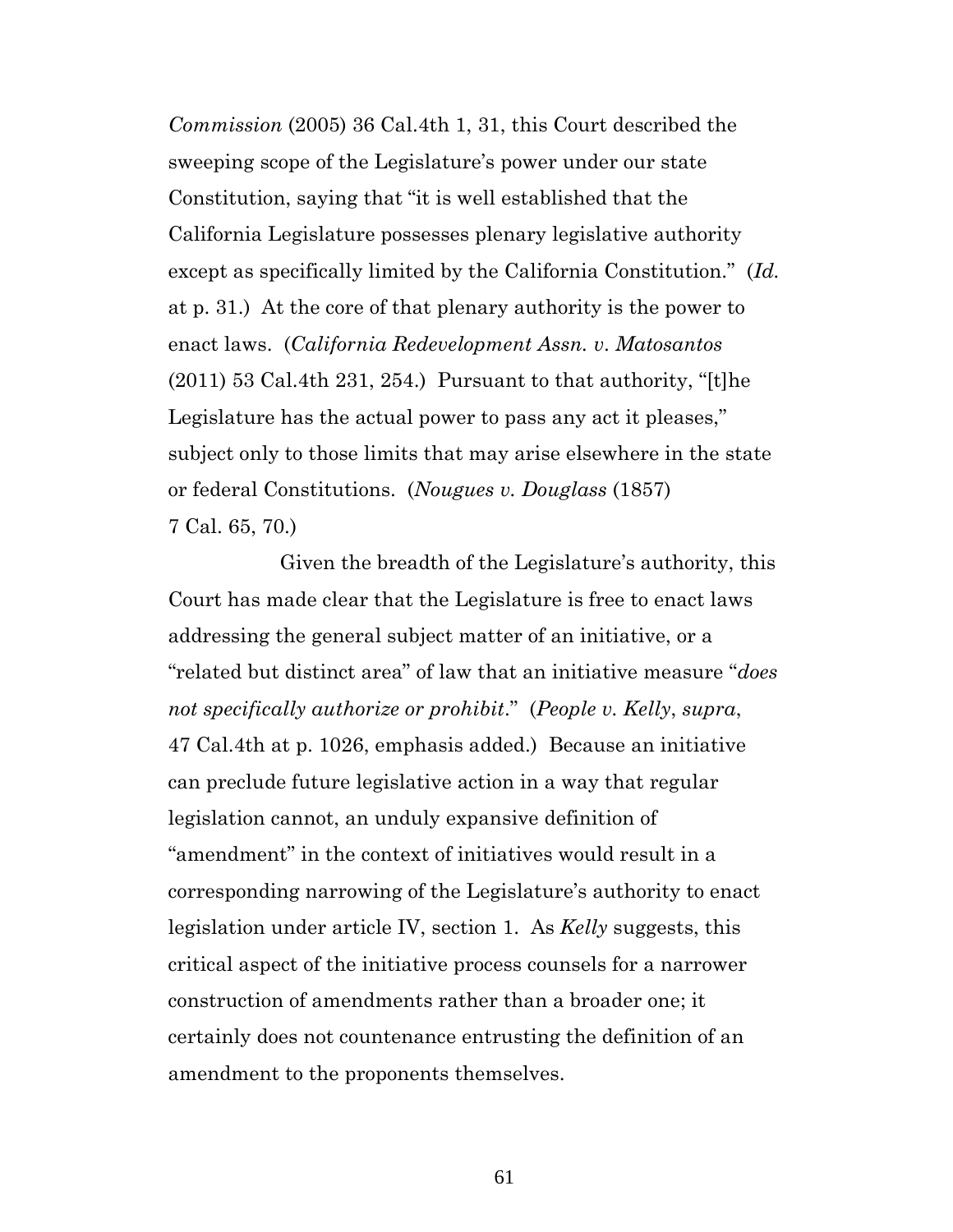A related effect of allowing initiative proponents to define what constitutes an "amendment" to the initiative is that it would allow the initiative's proponents to subject certain legislation to a supermajority requirement not contained in the Constitution. (*See*, *e.g.*, *Proposition 103 Enforcement Project v. Quackenbush* (1998) 64 Cal.App.4th 1473, 1483-1484 [Legislature's power to amend initiative subject to conditions attached by the voters].) Allowing proponents of a statutory initiative to define the scope of an amendment would permit them to indirectly restrict the Legislature's constitutional authority to enact legislation using its own procedural rules and to adopt legislation by majority vote. (Cal. Const., art. IV, §§ 7 [each house may set rules for its proceedings]; 8(b)(3) [majority vote required to pass bills].) As this Court said in *Rossi v*. *Brown*, however, the statutory initiative power "may not be used to control the internal operation of the Legislature." (*Rossi v*. *Brown* (1995) 9 Cal.4th 688, 696, fn. 2, citing *People's Advocate, Inc. v. Superior Court* (1986) 181 Cal.App.3d 316, 327.)<sup>18</sup>

<sup>&</sup>lt;sup>18</sup> This Court has never squarely considered the argument that a statutory initiative cannot impose a super-majority requirement for amendments because that regulates not the substance (*e.g.*, whether the amendment furthers the initiative's purpose) but the manner in which the Legislature acts. As a general matter, unless the Constitution provides otherwise, a statute adopted by majority vote is equivalent to a statute adopted unanimously. Nevertheless, court decisions assume the constitutionality of super-majority requirements. (*E.g.*, *Franchise Tax Bd. v. Cory* (1978) 80 Cal.App.3d 772, 774, 776.) The issue here, however, is not whether an initiative may allow true amendments only by super-majority vote but whether an initiative may require a super-majority for legislation that would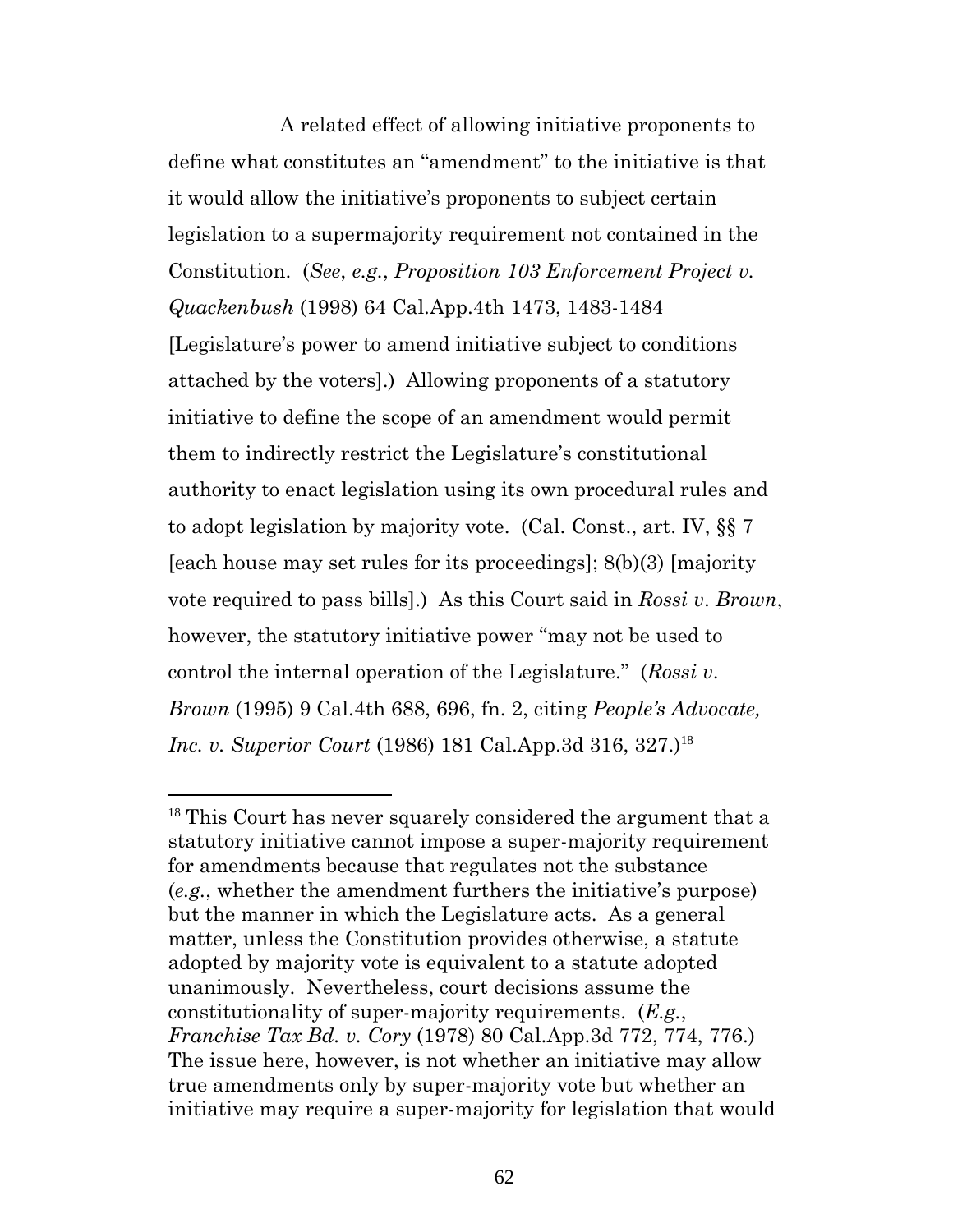While article IV, section 1 allows legislative authority to be shared by the Legislature and the voters, article II, section 8 defines the initiative as "the power of the electors to *propose statutes* and amendments to the Constitution and to adopt or reject them." (Cal. Const., art. II,  $\S 8$  (a).) Proposition 22 does not propose any statutory terms addressing differential administrative or regulatory treatment of companies that classify drivers as employees, nor does it have any terms addressing collective bargaining or enforcement. Proposition 22 therefore does not actually propose any "statute" addressing these issues; it merely proposes to designate these areas of law as "amendments" that are thereby restricted in the future by article II, section 10(c). Put another way, Proposition 22 does not exercise the right to enact legislation by initiative as to these issues; rather, it attempts to restrict the Legislature's broad legislative authority under article IV, section 1 in several areas without affirmatively exercising authority under article II, section 8.

Some examples illustrate this point.

Labor Code section 923, state law since 1937, declares "the public policy of this State" that "the individual unorganized worker is helpless to exercise actual liberty of contract and to protect his freedom of labor, and thereby to obtain acceptable terms and conditions of employment," and so " it is necessary that the individual workman have full freedom of

*not* otherwise constitute an "amendment" within the meaning of the Constitution.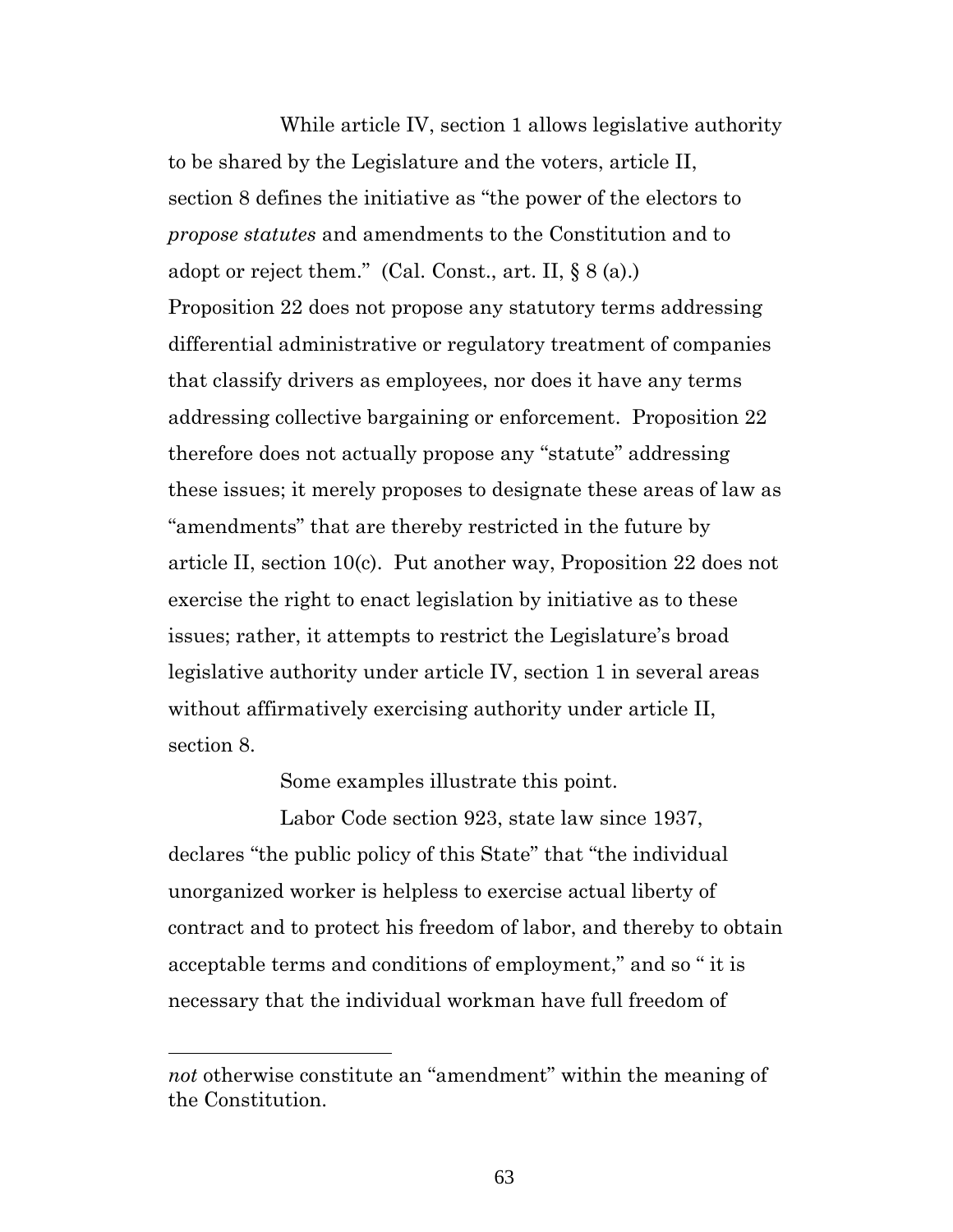association, self-organization, and designation of representatives of his own choosing, to negotiate the terms and conditions of his employment...."

Section 923 "commits the state, as a matter of public policy, to the principles of collective bargaining." (*Shafer v. Registered Pharmacists Union* (1940) 16 Cal.2d 379, 385.) This Court has said that it adopts "a state policy of complete freedom in regard to the formation of labor organizations to the end there may be collective action by workmen." (*Chavez v. Sargent* (1959) 52 Cal.2d 162, 191, disapproved on other grounds in *Petri Cleaners, Inc. v. Automotive Employees, etc., Local No. 88* (1960) 53 Cal.2d 455, 474-475.) "As nearly as labor may be said to have a governmentally declared Bill of Rights in California, it is that enunciated in section 923." (*Id*. at p. 194.)

Notwithstanding this broad policy favoring collective bargaining, however, paragraph (4) of subdivision (c) of new section 7465 essentially prohibits the Legislature from authorizing a collective bargaining process for app-based drivers, such that the drivers can "exercise actual liberty of contract" in dealing with well-capitalized corporations. Yet no substantive provision of Proposition 22 forbids the creation of such a collective bargaining system, and it is uncertain whether the voters would have adopted a ban on collective bargaining legislation if asked directly to adopt one. The same is true of legislation that authorizes an entity or organization to represent app-based drivers in enforcing Proposition 22, which arguably would be forbidden without a seven-eighths vote.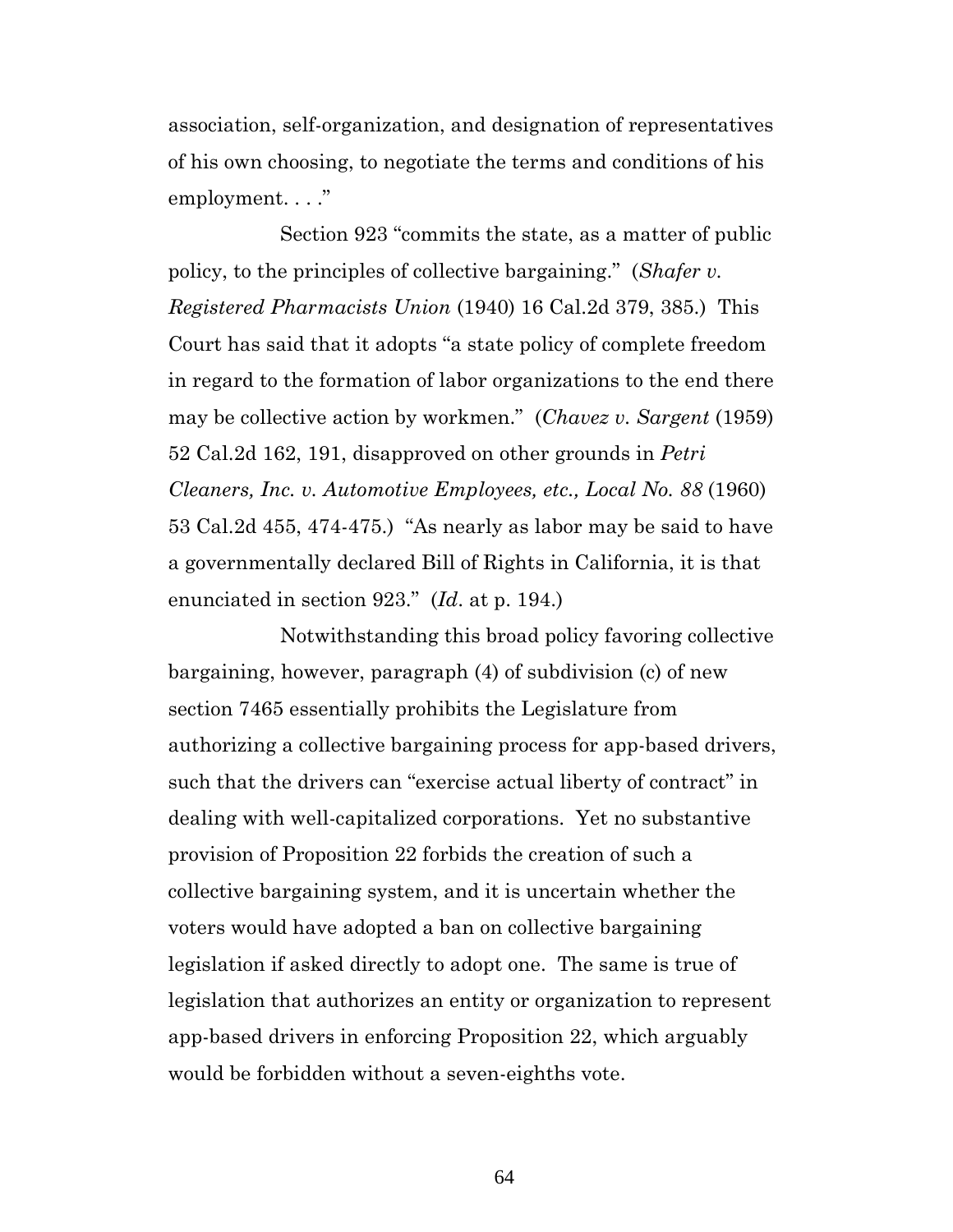Paragraph (3) of subdivision (c) of new section 7465 similarly hamstrings the Legislature's ability to enact regulatory or administrative provisions that distinguish among drivers based on their classification, including legislation that potentially provides incentives to companies that treat drivers as employees or to improve their terms and conditions of work. Yet no provision of the initiative substantively addresses this subject. Again, the voters may not have adopted such a prohibition had they been asked directly to do so.

The Legislature often chooses to use various regulatory tools to further a particular policy without imposing mandates. Tax credits or other financial incentives are one example. Use of the government's purchasing power is another, such as through the inclusion of prevailing wage requirements in government contracts. Yet Proposition 22 would preclude such legislation even where the legislation does not mandate that appbased companies classify drivers as employees.

In sum, Proposition 22 not only defines certain workers as independent contractors but impermissibly seeks to prevent the Legislature from providing future protections for these workers in ways that are not inconsistent with the substantive provisions of Proposition 22. Proposition 22 would accomplish this deceptively by using an expansive definition of what constitutes an "amendment," and thereby contracting the authority of the Legislature. Although article II, section 10(c) of the state Constitution allows an initiative to limit the Legislature's power to amend an initiative statute, the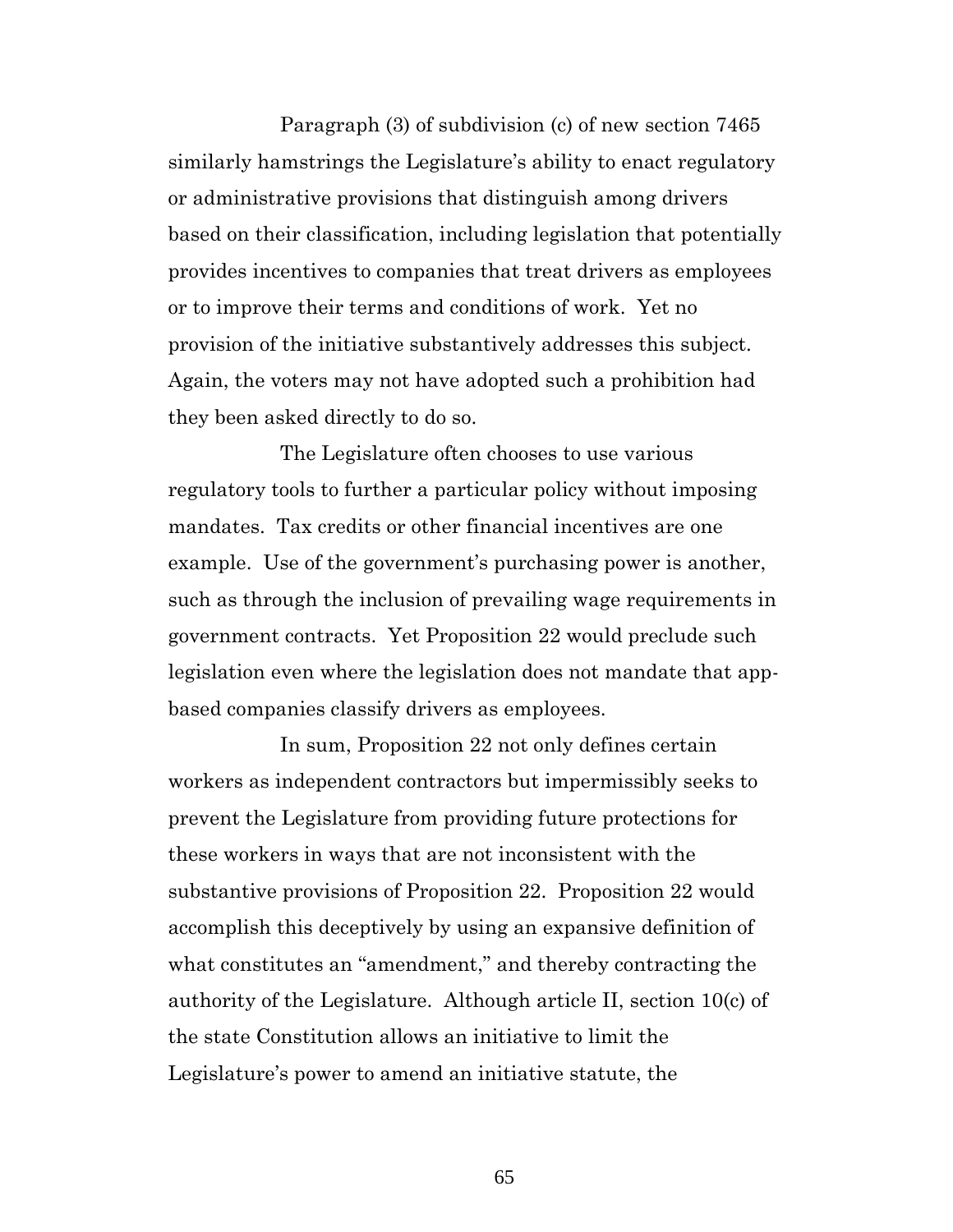Constitution does not allow initiative proponents to go further by defining what constitutes an "amendment" to include matters not substantively addressed by the initiative. If entire areas of future legislation could be prohibited simply by use of an expansive amendment provision, initiative proponents would be able to significantly restrict the Legislature's authority to enact future legislation without disclosing that goal through a substantive proposal that obtains voter approval. As such, the expansive definition of "amendment" cannot be permitted to stand.

**V.**

## **PROPOSITION 22 VIOLATES THE SINGLE-SUBJECT RULE**

Proposition 22's failure to inform the public about what it is actually enacting also violates article II, section 8(d) of the California Constitution, which states that "an initiative measure embracing more than one subject may not be submitted to the electors or have any effect." The purpose of the singlesubject rule is to avoid confusion of either petition signers or voters by protecting against "multifaceted measures of undue scope." (*Brosnahan v. Brown* (1982) 32 Cal.3d 236, 253.)

In order to avoid a single-subject violation, all of the provisions of a proposed measure must be reasonably germane to one another and to the general purpose or object of the initiative. (*Manduley v. Superior Court* (2002) 27 Cal.4th 537, 575.) Each provision of a measure does not need to interlock in a functional relationship, but *all of the provisions must reasonably relate to a*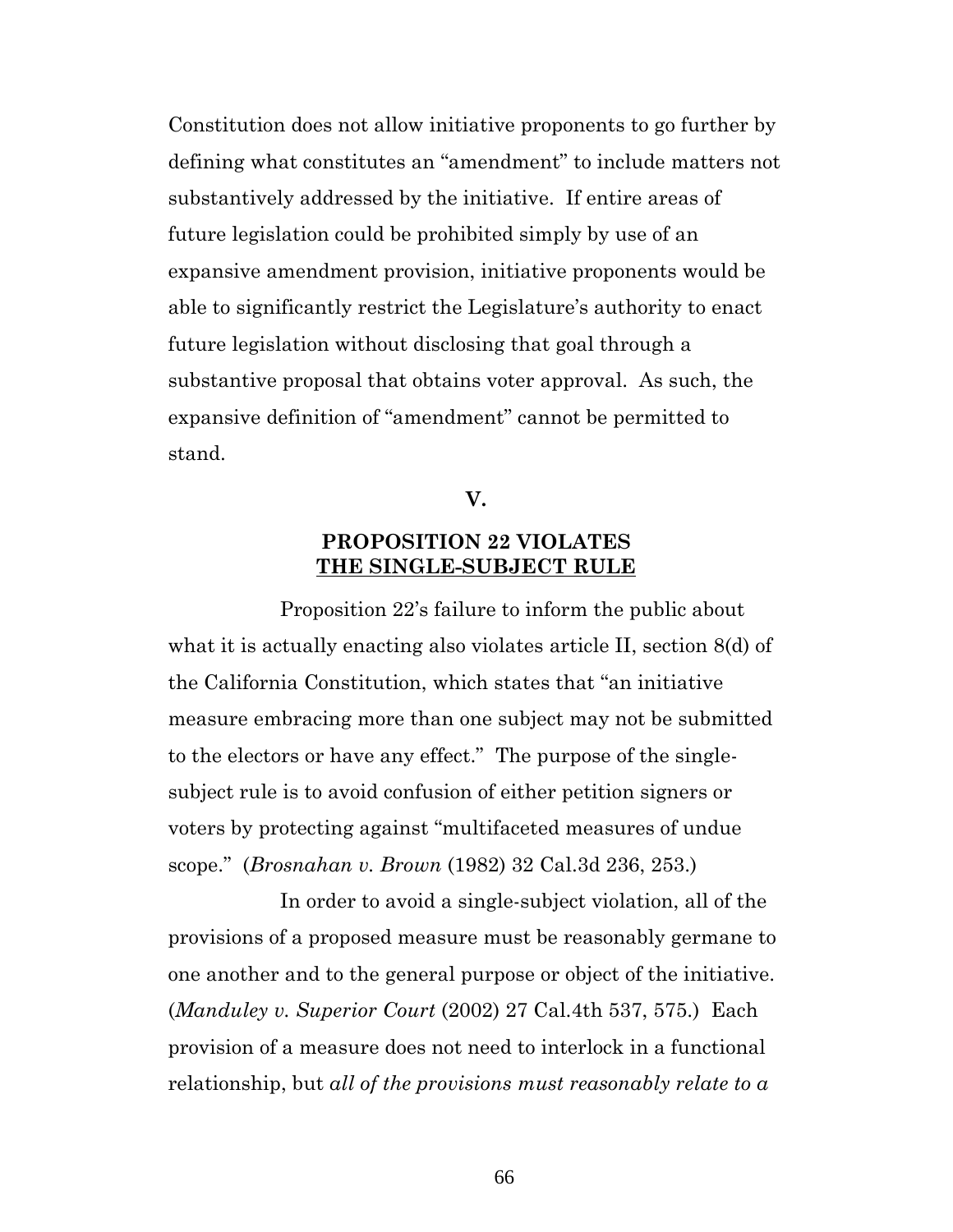*common theme or purpose*. (*Legislature v. Eu* (1991) 54 Cal.3d 492, 512-513.) Put another way, the provisions must "fairly disclose a reasonable and common sense relationship among their various components *in furtherance of a common purpose*." (*Id.* at p. 512, emphasis added.)

Although this is admittedly not the typical "single subject" case, the amendment provision of Proposition 22 is a classic example of combining unrelated provisions in a way designed to intentionally deceive voters. Proposition 22 was presented as a measure specifically to benefit app-based drivers by allowing them to be classified as independent contractors rather than employees. Its Statement of Purpose reads as follows:

> Statement of Purpose. The purposes of this chapter are as follows:

- (a) To protect the basic legal right of Californians to choose to work as independent contractors with rideshare and delivery network companies throughout the state.
- (b) To protect the individual right of every app-based rideshare and delivery driver to have the flexibility to set their own hours for when, where, and how they work.
- (c) To require rideshare and delivery network companies to offer new protections and benefits for appbased rideshare and delivery drivers, including minimum compensation levels, insurance to cover on- the-job injuries,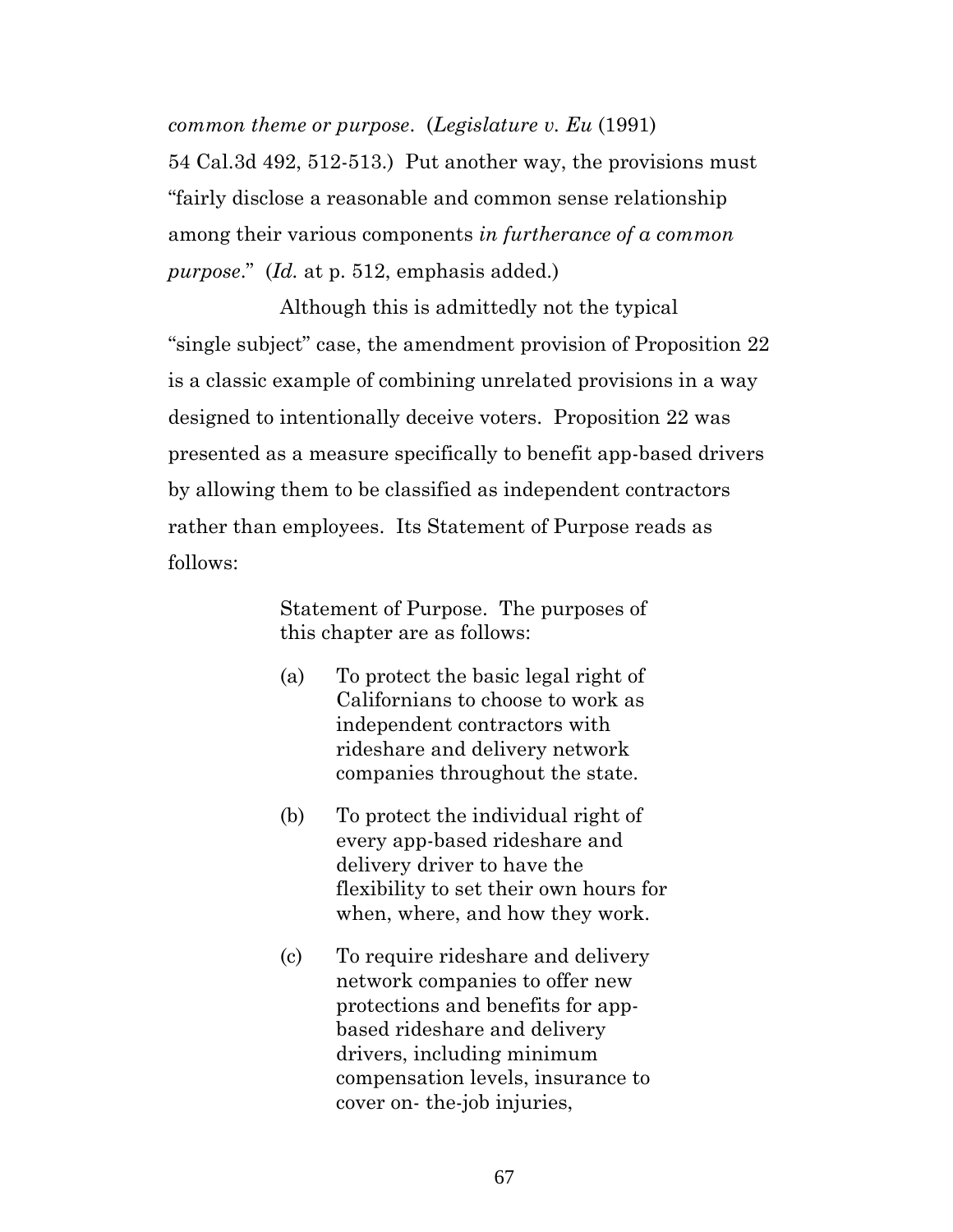automobile accident insurance, health care subsidies for qualifying drivers, protection against harassment and discrimination, and mandatory contractual rights and appeal processes.

(d) To improve public safety by requiring criminal background checks, driver safety training, and other safety provisions to help ensure app-based rideshare and delivery drivers do not pose a threat to customers or the public.

> (Pet. RJN, Exh. A at p. 1; new § 7450.)

There is not a word in the Statement of Purpose about collective bargaining; nor is there any way in which the four purposes set out above are either inconsistent with or related to collective representation of or bargaining for app-based drivers. Those purposes and the provisions that implement them set minimum requirements; they do not prohibit drivers from organizing to ask companies like Uber and Lyft for more.

Nevertheless, Proposition 22's amendment provision would restrict the Legislature's ability to create a representation/enforcement system or collective bargaining system for this class of workers, contrary to the express policy in Labor Code section 923 that favors collective bargaining. No substantive provisions put the voters on notice of these restrictions. They are not mentioned anywhere in the ballot title and summary, the analysis, or the ballot arguments regarding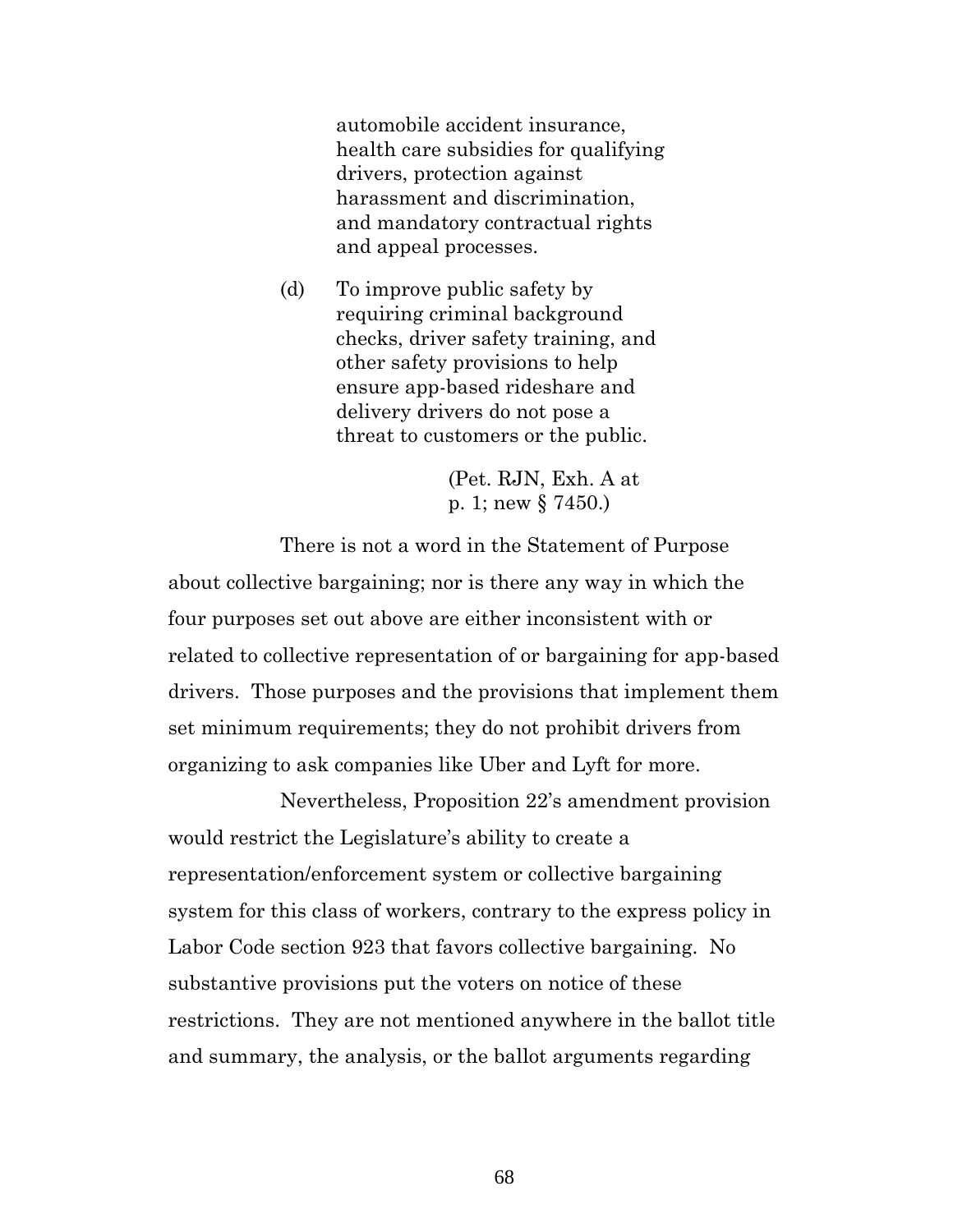the measure.19 Those few voters who actually read to the end of the measure are unlikely to understand what the technical terms of the amendment provision actually mean or the consequences of defining certain legislation as an amendment. In short, the voters will have absolutely no understanding that a "yes" vote is a vote to severely limit the Legislature's authority to authorize collective bargaining for app-based drivers.

In cases like this, where the courts detect intentional efforts to confuse or mislead voters, they have invoked the singlesubject rule even when there is arguably a general enough subject to cover the measure at issue. That was the case in *California Trial Lawyers Association v*. *Eu* (1988) 200 Cal.App.3d 351, 359-360 ("*CTLA*"), where the Court of Appeal held that a lengthy initiative designed to control the cost of insurance violated the single-subject rule because, buried in its text, it contained a provision that would have protected the insurance industry from future campaign contribution regulations targeting insurers. The Court of Appeal held that although all of the provisions had to do with the insurance industry, the real subject of the initiative was controlling insurance costs, which was unrelated to the campaign finance provision buried at page 50 of the 120-page initiative. (*Id.* at pp. 356, 360.)

The similarities between this case and Proposition 22 are clear: special interests draft an initiative that they believe will appeal to voters and then slip in an unrelated provision that

<sup>19</sup> *See* Pet. RJN, Exh. C.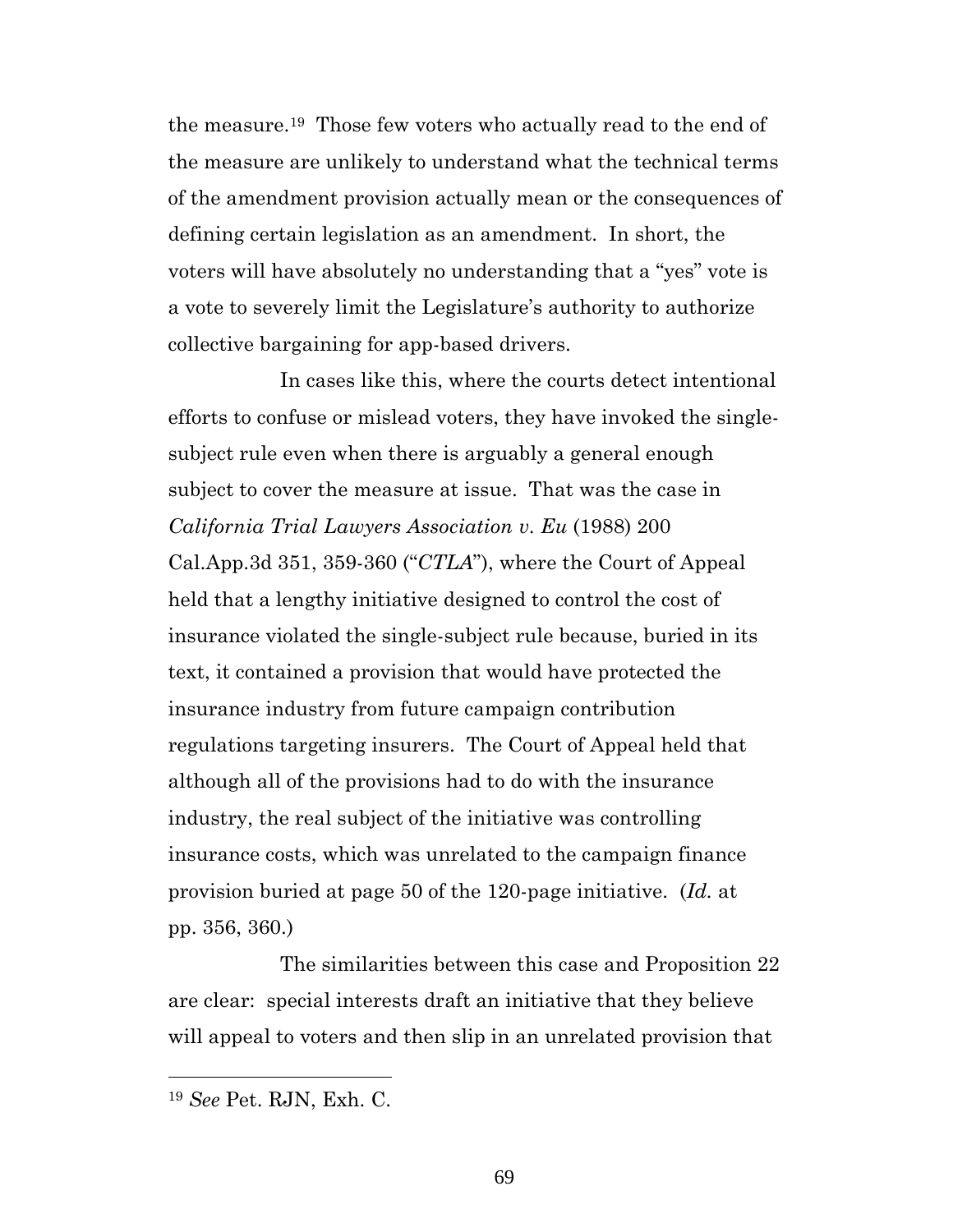they hope will pass along with it. In Proposition 22, the provision is slipped into the amendment section at the end of the measure, which most people fail either to read or to understand.

Although the substantive terms of Proposition 22 and the amendment terms technically all deal with app-based drivers, as in *CTLA*, the stated purposes of Proposition 22 have nothing to do with collective bargaining. Similarly, just as in *CTLA,* the ballot materials gave voters no hint that by voting "yes" on the measure, they would effectively prohibit app-based drivers from organizing to bargain collectively. As the *CTLA* court said:

> The significant threat that voters will be misled as to the breadth of the initiative is heightened by the absence of any reference to section 8 in the Attorney General's title and summary, or in the introductory statement of findings and purpose in the initiative itself, set forth in full above. In the present case, not only is there a lack of any reasonably discernible nexus between the stated object of the initiative and the campaign spending and conflict of interest provisions of section 8, but the title and various descriptions of the initiative's contents give no clue that any such provisions are buried within. These flaws are fatal.

> > (*Id.* at p. 361.)

One has to ask whether the result of the initiative might have been different if voters had explicitly been told they were voting to prohibit future collective bargaining for app-based drivers. Proposition 22 is, in the *CTLA* court's words, "a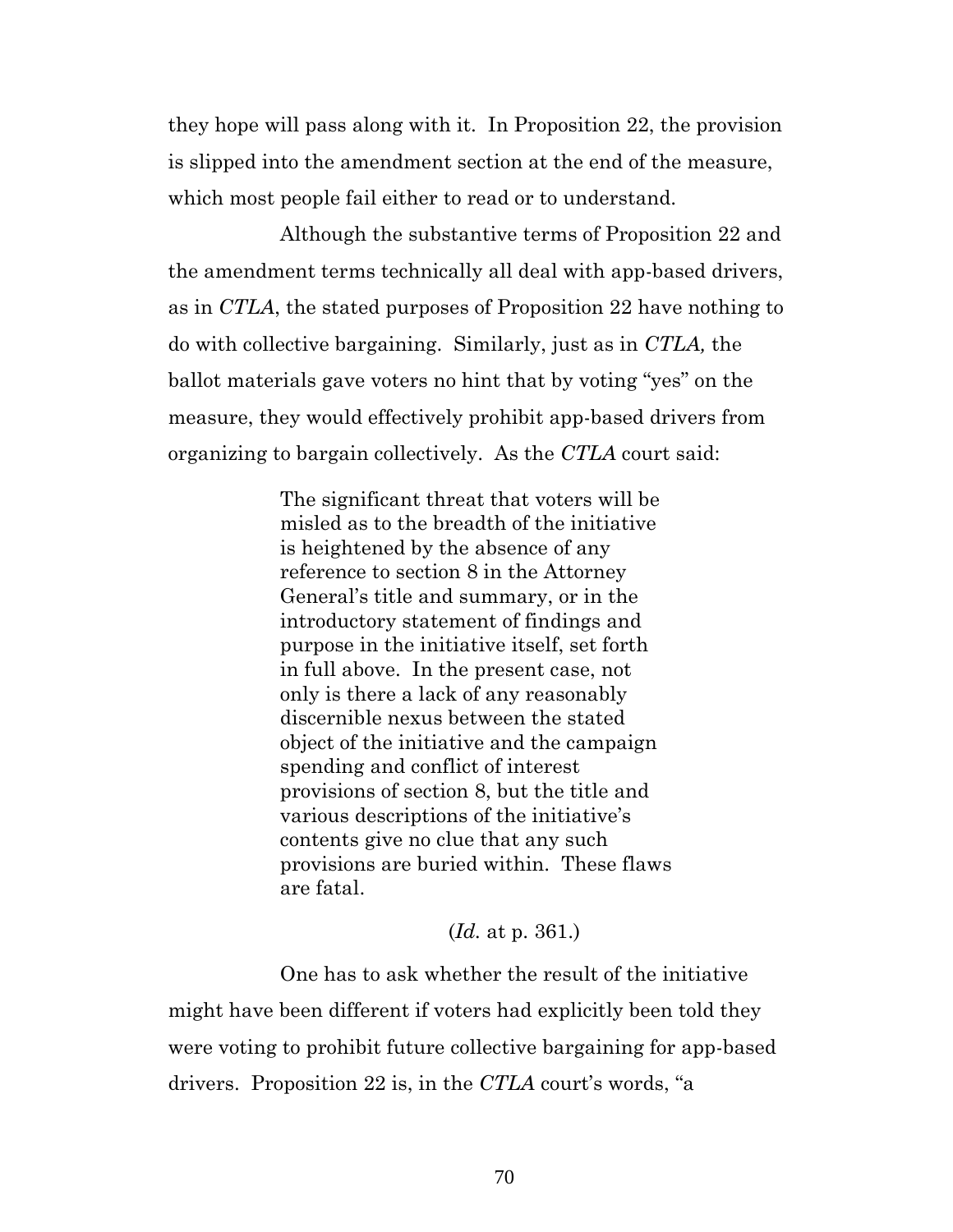paradigm of the potentially deceptive combinations of unrelated provisions at which the constitutional limitation on the scope of initiative is aimed." (*Id*. at p. 360.)

Under article II, section 8, subdivision (d), "[a]n initiative measure embracing more than one subject may not be submitted to the electors or have any effect." Although Proposition 22 has already been submitted to the voters, the entire initiative is invalid and may not "have any effect."

#### **CONCLUSION**

For the foregoing reasons, the Court should exercise its original jurisdiction over this case and the Court should hold that Proposition 22 is invalid in toto. Alternatively, the Court should strike the unconstitutional provisions from Proposition 22 and grant such relief as is just and proper.

Dated: January 12, 2021 Respectfully submitted, OLSON REMCHO, LLP ALTSHULER BERZON LLP SERVICE EMPLOYEES INTERNATIONAL UNION By: /s/ Robin B. Johansen Attorneys for Petitioners

Hector Castellanos, Joseph Delgado, Saori Okawa, Michael Robinson, Service Employees International Union California State Council, and Service Employees International Union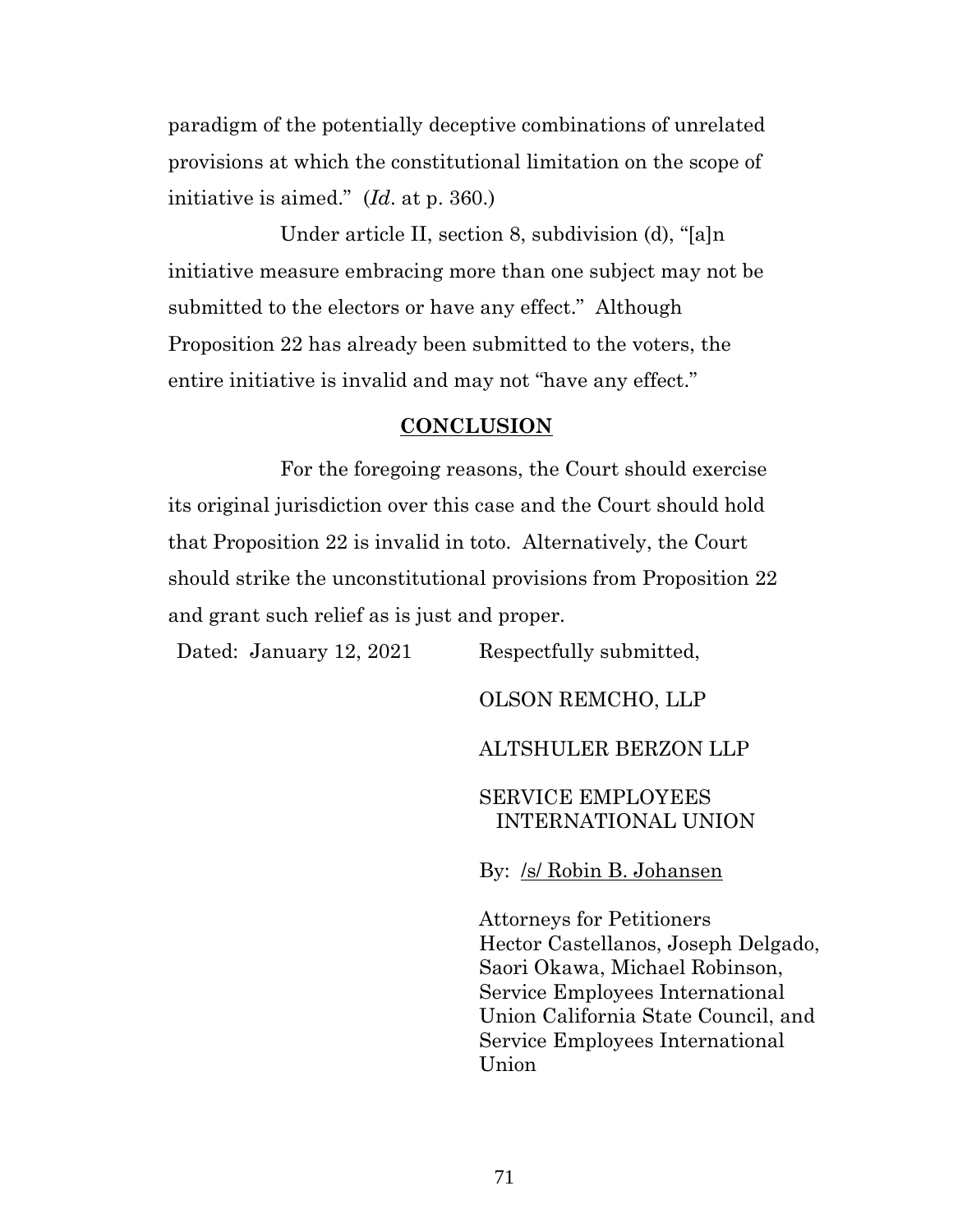# **BRIEF FORMAT CERTIFICATION PURSUANT TO RULE 8.204 OF THE CALIFORNIA RULES OF COURT**

Pursuant to Rule 8.204 of the California Rules of Court, I certify that this brief is proportionately spaced, has a typeface of 13 points or more and contains 13,904 words as counted by the Microsoft Word 365 word processing program used to generate the brief.

Dated: January 12, 2021

/s/ Robin B. Johansen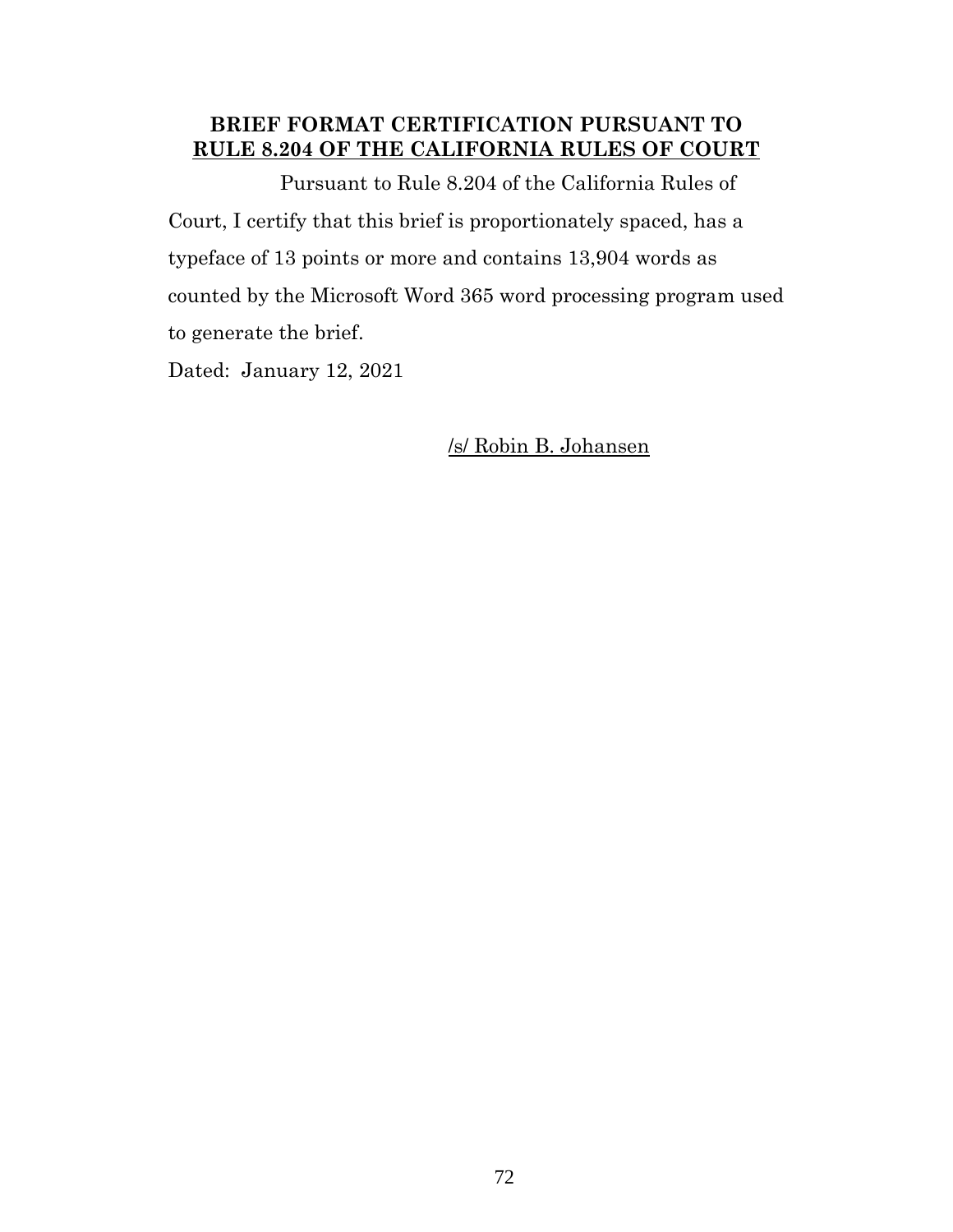## **PROOF OF SERVICE**

I, the undersigned, declare under penalty of perjury

that:

I am a citizen of the United States, over the age of 18,

and not a party to the within cause of action. My business

address is 1901 Harrison Street, Suite 1550, Oakland, CA 94612.

On January 12, 2021, I served a true copy of the

following document(s):

## **EMERGENCY PETITION FOR WRIT OF MANDATE AND REQUEST FOR EXPEDITED REVIEW**

on the following party(ies) in said action:

Xavier Becerra Attorney General of California Office of the Attorney General 1300 "I" Street Sacramento, CA 95814 Phone: (916) 445-9555 Email: AGelectronicservice@doj.ca.gov

*Attorney for Respondents State of California and Labor Commissioner Lilia García-Brower*

- ☐ **BY UNITED STATES MAIL:** By enclosing the document(s) in a sealed envelope or package addressed to the person(s) at the address above and
	- $\Box$  depositing the sealed envelope with the United States Postal Service, with the postage fully prepaid.
	- $\Box$  placing the envelope for collection and mailing, following our ordinary business practices. I am readily familiar with the business's practice for collecting and processing correspondence for mailing. On the same day that correspondence is placed for collection and mailing, it is deposited in the ordinary course of business with the United States Postal Service, located in Oakland, California, in a sealed envelope with postage fully prepaid.